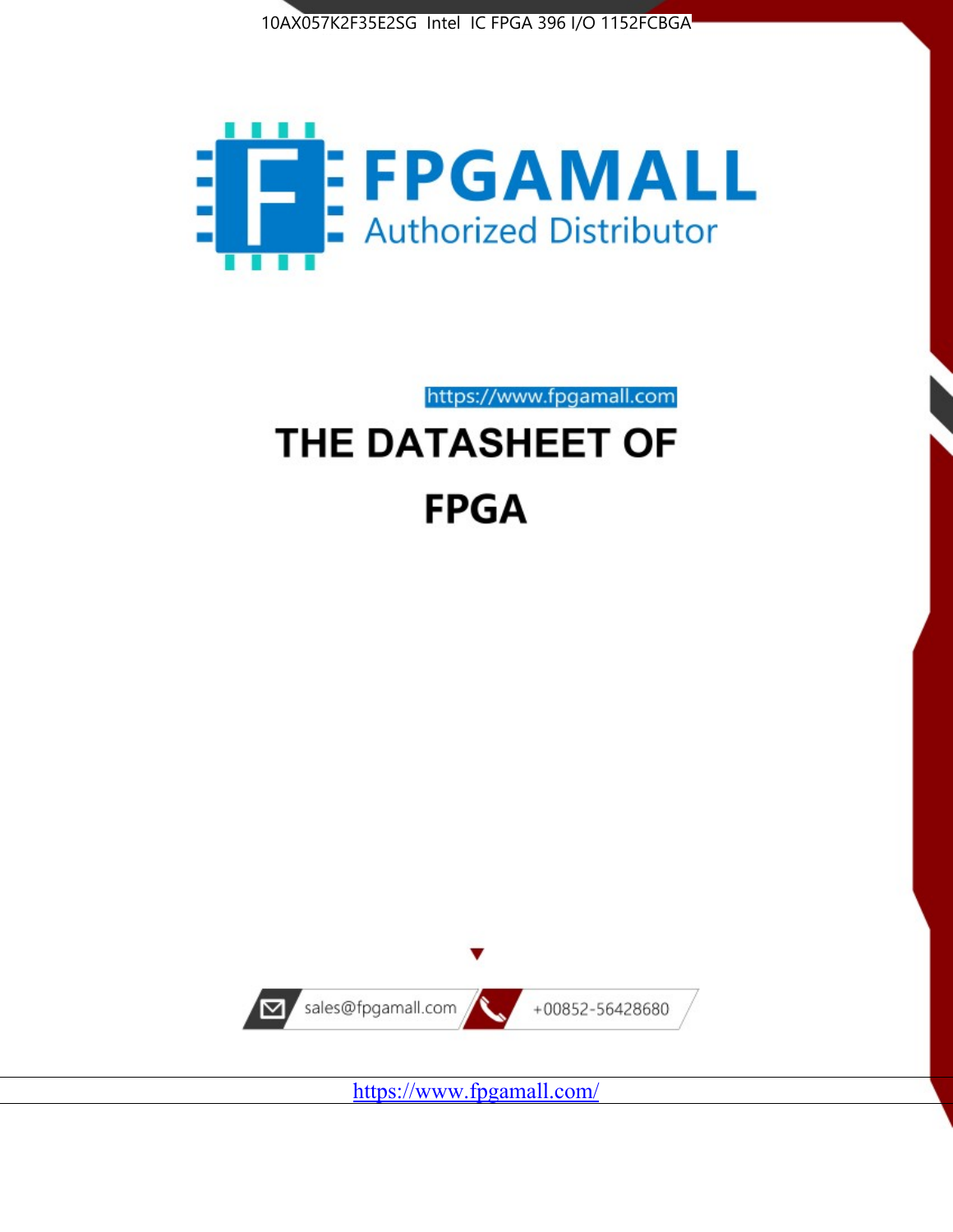10AX057K2F35E2SG Intel IC FPGA 396 I/O 1152FCBGA



# **Intel® Arria® 10 Device Overview**



**A10-OVERVIEW | 2018.12.06** Latest document on the web: **[PDF](https://www.intel.com/content/dam/www/programmable/us/en/pdfs/literature/hb/arria-10/a10_overview.pdf)** | **[HTML](https://www.intel.com/content/www/us/en/programmable/documentation/sam1403480274650.html)**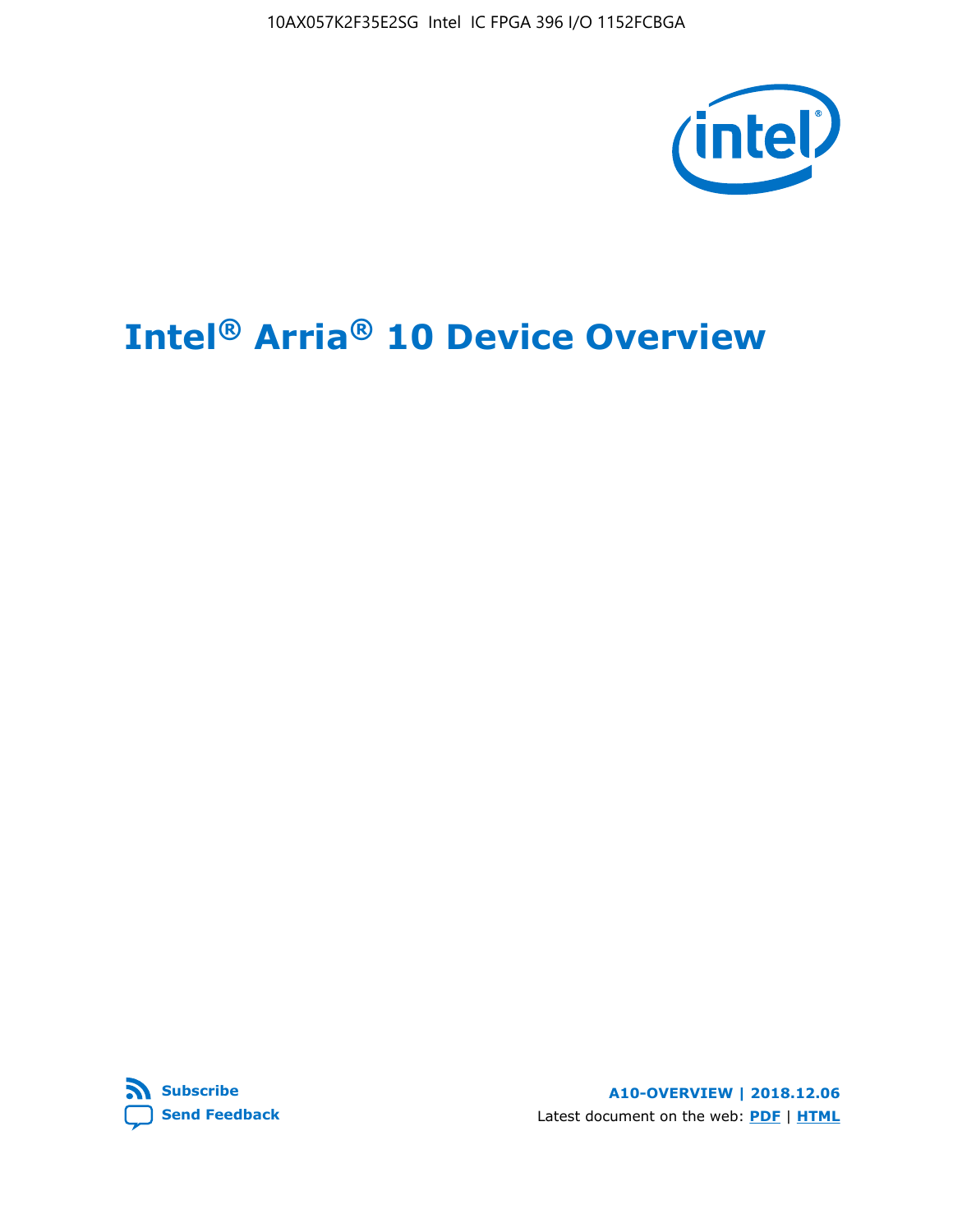

**Contents** 

# **Contents**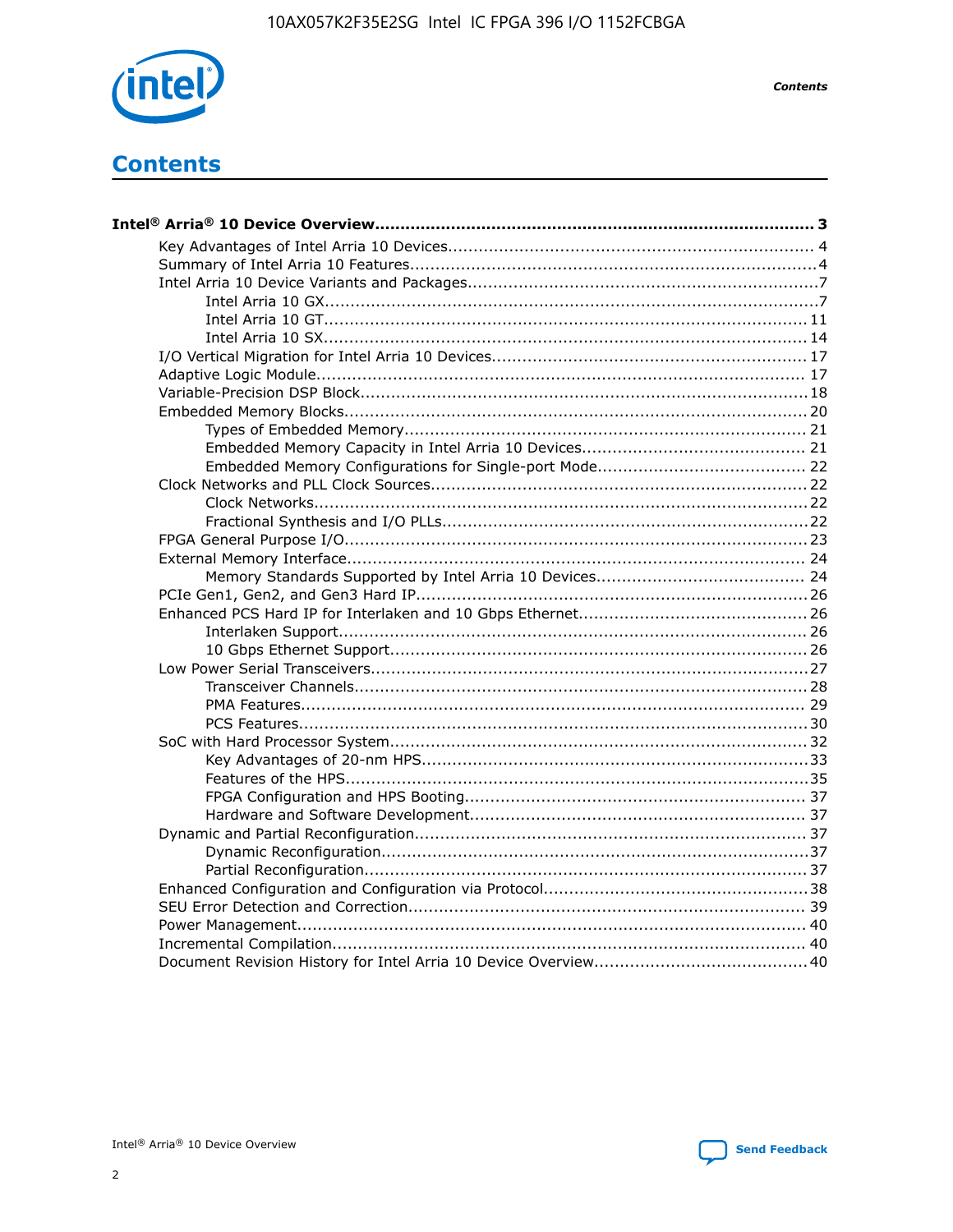**A10-OVERVIEW | 2018.12.06**

**[Send Feedback](mailto:FPGAtechdocfeedback@intel.com?subject=Feedback%20on%20Intel%20Arria%2010%20Device%20Overview%20(A10-OVERVIEW%202018.12.06)&body=We%20appreciate%20your%20feedback.%20In%20your%20comments,%20also%20specify%20the%20page%20number%20or%20paragraph.%20Thank%20you.)**



# **Intel® Arria® 10 Device Overview**

The Intel<sup>®</sup> Arria<sup>®</sup> 10 device family consists of high-performance and power-efficient 20 nm mid-range FPGAs and SoCs.

Intel Arria 10 device family delivers:

- Higher performance than the previous generation of mid-range and high-end FPGAs.
- Power efficiency attained through a comprehensive set of power-saving technologies.

The Intel Arria 10 devices are ideal for high performance, power-sensitive, midrange applications in diverse markets.

| <b>Market</b>         | <b>Applications</b>                                                                                               |
|-----------------------|-------------------------------------------------------------------------------------------------------------------|
| Wireless              | Channel and switch cards in remote radio heads<br>٠<br>Mobile backhaul<br>٠                                       |
| Wireline              | 40G/100G muxponders and transponders<br>٠<br>100G line cards<br>٠<br><b>Bridging</b><br>٠<br>Aggregation<br>٠     |
| <b>Broadcast</b>      | Studio switches<br>٠<br>Servers and transport<br>٠<br>Videoconferencing<br>٠<br>Professional audio and video<br>٠ |
| Computing and Storage | Flash cache<br>٠<br>Cloud computing servers<br>٠<br>Server acceleration<br>٠                                      |
| Medical               | Diagnostic scanners<br>٠<br>Diagnostic imaging<br>٠                                                               |
| Military              | Missile guidance and control<br>٠<br>Radar<br>٠<br>Electronic warfare<br>٠<br>Secure communications<br>٠          |

#### **Table 1. Sample Markets and Ideal Applications for Intel Arria 10 Devices**

#### **Related Information**

- [Intel Arria 10 Device Handbook: Known Issues](http://www.altera.com/support/kdb/solutions/rd07302013_646.html) Lists the planned updates to the *Intel Arria 10 Device Handbook* chapters.
- [Intel Arria 10 GX/GT Device Errata and Design Recommendations](https://www.intel.com/content/www/us/en/programmable/documentation/agz1493851706374.html#yqz1494433888646)
- [Intel Arria 10 SX Device Errata and Design Recommendations](https://www.intel.com/content/www/us/en/programmable/documentation/cru1462832385668.html#cru1462832558642)

Intel Corporation. All rights reserved. Intel, the Intel logo, Altera, Arria, Cyclone, Enpirion, MAX, Nios, Quartus and Stratix words and logos are trademarks of Intel Corporation or its subsidiaries in the U.S. and/or other countries. Intel warrants performance of its FPGA and semiconductor products to current specifications in accordance with Intel's standard warranty, but reserves the right to make changes to any products and services at any time without notice. Intel assumes no responsibility or liability arising out of the application or use of any information, product, or service described herein except as expressly agreed to in writing by Intel. Intel customers are advised to obtain the latest version of device specifications before relying on any published information and before placing orders for products or services. \*Other names and brands may be claimed as the property of others.

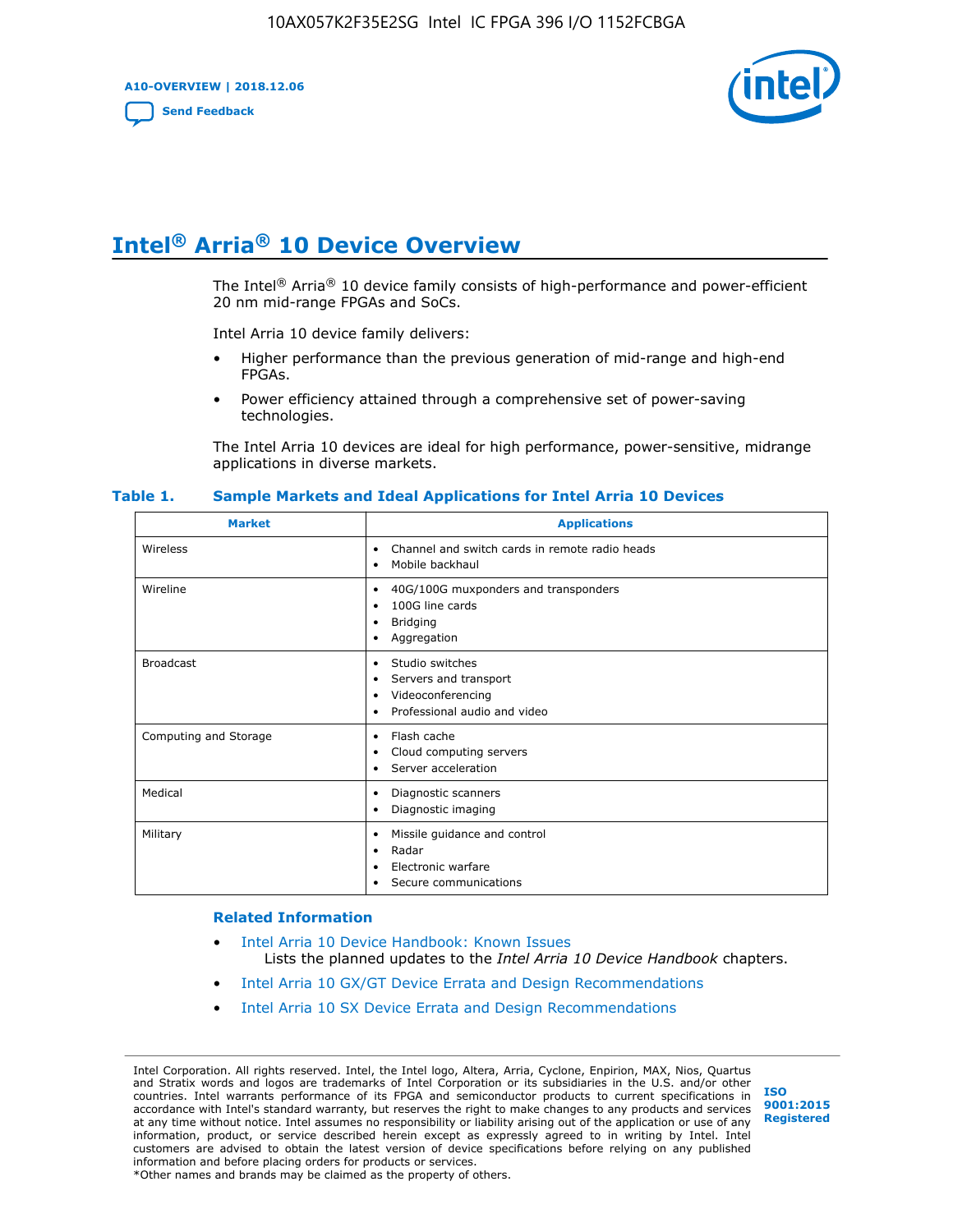

# **Key Advantages of Intel Arria 10 Devices**

## **Table 2. Key Advantages of the Intel Arria 10 Device Family**

| <b>Advantage</b>                                                                                          | <b>Supporting Feature</b>                                                                                                                                                                                                                                                                                                |  |  |  |  |  |  |
|-----------------------------------------------------------------------------------------------------------|--------------------------------------------------------------------------------------------------------------------------------------------------------------------------------------------------------------------------------------------------------------------------------------------------------------------------|--|--|--|--|--|--|
| Enhanced core architecture                                                                                | Built on TSMC's 20 nm process technology<br>٠<br>60% higher performance than the previous generation of mid-range FPGAs<br>٠<br>15% higher performance than the fastest previous-generation FPGA<br>٠                                                                                                                    |  |  |  |  |  |  |
| High-bandwidth integrated<br>transceivers                                                                 | Short-reach rates up to 25.8 Gigabits per second (Gbps)<br>٠<br>Backplane capability up to 12.5 Gbps<br>٠<br>Integrated 10GBASE-KR and 40GBASE-KR4 Forward Error Correction (FEC)<br>٠                                                                                                                                   |  |  |  |  |  |  |
| Improved logic integration and<br>hard IP blocks                                                          | 8-input adaptive logic module (ALM)<br>٠<br>Up to 65.6 megabits (Mb) of embedded memory<br>٠<br>Variable-precision digital signal processing (DSP) blocks<br>Fractional synthesis phase-locked loops (PLLs)<br>Hard PCI Express Gen3 IP blocks<br>Hard memory controllers and PHY up to 2,400 Megabits per second (Mbps) |  |  |  |  |  |  |
| Second generation hard<br>processor system (HPS) with<br>integrated ARM* Cortex*-A9*<br>MPCore* processor | Tight integration of a dual-core ARM Cortex-A9 MPCore processor, hard IP, and an<br>٠<br>FPGA in a single Intel Arria 10 system-on-a-chip (SoC)<br>Supports over 128 Gbps peak bandwidth with integrated data coherency between<br>$\bullet$<br>the processor and the FPGA fabric                                        |  |  |  |  |  |  |
| Advanced power savings                                                                                    | Comprehensive set of advanced power saving features<br>٠<br>Power-optimized MultiTrack routing and core architecture<br>٠<br>Up to 40% lower power compared to previous generation of mid-range FPGAs<br>٠<br>Up to 60% lower power compared to previous generation of high-end FPGAs                                    |  |  |  |  |  |  |

# **Summary of Intel Arria 10 Features**

## **Table 3. Summary of Features for Intel Arria 10 Devices**

| <b>Feature</b>                  | <b>Description</b>                                                                                                                                                                                                                                                                                                                                                                                       |
|---------------------------------|----------------------------------------------------------------------------------------------------------------------------------------------------------------------------------------------------------------------------------------------------------------------------------------------------------------------------------------------------------------------------------------------------------|
| Technology                      | TSMC's 20-nm SoC process technology<br>Allows operation at a lower $V_{CC}$ level of 0.82 V instead of the 0.9 V standard $V_{CC}$ core voltage                                                                                                                                                                                                                                                          |
| Packaging                       | 1.0 mm ball-pitch Fineline BGA packaging<br>0.8 mm ball-pitch Ultra Fineline BGA packaging<br>Multiple devices with identical package footprints for seamless migration between different<br><b>FPGA</b> densities<br>Devices with compatible package footprints allow migration to next generation high-end<br>Stratix $\mathcal{R}$ 10 devices<br>RoHS, leaded $(1)$ , and lead-free (Pb-free) options |
| High-performance<br>FPGA fahric | Enhanced 8-input ALM with four registers<br>Improved multi-track routing architecture to reduce congestion and improve compilation time<br>Hierarchical core clocking architecture<br>Fine-grained partial reconfiguration                                                                                                                                                                               |
| Internal memory<br>blocks       | M20K-20-Kb memory blocks with hard error correction code (ECC)<br>٠<br>Memory logic array block (MLAB)-640-bit memory                                                                                                                                                                                                                                                                                    |
|                                 | continued                                                                                                                                                                                                                                                                                                                                                                                                |



<sup>(1)</sup> Contact Intel for availability.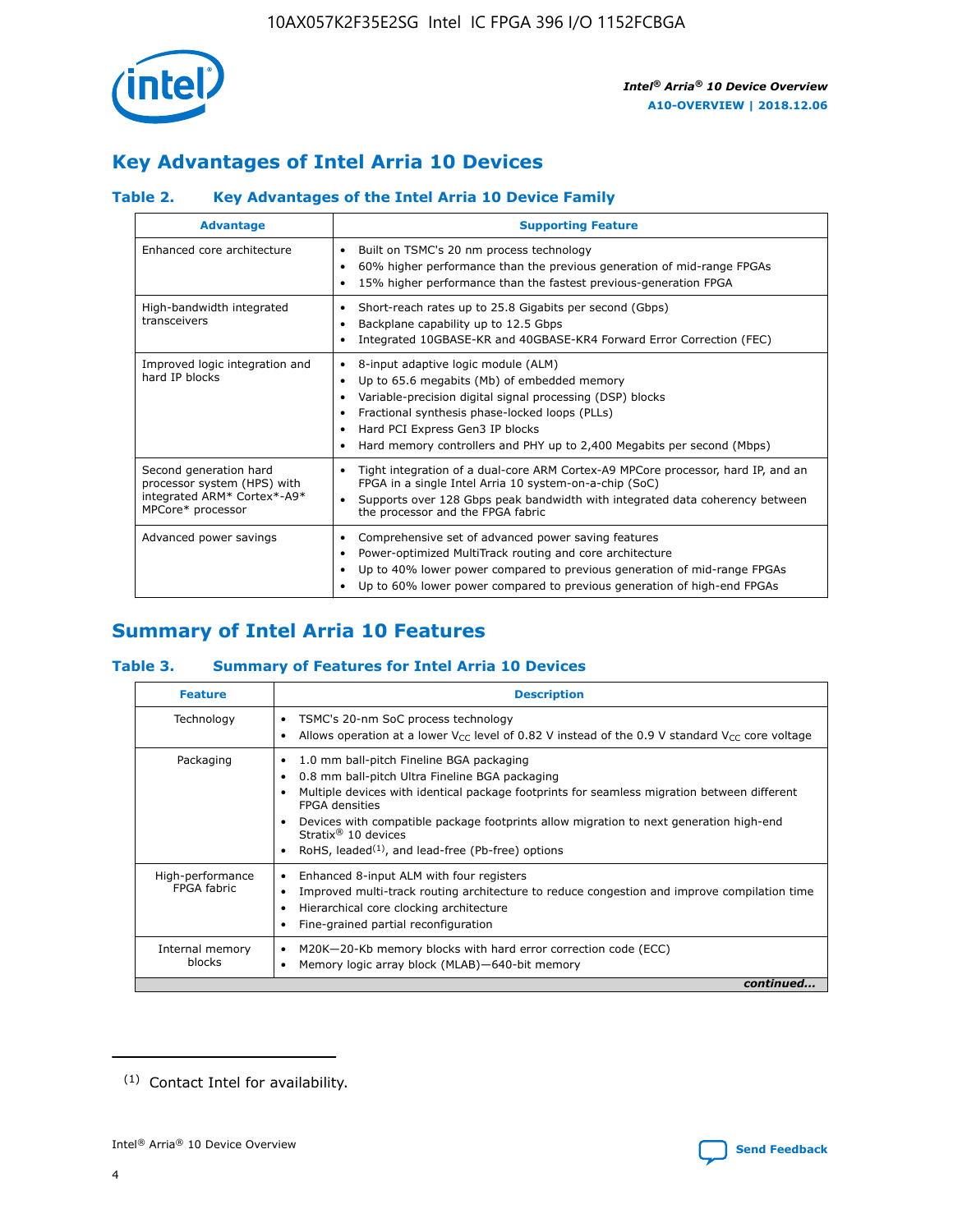$\mathbf{r}$ 



| <b>Feature</b>                         | <b>Description</b>                                                                                     |                                                                                                                                                                                                                                                                                                                                                                                                                                                                                                                                                                                                                                                                                                                                                                                                                                                                               |  |  |  |  |  |
|----------------------------------------|--------------------------------------------------------------------------------------------------------|-------------------------------------------------------------------------------------------------------------------------------------------------------------------------------------------------------------------------------------------------------------------------------------------------------------------------------------------------------------------------------------------------------------------------------------------------------------------------------------------------------------------------------------------------------------------------------------------------------------------------------------------------------------------------------------------------------------------------------------------------------------------------------------------------------------------------------------------------------------------------------|--|--|--|--|--|
| Embedded Hard IP<br>blocks             | Variable-precision DSP                                                                                 | Native support for signal processing precision levels from $18 \times 19$ to<br>$\bullet$<br>54 x 54<br>Native support for 27 x 27 multiplier mode<br>$\bullet$<br>64-bit accumulator and cascade for systolic finite impulse responses<br>$\bullet$<br>(FIRs)<br>Internal coefficient memory banks<br>$\bullet$<br>Preadder/subtractor for improved efficiency<br>Additional pipeline register to increase performance and reduce<br>power<br>Supports floating point arithmetic:<br>- Perform multiplication, addition, subtraction, multiply-add,<br>multiply-subtract, and complex multiplication.<br>- Supports multiplication with accumulation capability, cascade<br>summation, and cascade subtraction capability.<br>- Dynamic accumulator reset control.<br>- Support direct vector dot and complex multiplication chaining<br>multiply floating point DSP blocks. |  |  |  |  |  |
|                                        | Memory controller                                                                                      | DDR4, DDR3, and DDR3L                                                                                                                                                                                                                                                                                                                                                                                                                                                                                                                                                                                                                                                                                                                                                                                                                                                         |  |  |  |  |  |
|                                        | PCI Express*                                                                                           | PCI Express (PCIe*) Gen3 (x1, x2, x4, or x8), Gen2 (x1, x2, x4, or x8)<br>and Gen1 (x1, x2, x4, or x8) hard IP with complete protocol stack,<br>endpoint, and root port                                                                                                                                                                                                                                                                                                                                                                                                                                                                                                                                                                                                                                                                                                       |  |  |  |  |  |
|                                        | Transceiver I/O                                                                                        | 10GBASE-KR/40GBASE-KR4 Forward Error Correction (FEC)<br>PCS hard IPs that support:<br>٠<br>- 10-Gbps Ethernet (10GbE)<br>- PCIe PIPE interface<br>- Interlaken<br>- Gbps Ethernet (GbE)<br>- Common Public Radio Interface (CPRI) with deterministic latency<br>support<br>- Gigabit-capable passive optical network (GPON) with fast lock-<br>time support<br>13.5G JESD204b<br>$\bullet$<br>8B/10B, 64B/66B, 64B/67B encoders and decoders<br>$\bullet$<br>Custom mode support for proprietary protocols                                                                                                                                                                                                                                                                                                                                                                   |  |  |  |  |  |
| Core clock networks                    | $\bullet$                                                                                              | Up to 800 MHz fabric clocking, depending on the application:<br>- 667 MHz external memory interface clocking with 2,400 Mbps DDR4 interface<br>- 800 MHz LVDS interface clocking with 1,600 Mbps LVDS interface<br>Global, regional, and peripheral clock networks<br>Clock networks that are not used can be gated to reduce dynamic power                                                                                                                                                                                                                                                                                                                                                                                                                                                                                                                                   |  |  |  |  |  |
| Phase-locked loops<br>(PLLs)           | High-resolution fractional synthesis PLLs:<br>٠<br>Integer PLLs:<br>- Adjacent to general purpose I/Os | - Precision clock synthesis, clock delay compensation, and zero delay buffering (ZDB)<br>- Support integer mode and fractional mode<br>- Fractional mode support with third-order delta-sigma modulation<br>- Support external memory and LVDS interfaces                                                                                                                                                                                                                                                                                                                                                                                                                                                                                                                                                                                                                     |  |  |  |  |  |
| FPGA General-purpose<br>$I/Os$ (GPIOs) | On-chip termination (OCT)<br>٠                                                                         | 1.6 Gbps LVDS-every pair can be configured as receiver or transmitter<br>1.2 V to 3.0 V single-ended LVTTL/LVCMOS interfacing                                                                                                                                                                                                                                                                                                                                                                                                                                                                                                                                                                                                                                                                                                                                                 |  |  |  |  |  |
| <b>External Memory</b><br>Interface    | $\bullet$                                                                                              | Hard memory controller- DDR4, DDR3, and DDR3L support<br>$-$ DDR4 $-$ speeds up to 1,200 MHz/2,400 Mbps<br>- DDR3-speeds up to 1,067 MHz/2,133 Mbps<br>Soft memory controller—provides support for RLDRAM $3^{(2)}$ , QDR IV $^{(2)}$ , and QDR II+<br>continued                                                                                                                                                                                                                                                                                                                                                                                                                                                                                                                                                                                                              |  |  |  |  |  |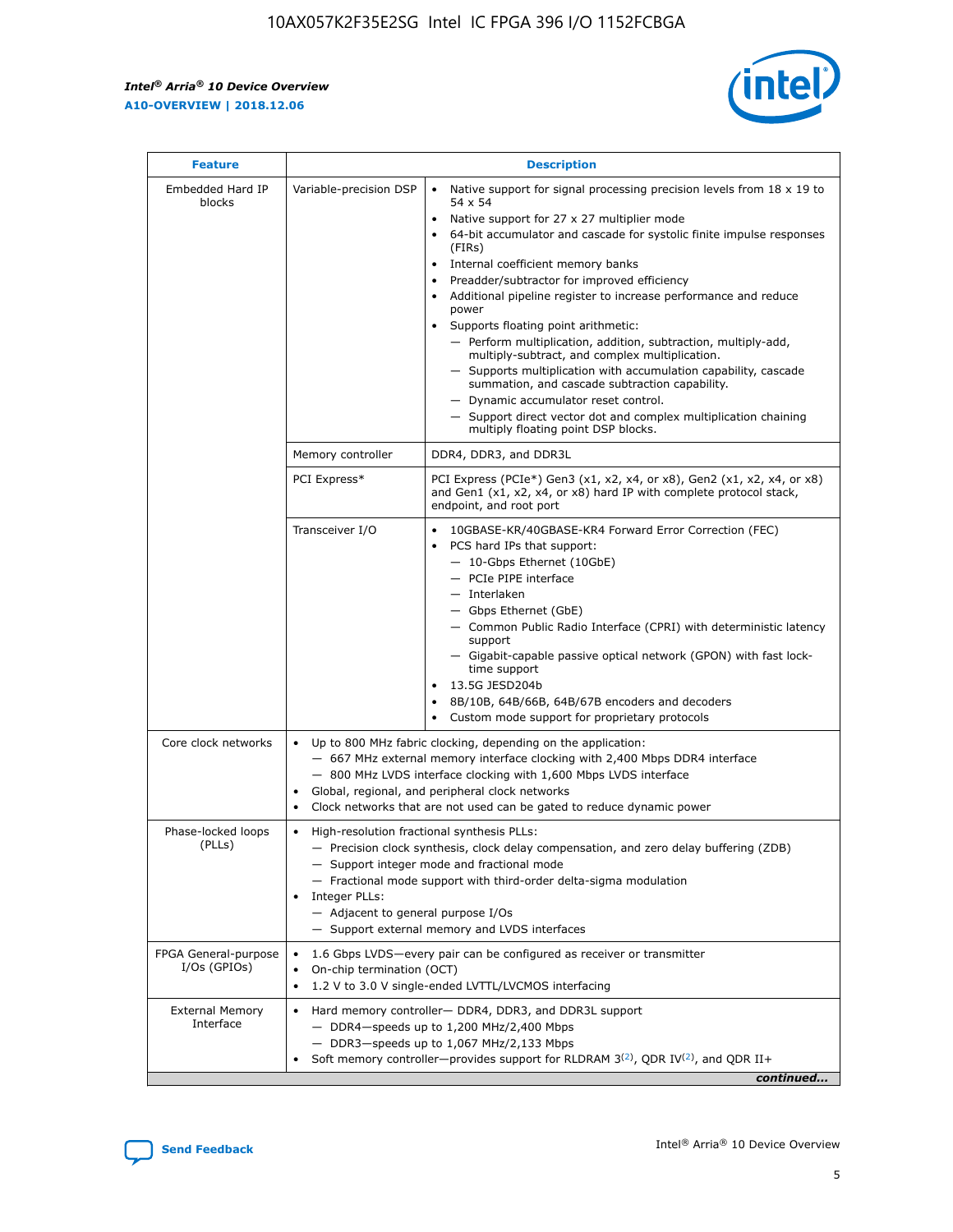

| <b>Feature</b>                                    | <b>Description</b>                                                                                                                                                                                                                                                                                                                                                                                                                                                                                                                                                                                                                             |
|---------------------------------------------------|------------------------------------------------------------------------------------------------------------------------------------------------------------------------------------------------------------------------------------------------------------------------------------------------------------------------------------------------------------------------------------------------------------------------------------------------------------------------------------------------------------------------------------------------------------------------------------------------------------------------------------------------|
| Low-power serial<br>transceivers                  | • Continuous operating range:<br>- Intel Arria 10 GX-1 Gbps to 17.4 Gbps<br>- Intel Arria 10 GT-1 Gbps to 25.8 Gbps<br>Backplane support:<br>$-$ Intel Arria 10 GX-up to 12.5<br>$-$ Intel Arria 10 GT-up to 12.5<br>Extended range down to 125 Mbps with oversampling<br>ATX transmit PLLs with user-configurable fractional synthesis capability<br>• Electronic Dispersion Compensation (EDC) support for XFP, SFP+, QSFP, and CFP optical<br>module<br>• Adaptive linear and decision feedback equalization<br>Transmitter pre-emphasis and de-emphasis<br>$\bullet$<br>Dynamic partial reconfiguration of individual transceiver channels |
| <b>HPS</b><br>(Intel Arria 10 SX<br>devices only) | Processor and system<br>Dual-core ARM Cortex-A9 MPCore processor-1.2 GHz CPU with<br>$\bullet$<br>1.5 GHz overdrive capability<br>256 KB on-chip RAM and 64 KB on-chip ROM<br>$\bullet$<br>System peripherals-general-purpose timers, watchdog timers, direct<br>memory access (DMA) controller, FPGA configuration manager, and<br>clock and reset managers<br>• Security features—anti-tamper, secure boot, Advanced Encryption<br>Standard (AES) and authentication (SHA)<br>ARM CoreSight* JTAG debug access port, trace port, and on-chip<br>trace storage                                                                                |
|                                                   | <b>External interfaces</b><br>Hard memory interface—Hard memory controller (2,400 Mbps DDR4,<br>$\bullet$<br>and 2,133 Mbps DDR3), Quad serial peripheral interface (QSPI) flash<br>controller, NAND flash controller, direct memory access (DMA)<br>controller, Secure Digital/MultiMediaCard (SD/MMC) controller<br>Communication interface-10/100/1000 Ethernet media access<br>control (MAC), USB On-The-GO (OTG) controllers, I <sup>2</sup> C controllers,<br>UART 16550, serial peripheral interface (SPI), and up to 62<br>HPS GPIO interfaces (48 direct-share I/Os)                                                                  |
|                                                   | High-performance ARM AMBA* AXI bus bridges that support<br>Interconnects to core<br>$\bullet$<br>simultaneous read and write<br>HPS-FPGA bridges—include the FPGA-to-HPS, HPS-to-FPGA, and<br>$\bullet$<br>lightweight HPS-to-FPGA bridges that allow the FPGA fabric to issue<br>transactions to slaves in the HPS, and vice versa<br>Configuration bridge that allows HPS configuration manager to<br>configure the core logic via dedicated 32-bit configuration port<br>FPGA-to-HPS SDRAM controller bridge-provides configuration<br>interfaces for the multiport front end (MPFE) of the HPS SDRAM<br>controller                         |
| Configuration                                     | Tamper protection—comprehensive design protection to protect your valuable IP investments<br>Enhanced 256-bit advanced encryption standard (AES) design security with authentication<br>$\bullet$<br>Configuration via protocol (CvP) using PCIe Gen1, Gen2, or Gen3<br>continued                                                                                                                                                                                                                                                                                                                                                              |

<sup>(2)</sup> Intel Arria 10 devices support this external memory interface using hard PHY with soft memory controller.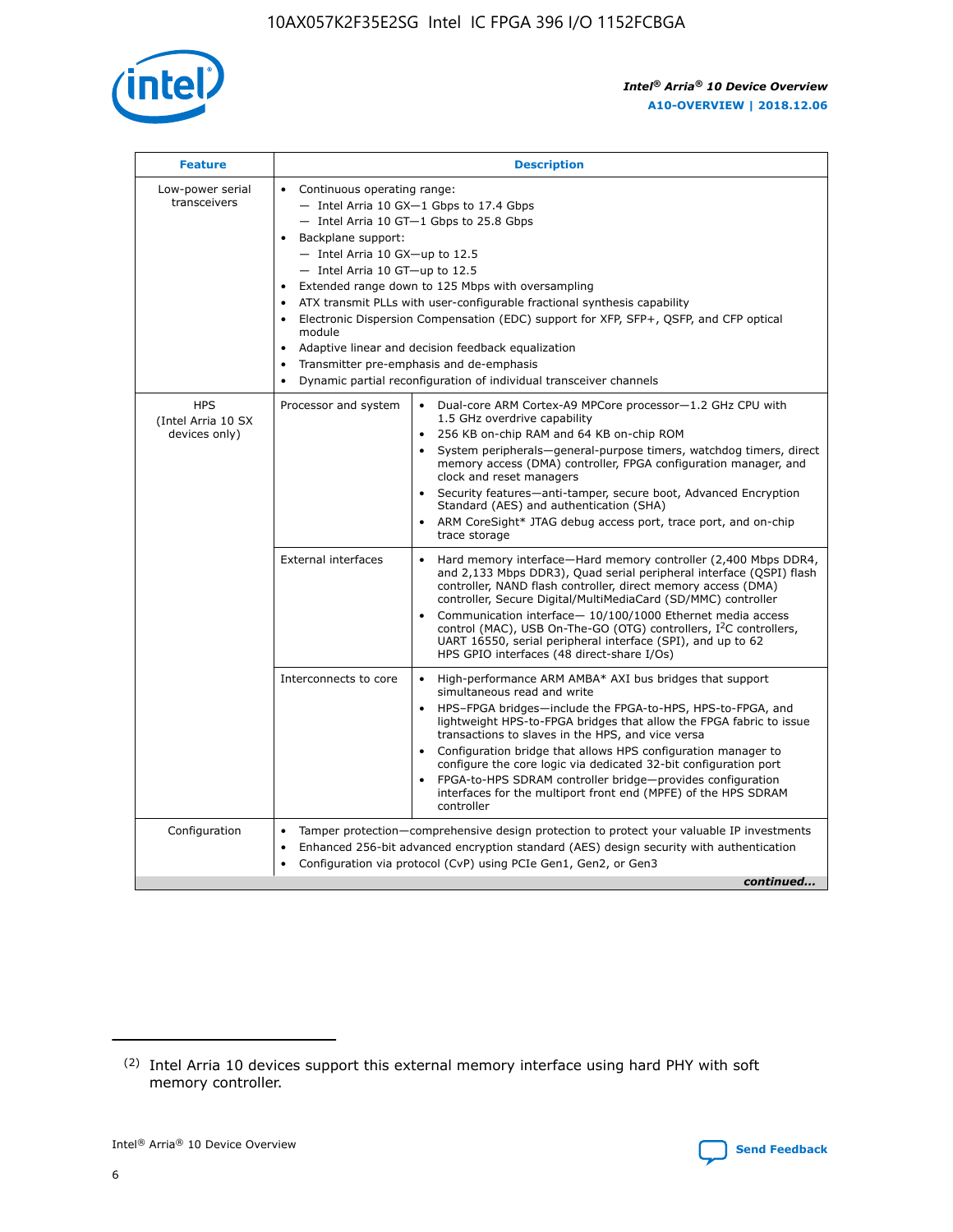

| <b>Feature</b>     | <b>Description</b>                                                                                                                                                                                               |
|--------------------|------------------------------------------------------------------------------------------------------------------------------------------------------------------------------------------------------------------|
|                    | Dynamic reconfiguration of the transceivers and PLLs<br>Fine-grained partial reconfiguration of the core fabric<br>Active Serial x4 Interface<br>$\bullet$                                                       |
| Power management   | SmartVID<br>$\bullet$<br>Low static power device options<br>Programmable Power Technology<br>Intel Quartus <sup>®</sup> Prime integrated power analysis                                                          |
| Software and tools | Intel Quartus Prime design suite<br>Transceiver toolkit<br>Platform Designer system integration tool<br>DSP Builder for Intel FPGAs<br>OpenCL <sup>™</sup> support<br>Intel SoC FPGA Embedded Design Suite (EDS) |

## **Related Information**

[Intel Arria 10 Transceiver PHY Overview](https://www.intel.com/content/www/us/en/programmable/documentation/nik1398707230472.html#nik1398706768037) Provides details on Intel Arria 10 transceivers.

## **Intel Arria 10 Device Variants and Packages**

#### **Table 4. Device Variants for the Intel Arria 10 Device Family**

| <b>Variant</b>    | <b>Description</b>                                                                                                                                                                                                     |
|-------------------|------------------------------------------------------------------------------------------------------------------------------------------------------------------------------------------------------------------------|
| Intel Arria 10 GX | FPGA featuring 17.4 Gbps transceivers for short reach applications with 12.5 backplane driving<br>capability.                                                                                                          |
| Intel Arria 10 GT | FPGA featuring:<br>17.4 Gbps transceivers for short reach applications with 12.5 backplane driving capability.<br>25.8 Gbps transceivers for supporting CAUI-4 and CEI-25G applications with CFP2 and CFP4<br>modules. |
| Intel Arria 10 SX | SoC integrating ARM-based HPS and FPGA featuring 17.4 Gbps transceivers for short reach<br>applications with 12.5 backplane driving capability.                                                                        |

## **Intel Arria 10 GX**

This section provides the available options, maximum resource counts, and package plan for the Intel Arria 10 GX devices.

The information in this section is correct at the time of publication. For the latest information and to get more details, refer to the Intel FPGA Product Selector.

#### **Related Information**

#### [Intel FPGA Product Selector](http://www.altera.com/products/selector/psg-selector.html) Provides the latest information on Intel products.

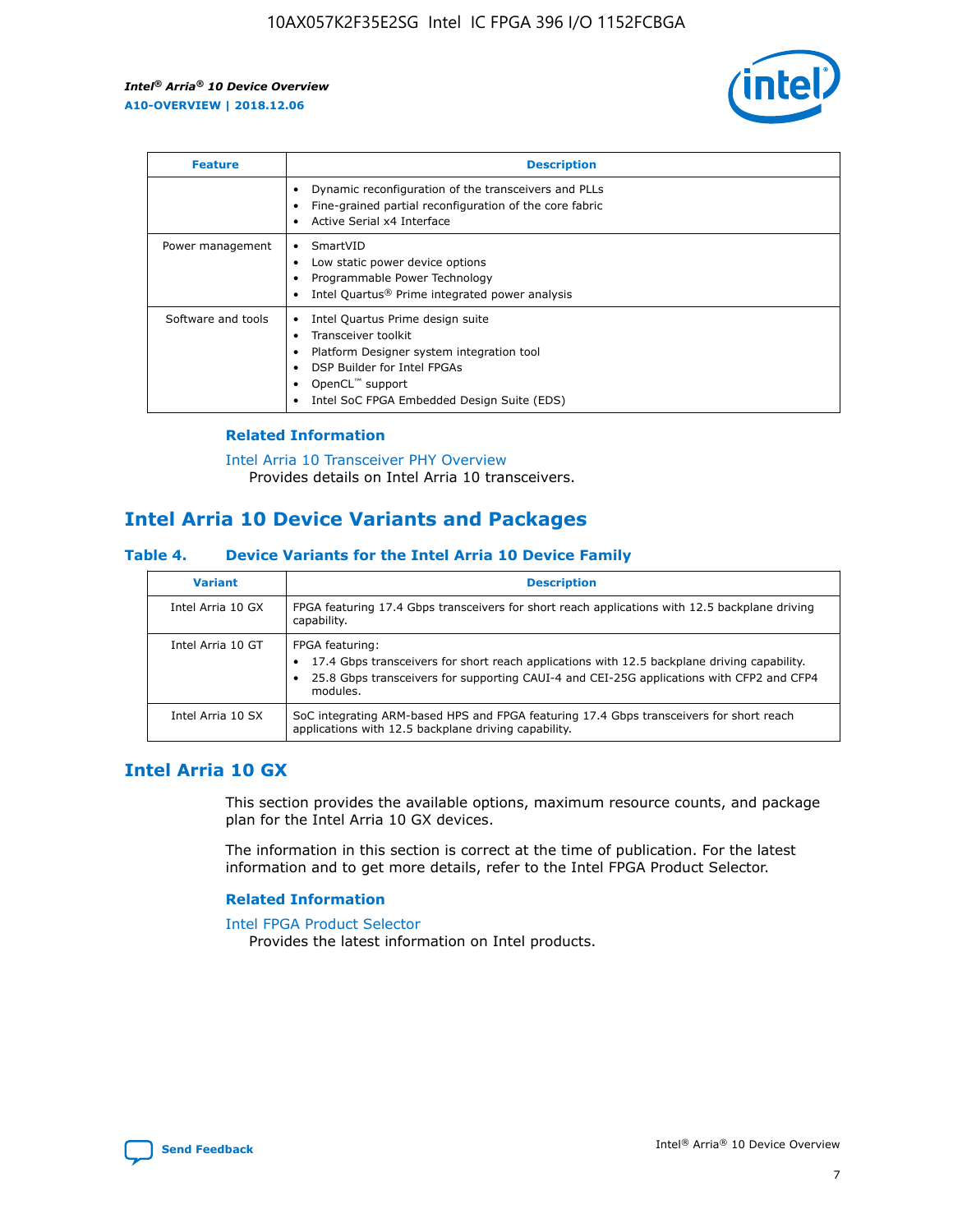

## **Available Options**





#### **Related Information**

[Transceiver Performance for Intel Arria 10 GX/SX Devices](https://www.intel.com/content/www/us/en/programmable/documentation/mcn1413182292568.html#mcn1413213965502) Provides more information about the transceiver speed grade.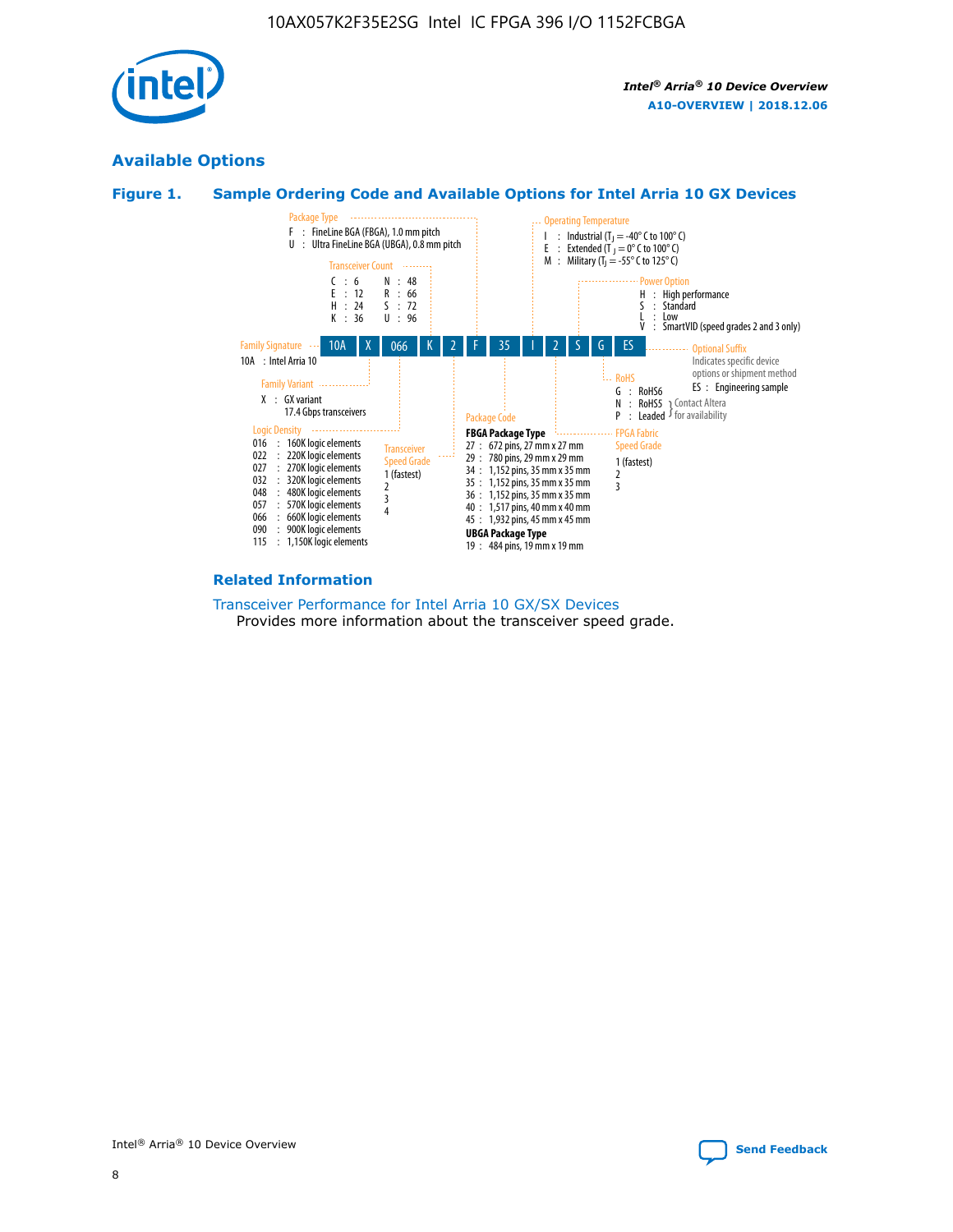

## **Maximum Resources**

#### **Table 5. Maximum Resource Counts for Intel Arria 10 GX Devices (GX 160, GX 220, GX 270, GX 320, and GX 480)**

| <b>Resource</b>         |                                                          | <b>Product Line</b> |                                |                |                |                |  |  |  |
|-------------------------|----------------------------------------------------------|---------------------|--------------------------------|----------------|----------------|----------------|--|--|--|
|                         |                                                          | <b>GX 160</b>       | <b>GX 220</b><br><b>GX 270</b> |                | <b>GX 320</b>  | <b>GX 480</b>  |  |  |  |
| Logic Elements (LE) (K) |                                                          | 160                 | 220                            | 270            | 320            | 480            |  |  |  |
| <b>ALM</b>              |                                                          | 61,510              | 80,330                         | 101,620        | 119,900        | 183,590        |  |  |  |
| Register                |                                                          | 246,040             | 321,320                        | 406,480        | 479,600        | 734,360        |  |  |  |
| Memory (Kb)             | M <sub>20</sub> K                                        | 8,800               | 11,740                         | 15,000         | 17,820         | 28,620         |  |  |  |
| <b>MLAB</b>             |                                                          | 1,050               | 1,690                          | 2,452          |                | 4,164          |  |  |  |
|                         | 192<br>830<br>985<br>Variable-precision DSP Block<br>156 |                     |                                |                | 1,368          |                |  |  |  |
| 18 x 19 Multiplier      |                                                          | 312                 | 384                            | 1,660          | 1,970          | 2,736          |  |  |  |
| PLL                     | Fractional<br>Synthesis                                  | 6                   | 6                              | 8              | 8              | 12             |  |  |  |
|                         | I/O                                                      | 6                   | 6                              | 8              | 8              | 12             |  |  |  |
| 17.4 Gbps Transceiver   |                                                          | 12                  | 12                             | 24             | 24             |                |  |  |  |
| GPIO <sup>(3)</sup>     |                                                          | 288                 | 288                            | 384<br>384     |                | 492            |  |  |  |
| LVDS Pair $(4)$         |                                                          | 120                 | 120                            | 168            | 168            | 222            |  |  |  |
| PCIe Hard IP Block      |                                                          | $\mathbf{1}$        | 1                              | $\overline{2}$ | $\overline{2}$ | $\overline{2}$ |  |  |  |
| Hard Memory Controller  |                                                          | 6                   | 6                              | 8              | 8              | 12             |  |  |  |

<sup>(4)</sup> Each LVDS I/O pair can be used as differential input or output.



<sup>(3)</sup> The number of GPIOs does not include transceiver I/Os. In the Intel Quartus Prime software, the number of user I/Os includes transceiver I/Os.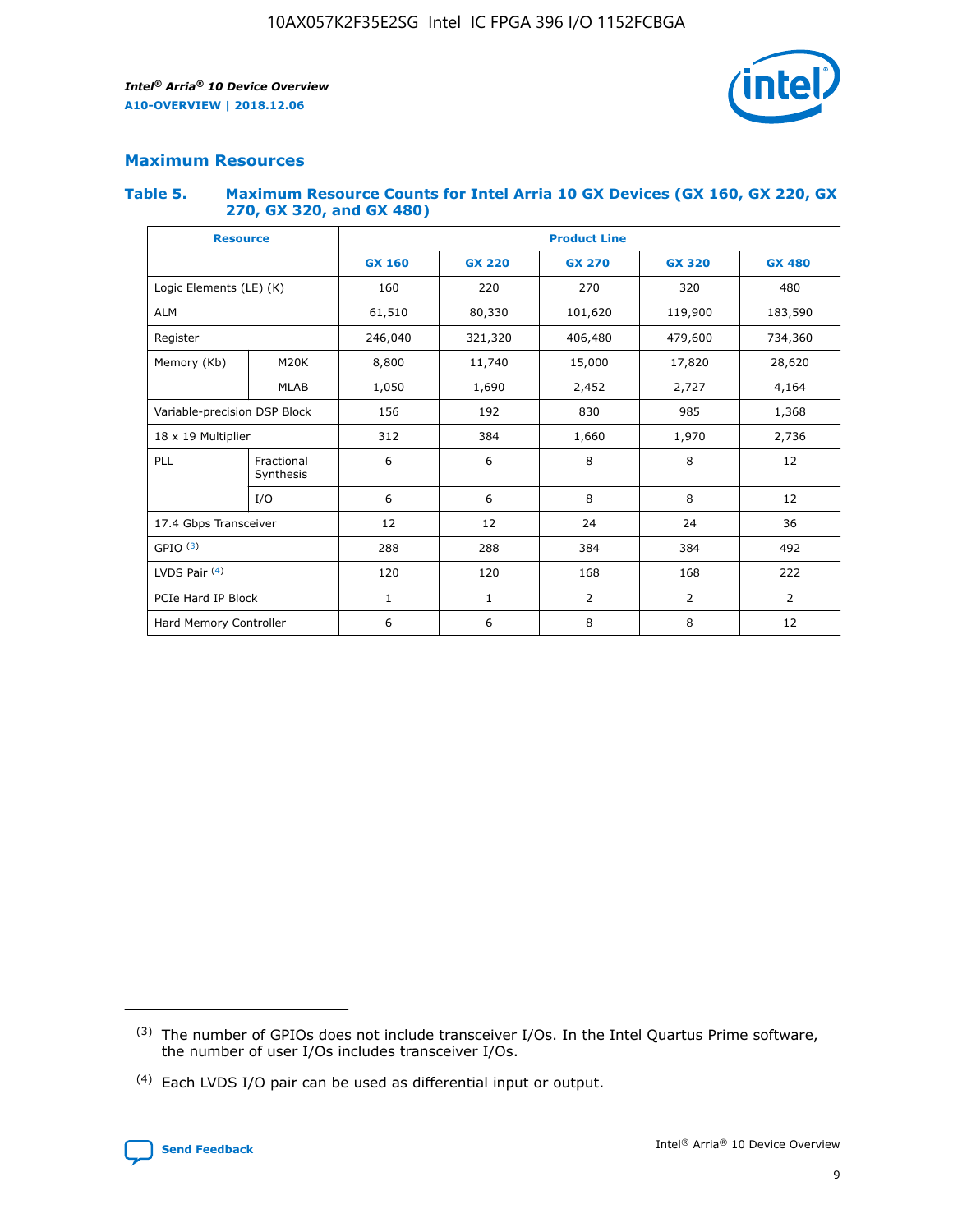

## **Table 6. Maximum Resource Counts for Intel Arria 10 GX Devices (GX 570, GX 660, GX 900, and GX 1150)**

|                              | <b>Resource</b>         | <b>Product Line</b> |                |                |                |  |  |  |
|------------------------------|-------------------------|---------------------|----------------|----------------|----------------|--|--|--|
|                              |                         | <b>GX 570</b>       | <b>GX 660</b>  | <b>GX 900</b>  | <b>GX 1150</b> |  |  |  |
| Logic Elements (LE) (K)      |                         | 570                 | 660            | 900            | 1,150          |  |  |  |
| <b>ALM</b>                   |                         | 217,080             | 251,680        | 339,620        | 427,200        |  |  |  |
| Register                     |                         | 868,320             | 1,006,720      | 1,358,480      | 1,708,800      |  |  |  |
| Memory (Kb)                  | <b>M20K</b>             | 36,000              | 42,620         | 48,460         | 54,260         |  |  |  |
|                              | <b>MLAB</b>             | 5,096               | 5,788          | 9,386          | 12,984         |  |  |  |
| Variable-precision DSP Block |                         | 1,523               | 1,687          | 1,518          | 1,518          |  |  |  |
| $18 \times 19$ Multiplier    |                         | 3,046               | 3,374          | 3,036          | 3,036          |  |  |  |
| PLL                          | Fractional<br>Synthesis | 16                  | 16             | 32             | 32             |  |  |  |
|                              | I/O                     | 16                  | 16             | 16             | 16             |  |  |  |
| 17.4 Gbps Transceiver        |                         | 48                  | 48             | 96             | 96             |  |  |  |
| GPIO <sup>(3)</sup>          |                         | 696                 | 696            | 768            | 768            |  |  |  |
| LVDS Pair $(4)$              |                         | 324                 | 324            | 384            | 384            |  |  |  |
| PCIe Hard IP Block           |                         | $\overline{2}$      | $\overline{2}$ | $\overline{4}$ | $\overline{4}$ |  |  |  |
| Hard Memory Controller       |                         | 16                  | 16             | 16             | 16             |  |  |  |

## **Package Plan**

## **Table 7. Package Plan for Intel Arria 10 GX Devices (U19, F27, and F29)**

Refer to I/O and High Speed I/O in Intel Arria 10 Devices chapter for the number of 3 V I/O, LVDS I/O, and LVDS channels in each device package.

| <b>Product Line</b> | U <sub>19</sub><br>$(19 \text{ mm} \times 19 \text{ mm})$<br>484-pin UBGA) |          |             |         | <b>F27</b><br>(27 mm × 27 mm,<br>672-pin FBGA) |             | <b>F29</b><br>(29 mm × 29 mm,<br>780-pin FBGA) |          |             |  |
|---------------------|----------------------------------------------------------------------------|----------|-------------|---------|------------------------------------------------|-------------|------------------------------------------------|----------|-------------|--|
|                     | 3 V I/O                                                                    | LVDS I/O | <b>XCVR</b> | 3 V I/O | LVDS I/O                                       | <b>XCVR</b> | 3 V I/O                                        | LVDS I/O | <b>XCVR</b> |  |
| GX 160              | 48                                                                         | 192      | 6           | 48      | 192                                            | 12          | 48                                             | 240      | 12          |  |
| GX 220              | 48                                                                         | 192      | 6           | 48      | 192                                            | 12          | 48                                             | 240      | 12          |  |
| GX 270              |                                                                            |          |             | 48      | 192                                            | 12          | 48                                             | 312      | 12          |  |
| GX 320              |                                                                            |          |             | 48      | 192                                            | 12          | 48                                             | 312      | 12          |  |
| GX 480              |                                                                            |          |             |         |                                                |             | 48                                             | 312      | 12          |  |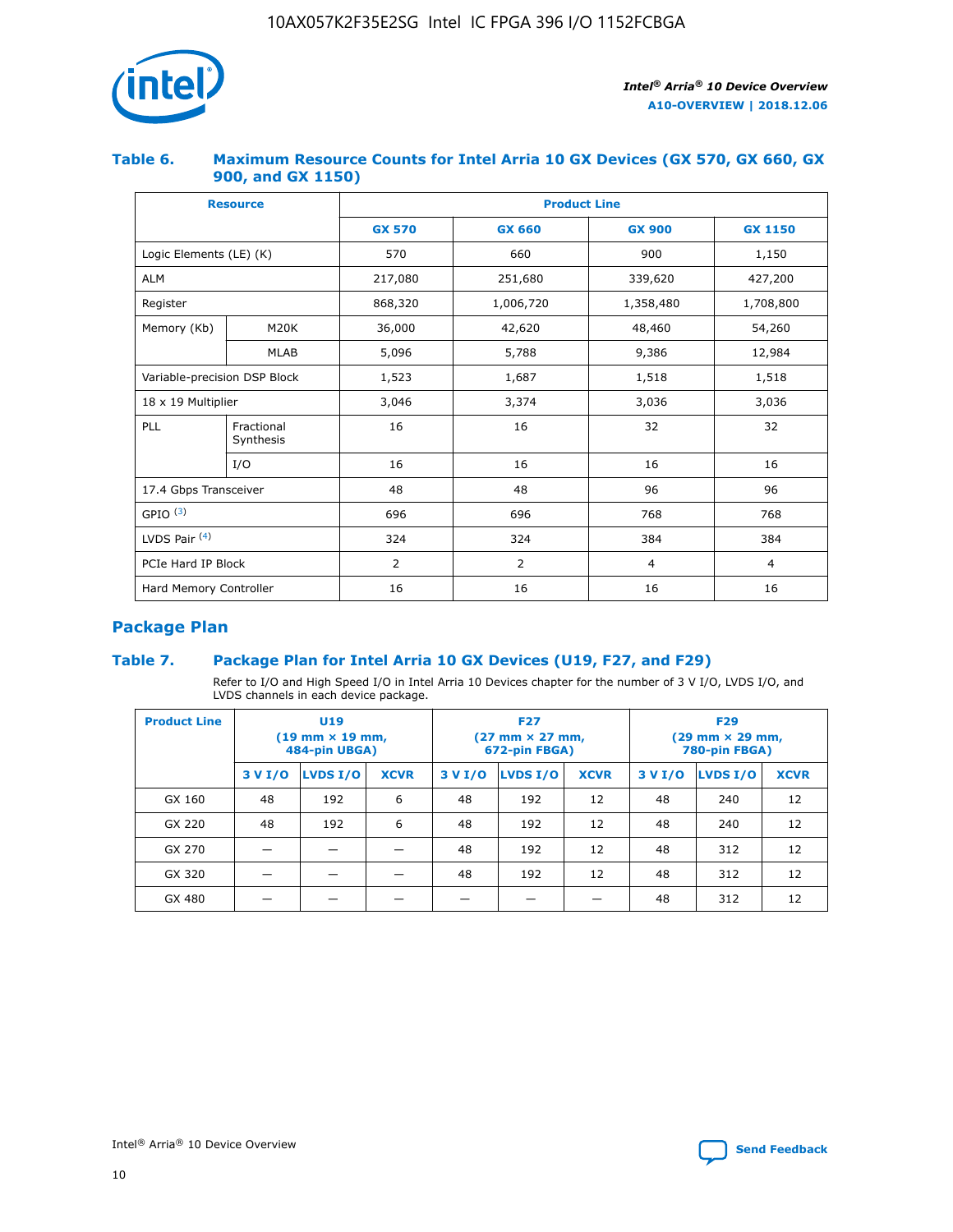

#### **Table 8. Package Plan for Intel Arria 10 GX Devices (F34, F35, NF40, and KF40)**

Refer to I/O and High Speed I/O in Intel Arria 10 Devices chapter for the number of 3 V I/O, LVDS I/O, and LVDS channels in each device package.

| <b>Product Line</b> | <b>F34</b><br>$(35 \text{ mm} \times 35 \text{ mm})$<br>1152-pin FBGA) |                    | <b>F35</b><br>$(35 \text{ mm} \times 35 \text{ mm})$<br><b>1152-pin FBGA)</b> |           | <b>KF40</b><br>$(40$ mm $\times$ 40 mm,<br>1517-pin FBGA) |             |           | <b>NF40</b><br>$(40$ mm $\times$ 40 mm,<br><b>1517-pin FBGA)</b> |             |            |                    |             |
|---------------------|------------------------------------------------------------------------|--------------------|-------------------------------------------------------------------------------|-----------|-----------------------------------------------------------|-------------|-----------|------------------------------------------------------------------|-------------|------------|--------------------|-------------|
|                     | 3V<br>I/O                                                              | <b>LVDS</b><br>I/O | <b>XCVR</b>                                                                   | 3V<br>I/O | <b>LVDS</b><br>I/O                                        | <b>XCVR</b> | 3V<br>I/O | <b>LVDS</b><br>I/O                                               | <b>XCVR</b> | 3 V<br>I/O | <b>LVDS</b><br>I/O | <b>XCVR</b> |
| GX 270              | 48                                                                     | 336                | 24                                                                            | 48        | 336                                                       | 24          |           |                                                                  |             |            |                    |             |
| GX 320              | 48                                                                     | 336                | 24                                                                            | 48        | 336                                                       | 24          |           |                                                                  |             |            |                    |             |
| GX 480              | 48                                                                     | 444                | 24                                                                            | 48        | 348                                                       | 36          |           |                                                                  |             |            |                    |             |
| GX 570              | 48                                                                     | 444                | 24                                                                            | 48        | 348                                                       | 36          | 96        | 600                                                              | 36          | 48         | 540                | 48          |
| GX 660              | 48                                                                     | 444                | 24                                                                            | 48        | 348                                                       | 36          | 96        | 600                                                              | 36          | 48         | 540                | 48          |
| GX 900              |                                                                        | 504                | 24                                                                            | -         |                                                           |             |           |                                                                  |             |            | 600                | 48          |
| GX 1150             |                                                                        | 504                | 24                                                                            |           |                                                           |             |           |                                                                  |             |            | 600                | 48          |

#### **Table 9. Package Plan for Intel Arria 10 GX Devices (RF40, NF45, SF45, and UF45)**

Refer to I/O and High Speed I/O in Intel Arria 10 Devices chapter for the number of 3 V I/O, LVDS I/O, and LVDS channels in each device package.

| <b>Product Line</b> | <b>RF40</b><br>$(40$ mm $\times$ 40 mm,<br>1517-pin FBGA) |                    | <b>NF45</b><br>$(45 \text{ mm} \times 45 \text{ mm})$<br><b>1932-pin FBGA)</b> |            |                    | <b>SF45</b><br>$(45 \text{ mm} \times 45 \text{ mm})$<br><b>1932-pin FBGA)</b> |            |                    | <b>UF45</b><br>$(45 \text{ mm} \times 45 \text{ mm})$<br><b>1932-pin FBGA)</b> |           |                    |             |
|---------------------|-----------------------------------------------------------|--------------------|--------------------------------------------------------------------------------|------------|--------------------|--------------------------------------------------------------------------------|------------|--------------------|--------------------------------------------------------------------------------|-----------|--------------------|-------------|
|                     | 3V<br>I/O                                                 | <b>LVDS</b><br>I/O | <b>XCVR</b>                                                                    | 3 V<br>I/O | <b>LVDS</b><br>I/O | <b>XCVR</b>                                                                    | 3 V<br>I/O | <b>LVDS</b><br>I/O | <b>XCVR</b>                                                                    | 3V<br>I/O | <b>LVDS</b><br>I/O | <b>XCVR</b> |
| GX 900              |                                                           | 342                | 66                                                                             | _          | 768                | 48                                                                             |            | 624                | 72                                                                             |           | 480                | 96          |
| GX 1150             |                                                           | 342                | 66                                                                             | _          | 768                | 48                                                                             |            | 624                | 72                                                                             |           | 480                | 96          |

#### **Related Information**

[I/O and High-Speed Differential I/O Interfaces in Intel Arria 10 Devices chapter, Intel](https://www.intel.com/content/www/us/en/programmable/documentation/sam1403482614086.html#sam1403482030321) [Arria 10 Device Handbook](https://www.intel.com/content/www/us/en/programmable/documentation/sam1403482614086.html#sam1403482030321)

Provides the number of 3 V and LVDS I/Os, and LVDS channels for each Intel Arria 10 device package.

## **Intel Arria 10 GT**

This section provides the available options, maximum resource counts, and package plan for the Intel Arria 10 GT devices.

The information in this section is correct at the time of publication. For the latest information and to get more details, refer to the Intel FPGA Product Selector.

#### **Related Information**

#### [Intel FPGA Product Selector](http://www.altera.com/products/selector/psg-selector.html)

Provides the latest information on Intel products.

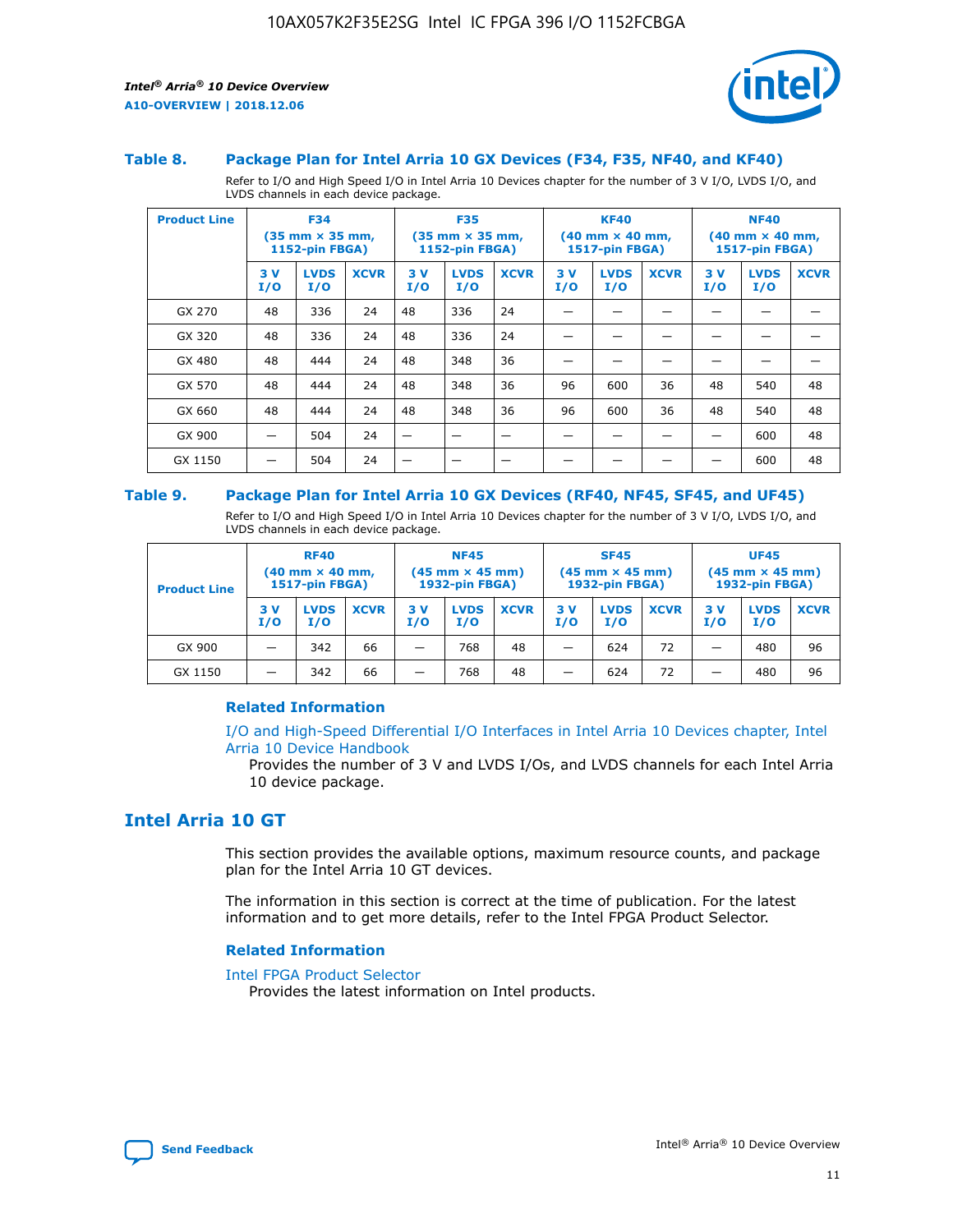

## **Available Options**

## **Figure 2. Sample Ordering Code and Available Options for Intel Arria 10 GT Devices**

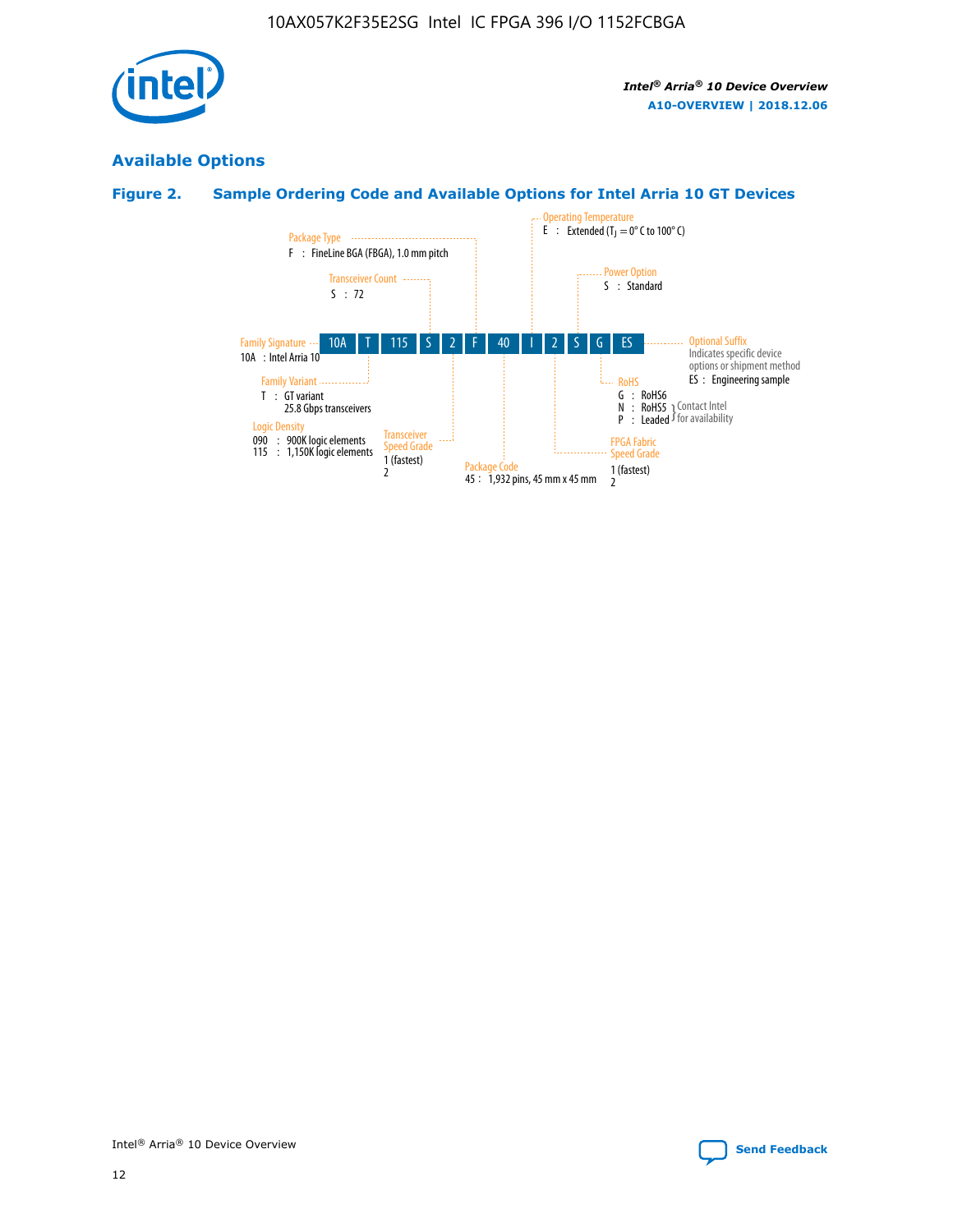

## **Maximum Resources**

#### **Table 10. Maximum Resource Counts for Intel Arria 10 GT Devices**

| <b>Resource</b>              |                      |                | <b>Product Line</b> |  |
|------------------------------|----------------------|----------------|---------------------|--|
|                              |                      | <b>GT 900</b>  | GT 1150             |  |
| Logic Elements (LE) (K)      |                      | 900            | 1,150               |  |
| <b>ALM</b>                   |                      | 339,620        | 427,200             |  |
| Register                     |                      | 1,358,480      | 1,708,800           |  |
| Memory (Kb)                  | M <sub>20</sub> K    | 48,460         | 54,260              |  |
|                              | <b>MLAB</b>          | 9,386          | 12,984              |  |
| Variable-precision DSP Block |                      | 1,518          | 1,518               |  |
| 18 x 19 Multiplier           |                      | 3,036          | 3,036               |  |
| PLL                          | Fractional Synthesis | 32             | 32                  |  |
|                              | I/O                  | 16             | 16                  |  |
| Transceiver                  | 17.4 Gbps            | 72(5)          | 72(5)               |  |
|                              | 25.8 Gbps            | 6              | 6                   |  |
| GPIO <sup>(6)</sup>          |                      | 624            | 624                 |  |
| LVDS Pair $(7)$              |                      | 312            | 312                 |  |
| PCIe Hard IP Block           |                      | $\overline{4}$ | $\overline{4}$      |  |
| Hard Memory Controller       |                      | 16             | 16                  |  |

#### **Related Information**

#### [Intel Arria 10 GT Channel Usage](https://www.intel.com/content/www/us/en/programmable/documentation/nik1398707230472.html#nik1398707008178)

Configuring GT/GX channels in Intel Arria 10 GT devices.

## **Package Plan**

#### **Table 11. Package Plan for Intel Arria 10 GT Devices**

Refer to I/O and High Speed I/O in Intel Arria 10 Devices chapter for the number of 3 V I/O, LVDS I/O, and LVDS channels in each device package.

| <b>Product Line</b> | <b>SF45</b><br>(45 mm × 45 mm, 1932-pin FBGA) |                 |             |  |  |  |
|---------------------|-----------------------------------------------|-----------------|-------------|--|--|--|
|                     | 3 V I/O                                       | <b>LVDS I/O</b> | <b>XCVR</b> |  |  |  |
| GT 900              |                                               | 624             | 72          |  |  |  |
| GT 1150             |                                               | 624             |             |  |  |  |

<sup>(7)</sup> Each LVDS I/O pair can be used as differential input or output.



 $(5)$  If all 6 GT channels are in use, 12 of the GX channels are not usable.

<sup>(6)</sup> The number of GPIOs does not include transceiver I/Os. In the Intel Quartus Prime software, the number of user I/Os includes transceiver I/Os.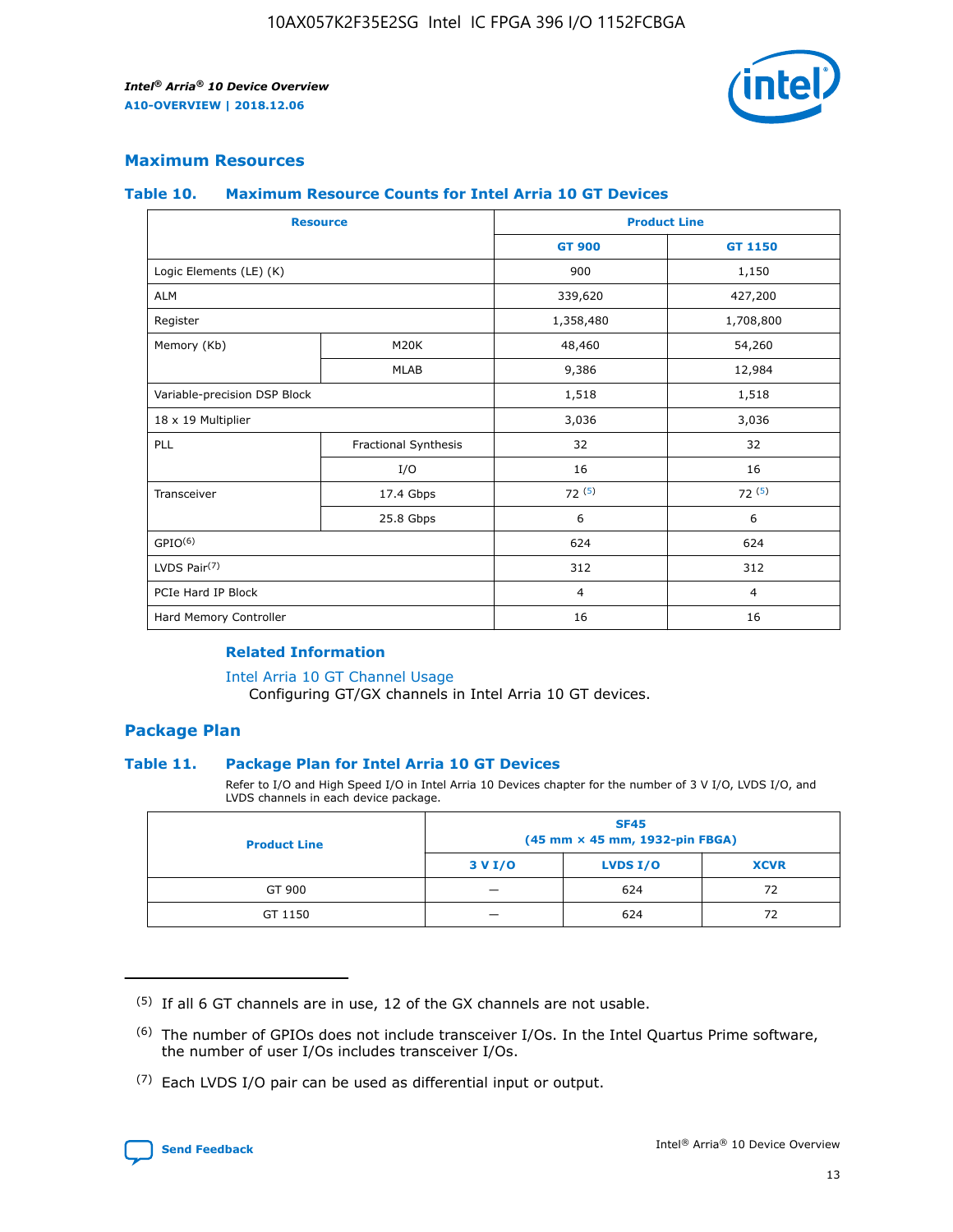

#### **Related Information**

[I/O and High-Speed Differential I/O Interfaces in Intel Arria 10 Devices chapter, Intel](https://www.intel.com/content/www/us/en/programmable/documentation/sam1403482614086.html#sam1403482030321) [Arria 10 Device Handbook](https://www.intel.com/content/www/us/en/programmable/documentation/sam1403482614086.html#sam1403482030321)

Provides the number of 3 V and LVDS I/Os, and LVDS channels for each Intel Arria 10 device package.

## **Intel Arria 10 SX**

This section provides the available options, maximum resource counts, and package plan for the Intel Arria 10 SX devices.

The information in this section is correct at the time of publication. For the latest information and to get more details, refer to the Intel FPGA Product Selector.

#### **Related Information**

[Intel FPGA Product Selector](http://www.altera.com/products/selector/psg-selector.html) Provides the latest information on Intel products.

#### **Available Options**

#### **Figure 3. Sample Ordering Code and Available Options for Intel Arria 10 SX Devices**



#### **Related Information**

[Transceiver Performance for Intel Arria 10 GX/SX Devices](https://www.intel.com/content/www/us/en/programmable/documentation/mcn1413182292568.html#mcn1413213965502) Provides more information about the transceiver speed grade.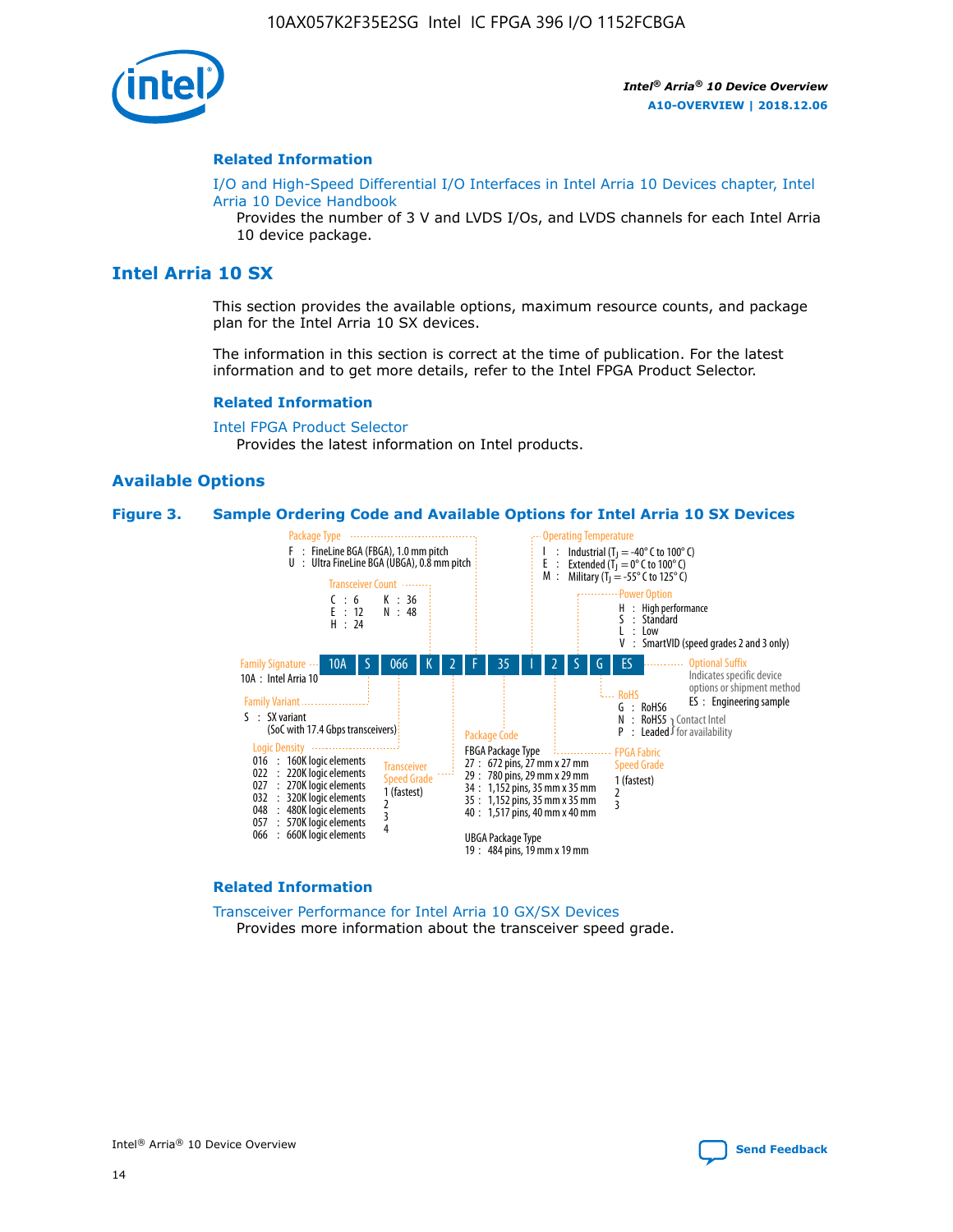

## **Maximum Resources**

#### **Table 12. Maximum Resource Counts for Intel Arria 10 SX Devices**

| <b>Resource</b>                   |                         | <b>Product Line</b> |               |               |                |               |               |               |  |  |  |
|-----------------------------------|-------------------------|---------------------|---------------|---------------|----------------|---------------|---------------|---------------|--|--|--|
|                                   |                         | <b>SX 160</b>       | <b>SX 220</b> | <b>SX 270</b> | <b>SX 320</b>  | <b>SX 480</b> | <b>SX 570</b> | <b>SX 660</b> |  |  |  |
| Logic Elements (LE) (K)           |                         | 160                 | 220           | 270           | 320            | 480           | 570           | 660           |  |  |  |
| <b>ALM</b>                        |                         | 61,510              | 80,330        | 101,620       | 119,900        | 183,590       | 217,080       | 251,680       |  |  |  |
| Register                          |                         | 246,040             | 321,320       | 406,480       | 479,600        | 734,360       | 868,320       | 1,006,720     |  |  |  |
| Memory (Kb)                       | M20K                    | 8,800               | 11,740        | 15,000        | 17,820         | 28,620        | 36,000        | 42,620        |  |  |  |
|                                   | <b>MLAB</b>             | 1,050               | 1,690         | 2,452         | 2,727          | 4,164         | 5,096         | 5,788         |  |  |  |
| Variable-precision DSP Block      |                         | 156                 | 192           | 830           | 985            | 1,368         | 1,523         | 1,687         |  |  |  |
| 18 x 19 Multiplier                |                         | 312                 | 384           | 1,660         | 1,970          | 2,736         | 3,046         | 3,374         |  |  |  |
| PLL                               | Fractional<br>Synthesis | 6                   | 6             | 8             | 8              | 12            | 16            | 16            |  |  |  |
|                                   | I/O                     | 6                   | 6             | 8             | 8              | 12            | 16            | 16            |  |  |  |
| 17.4 Gbps Transceiver             |                         | 12                  | 12            | 24            | 24             | 36            | 48            | 48            |  |  |  |
| GPIO <sup>(8)</sup>               |                         | 288                 | 288           | 384           | 384            | 492           | 696           | 696           |  |  |  |
| LVDS Pair $(9)$                   |                         | 120                 | 120           | 168           | 168            | 174           | 324           | 324           |  |  |  |
|                                   | PCIe Hard IP Block      |                     | $\mathbf{1}$  | 2             | $\overline{2}$ | 2             | 2             | 2             |  |  |  |
| Hard Memory Controller            |                         | 6                   | 6             | 8             | 8              | 12            | 16            | 16            |  |  |  |
| ARM Cortex-A9 MPCore<br>Processor |                         | Yes                 | Yes           | Yes           | Yes            | Yes           | Yes           | Yes           |  |  |  |

## **Package Plan**

#### **Table 13. Package Plan for Intel Arria 10 SX Devices (U19, F27, F29, and F34)**

Refer to I/O and High Speed I/O in Intel Arria 10 Devices chapter for the number of 3 V I/O, LVDS I/O, and LVDS channels in each device package.

| <b>Product Line</b> | U19<br>$(19 \text{ mm} \times 19 \text{ mm})$<br>484-pin UBGA) |                    | <b>F27</b><br>$(27 \text{ mm} \times 27 \text{ mm})$<br>672-pin FBGA) |           | <b>F29</b><br>$(29 \text{ mm} \times 29 \text{ mm})$<br>780-pin FBGA) |             |            | <b>F34</b><br>$(35 \text{ mm} \times 35 \text{ mm})$<br><b>1152-pin FBGA)</b> |             |           |                    |             |
|---------------------|----------------------------------------------------------------|--------------------|-----------------------------------------------------------------------|-----------|-----------------------------------------------------------------------|-------------|------------|-------------------------------------------------------------------------------|-------------|-----------|--------------------|-------------|
|                     | 3V<br>I/O                                                      | <b>LVDS</b><br>I/O | <b>XCVR</b>                                                           | 3V<br>I/O | <b>LVDS</b><br>I/O                                                    | <b>XCVR</b> | 3 V<br>I/O | <b>LVDS</b><br>I/O                                                            | <b>XCVR</b> | 3V<br>I/O | <b>LVDS</b><br>I/O | <b>XCVR</b> |
| SX 160              | 48                                                             | 144                | 6                                                                     | 48        | 192                                                                   | 12          | 48         | 240                                                                           | 12          | –         |                    |             |
| SX 220              | 48                                                             | 144                | 6                                                                     | 48        | 192                                                                   | 12          | 48         | 240                                                                           | 12          |           |                    |             |
| SX 270              |                                                                |                    |                                                                       | 48        | 192                                                                   | 12          | 48         | 312                                                                           | 12          | 48        | 336                | 24          |
| SX 320              |                                                                |                    |                                                                       | 48        | 192                                                                   | 12          | 48         | 312                                                                           | 12          | 48        | 336                | 24          |
|                     | continued                                                      |                    |                                                                       |           |                                                                       |             |            |                                                                               |             |           |                    |             |

 $(8)$  The number of GPIOs does not include transceiver I/Os. In the Intel Quartus Prime software, the number of user I/Os includes transceiver I/Os.

 $(9)$  Each LVDS I/O pair can be used as differential input or output.

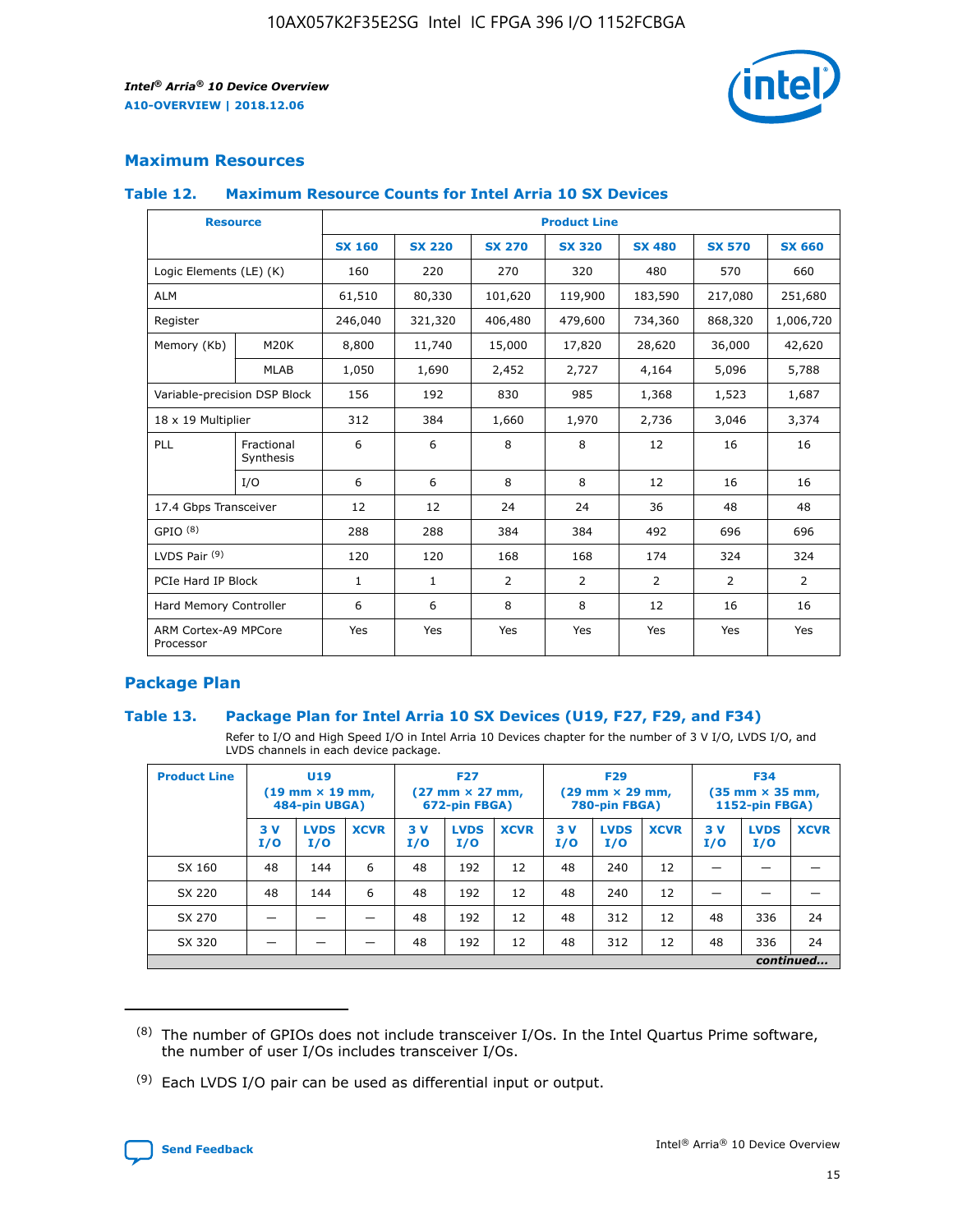

| <b>Product Line</b> | U <sub>19</sub><br>$(19 \text{ mm} \times 19 \text{ mm})$<br>484-pin UBGA) |                    | <b>F27</b><br>$(27 \text{ mm} \times 27 \text{ mm})$<br>672-pin FBGA) |           | <b>F29</b><br>$(29 \text{ mm} \times 29 \text{ mm})$<br>780-pin FBGA) |             |           | <b>F34</b><br>$(35$ mm $\times$ 35 mm,<br><b>1152-pin FBGA)</b> |             |           |                    |             |
|---------------------|----------------------------------------------------------------------------|--------------------|-----------------------------------------------------------------------|-----------|-----------------------------------------------------------------------|-------------|-----------|-----------------------------------------------------------------|-------------|-----------|--------------------|-------------|
|                     | 3V<br>I/O                                                                  | <b>LVDS</b><br>I/O | <b>XCVR</b>                                                           | 3V<br>I/O | <b>LVDS</b><br>I/O                                                    | <b>XCVR</b> | 3V<br>I/O | <b>LVDS</b><br>I/O                                              | <b>XCVR</b> | 3V<br>I/O | <b>LVDS</b><br>I/O | <b>XCVR</b> |
| SX 480              |                                                                            |                    |                                                                       |           |                                                                       |             | 48        | 312                                                             | 12          | 48        | 444                | 24          |
| SX 570              |                                                                            |                    |                                                                       |           |                                                                       |             |           |                                                                 |             | 48        | 444                | 24          |
| SX 660              |                                                                            |                    |                                                                       |           |                                                                       |             |           |                                                                 |             | 48        | 444                | 24          |

## **Table 14. Package Plan for Intel Arria 10 SX Devices (F35, KF40, and NF40)**

Refer to I/O and High Speed I/O in Intel Arria 10 Devices chapter for the number of 3 V I/O, LVDS I/O, and LVDS channels in each device package.

| <b>Product Line</b> | <b>F35</b><br>$(35 \text{ mm} \times 35 \text{ mm})$<br><b>1152-pin FBGA)</b> |          |             |                                           | <b>KF40</b><br>(40 mm × 40 mm,<br>1517-pin FBGA) |    | <b>NF40</b><br>$(40 \text{ mm} \times 40 \text{ mm})$<br>1517-pin FBGA) |          |             |  |
|---------------------|-------------------------------------------------------------------------------|----------|-------------|-------------------------------------------|--------------------------------------------------|----|-------------------------------------------------------------------------|----------|-------------|--|
|                     | 3 V I/O                                                                       | LVDS I/O | <b>XCVR</b> | <b>LVDS I/O</b><br><b>XCVR</b><br>3 V I/O |                                                  |    | 3 V I/O                                                                 | LVDS I/O | <b>XCVR</b> |  |
| SX 270              | 48                                                                            | 336      | 24          |                                           |                                                  |    |                                                                         |          |             |  |
| SX 320              | 48                                                                            | 336      | 24          |                                           |                                                  |    |                                                                         |          |             |  |
| SX 480              | 48                                                                            | 348      | 36          |                                           |                                                  |    |                                                                         |          |             |  |
| SX 570              | 48                                                                            | 348      | 36          | 96                                        | 600                                              | 36 | 48                                                                      | 540      | 48          |  |
| SX 660              | 48                                                                            | 348      | 36          | 96                                        | 600                                              | 36 | 48                                                                      | 540      | 48          |  |

## **Related Information**

[I/O and High-Speed Differential I/O Interfaces in Intel Arria 10 Devices chapter, Intel](https://www.intel.com/content/www/us/en/programmable/documentation/sam1403482614086.html#sam1403482030321) [Arria 10 Device Handbook](https://www.intel.com/content/www/us/en/programmable/documentation/sam1403482614086.html#sam1403482030321)

Provides the number of 3 V and LVDS I/Os, and LVDS channels for each Intel Arria 10 device package.

Intel<sup>®</sup> Arria<sup>®</sup> 10 Device Overview **[Send Feedback](mailto:FPGAtechdocfeedback@intel.com?subject=Feedback%20on%20Intel%20Arria%2010%20Device%20Overview%20(A10-OVERVIEW%202018.12.06)&body=We%20appreciate%20your%20feedback.%20In%20your%20comments,%20also%20specify%20the%20page%20number%20or%20paragraph.%20Thank%20you.)** Send Feedback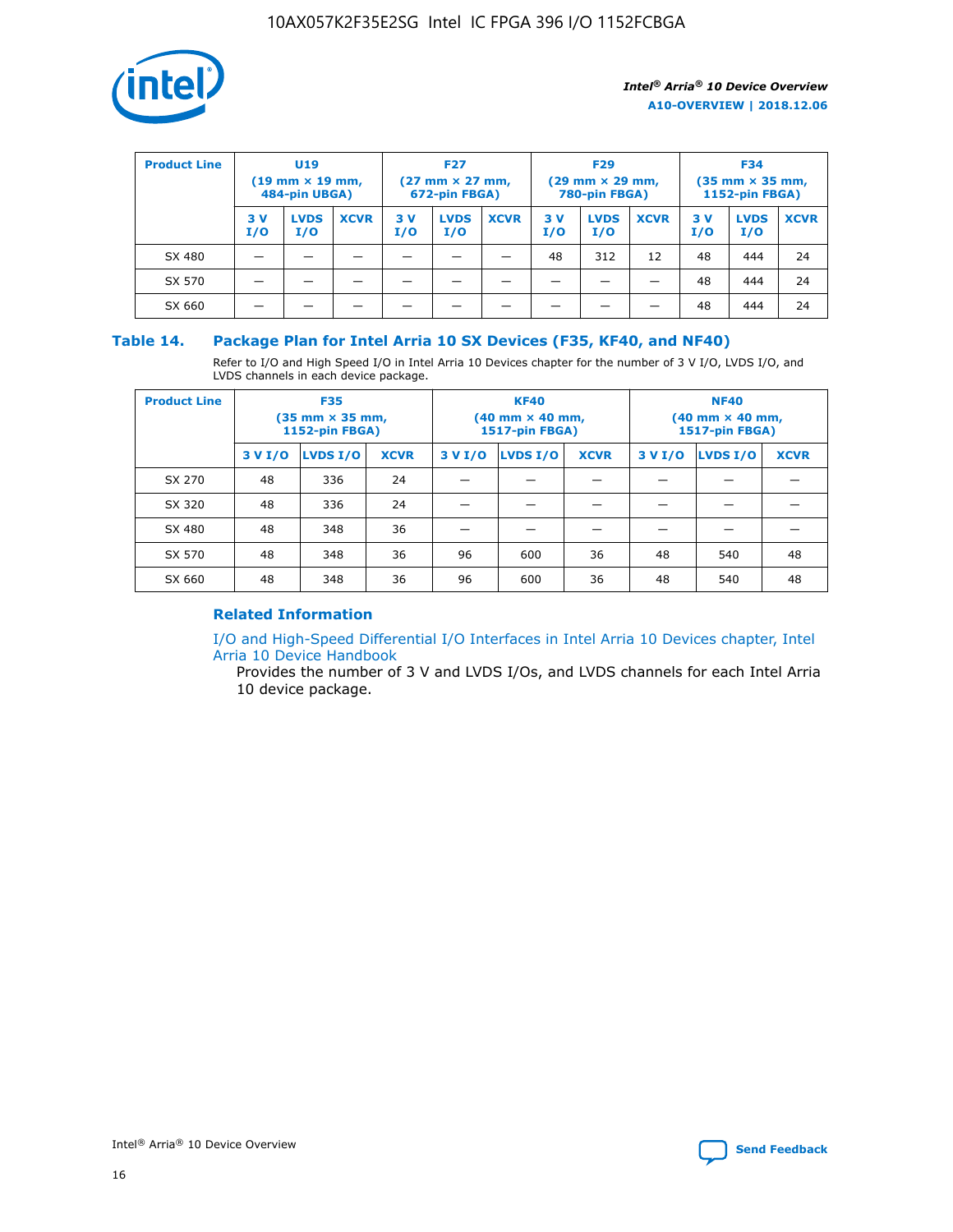

# **I/O Vertical Migration for Intel Arria 10 Devices**

#### **Figure 4. Migration Capability Across Intel Arria 10 Product Lines**

- The arrows indicate the migration paths. The devices included in each vertical migration path are shaded. Devices with fewer resources in the same path have lighter shades.
- To achieve the full I/O migration across product lines in the same migration path, restrict I/Os and transceivers usage to match the product line with the lowest I/O and transceiver counts.
- An LVDS I/O bank in the source device may be mapped to a 3 V I/O bank in the target device. To use memory interface clock frequency higher than 533 MHz, assign external memory interface pins only to banks that are LVDS I/O in both devices.
- There may be nominal 0.15 mm package height difference between some product lines in the same package type.
	- **Variant Product Line Package U19 F27 F29 F34 F35 KF40 NF40 RF40 NF45 SF45 UF45** Intel® Arria® 10 GX GX 160 GX 220 GX 270 GX 320 GX 480 GX 570 GX 660 GX 900 GX 1150 Intel Arria 10 GT GT 900 GT 1150 Intel Arria 10 SX SX 160 SX 220 SX 270 SX 320 SX 480 SX 570 SX 660
- Some migration paths are not shown in the Intel Quartus Prime software **Pin Migration View**.

*Note:* To verify the pin migration compatibility, use the **Pin Migration View** window in the Intel Quartus Prime software Pin Planner.

## **Adaptive Logic Module**

Intel Arria 10 devices use a 20 nm ALM as the basic building block of the logic fabric.

The ALM architecture is the same as the previous generation FPGAs, allowing for efficient implementation of logic functions and easy conversion of IP between the device generations.

The ALM, as shown in following figure, uses an 8-input fracturable look-up table (LUT) with four dedicated registers to help improve timing closure in register-rich designs and achieve an even higher design packing capability than the traditional two-register per LUT architecture.

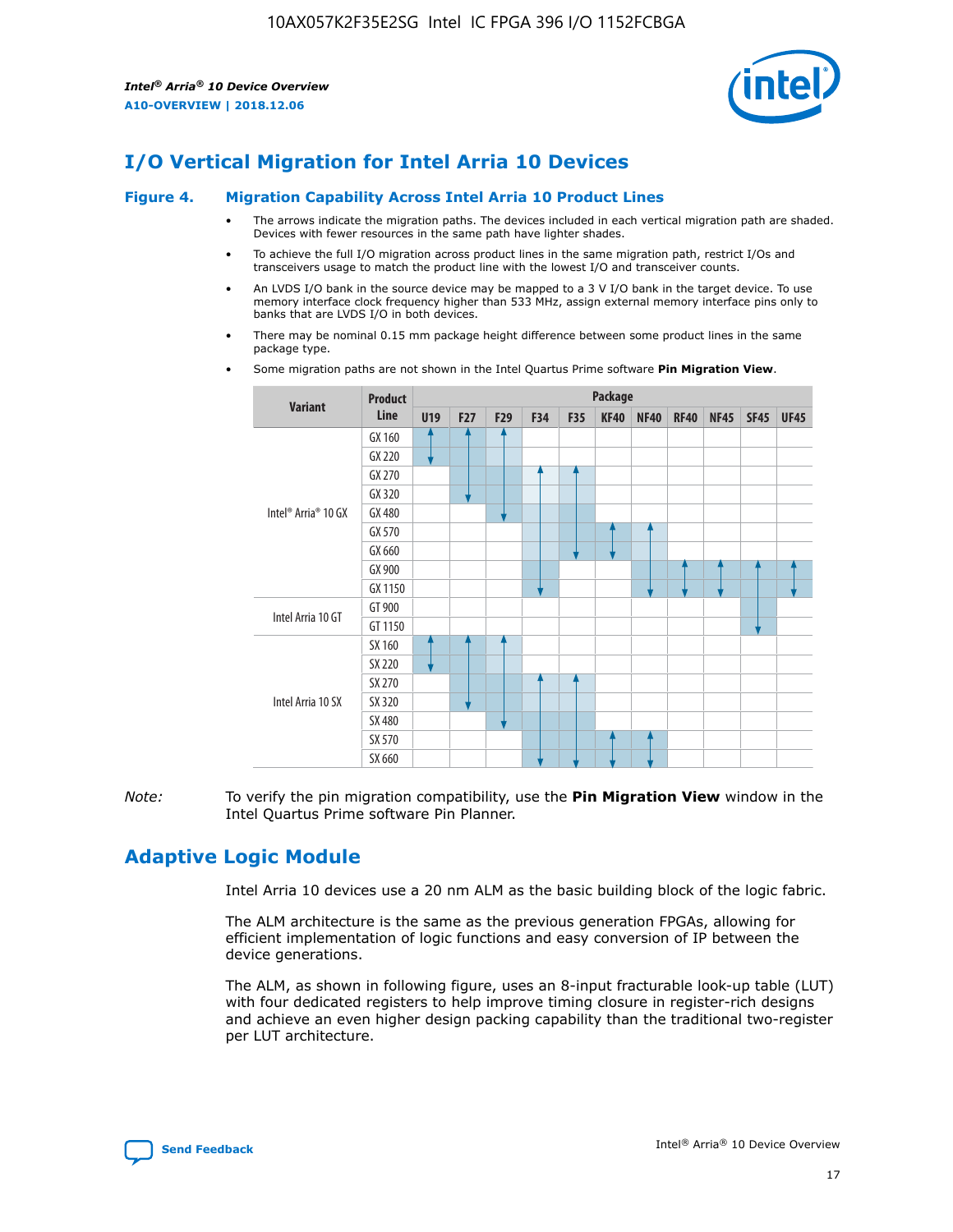

**Figure 5. ALM for Intel Arria 10 Devices**



The Intel Quartus Prime software optimizes your design according to the ALM logic structure and automatically maps legacy designs into the Intel Arria 10 ALM architecture.

## **Variable-Precision DSP Block**

The Intel Arria 10 variable precision DSP blocks support fixed-point arithmetic and floating-point arithmetic.

Features for fixed-point arithmetic:

- High-performance, power-optimized, and fully registered multiplication operations
- 18-bit and 27-bit word lengths
- Two 18 x 19 multipliers or one 27 x 27 multiplier per DSP block
- Built-in addition, subtraction, and 64-bit double accumulation register to combine multiplication results
- Cascading 19-bit or 27-bit when pre-adder is disabled and cascading 18-bit when pre-adder is used to form the tap-delay line for filtering applications
- Cascading 64-bit output bus to propagate output results from one block to the next block without external logic support
- Hard pre-adder supported in 19-bit and 27-bit modes for symmetric filters
- Internal coefficient register bank in both 18-bit and 27-bit modes for filter implementation
- 18-bit and 27-bit systolic finite impulse response (FIR) filters with distributed output adder
- Biased rounding support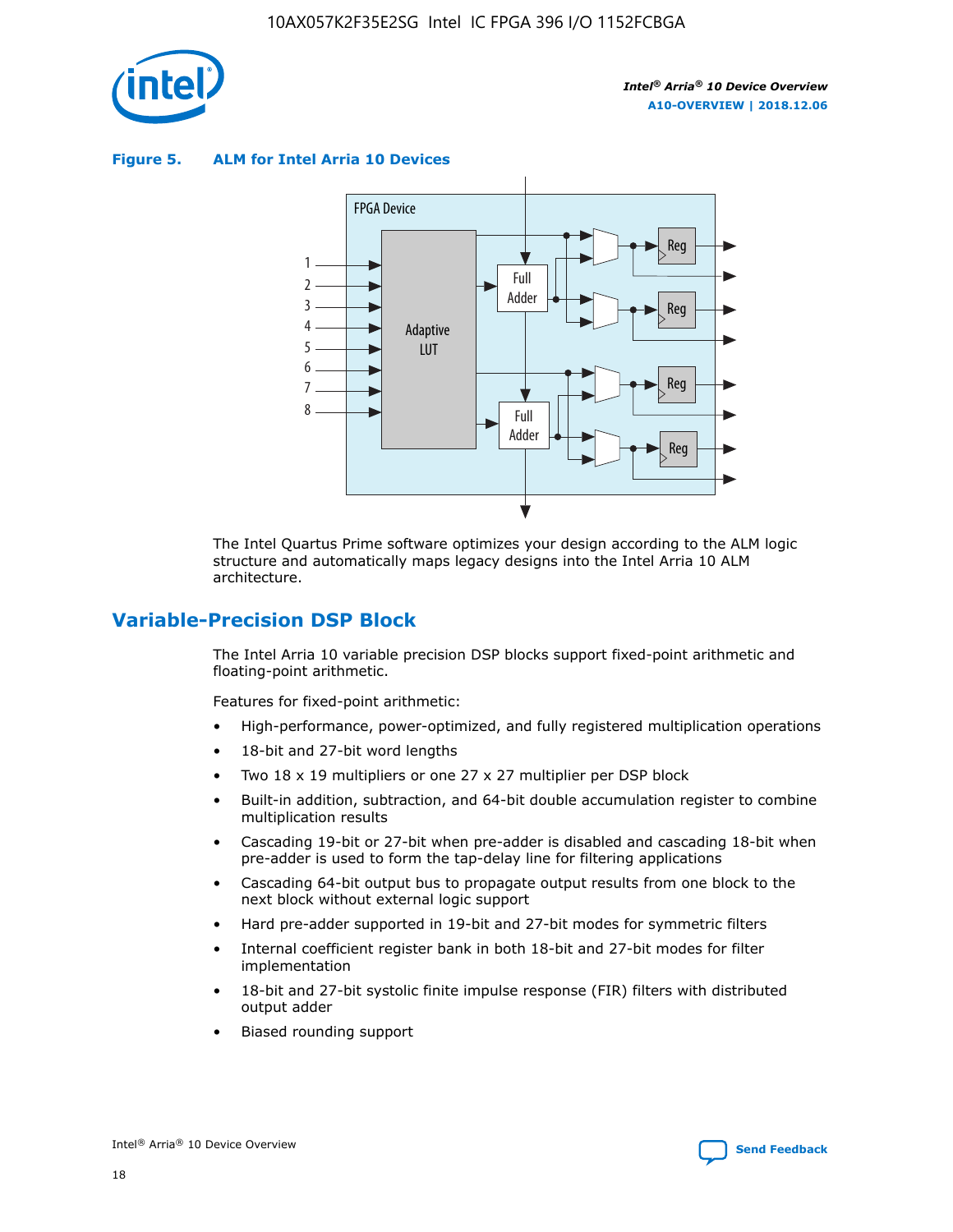

Features for floating-point arithmetic:

- A completely hardened architecture that supports multiplication, addition, subtraction, multiply-add, and multiply-subtract
- Multiplication with accumulation capability and a dynamic accumulator reset control
- Multiplication with cascade summation capability
- Multiplication with cascade subtraction capability
- Complex multiplication
- Direct vector dot product
- Systolic FIR filter

#### **Table 15. Variable-Precision DSP Block Configurations for Intel Arria 10 Devices**

| <b>Usage Example</b>                                       | <b>Multiplier Size (Bit)</b>    | <b>DSP Block Resources</b> |
|------------------------------------------------------------|---------------------------------|----------------------------|
| Medium precision fixed point                               | Two 18 x 19                     |                            |
| High precision fixed or Single precision<br>floating point | One 27 x 27                     |                            |
| Fixed point FFTs                                           | One 19 x 36 with external adder |                            |
| Very high precision fixed point                            | One 36 x 36 with external adder |                            |
| Double precision floating point                            | One 54 x 54 with external adder | 4                          |

#### **Table 16. Resources for Fixed-Point Arithmetic in Intel Arria 10 Devices**

The table lists the variable-precision DSP resources by bit precision for each Intel Arria 10 device.

| <b>Variant</b>  | <b>Product Line</b> | Variable-<br>precision<br><b>DSP Block</b> | <b>Independent Input and Output</b><br><b>Multiplications Operator</b> |                                     | 18 x 19<br><b>Multiplier</b><br><b>Adder Sum</b> | $18 \times 18$<br><b>Multiplier</b><br><b>Adder</b> |
|-----------------|---------------------|--------------------------------------------|------------------------------------------------------------------------|-------------------------------------|--------------------------------------------------|-----------------------------------------------------|
|                 |                     |                                            | 18 x 19<br><b>Multiplier</b>                                           | $27 \times 27$<br><b>Multiplier</b> | <b>Mode</b>                                      | <b>Summed with</b><br>36 bit Input                  |
| AIntel Arria 10 | GX 160              | 156                                        | 312                                                                    | 156                                 | 156                                              | 156                                                 |
| GX              | GX 220              | 192                                        | 384                                                                    | 192                                 | 192                                              | 192                                                 |
|                 | GX 270              | 830                                        | 1,660                                                                  | 830                                 | 830                                              | 830                                                 |
|                 | GX 320              | 984                                        | 1,968                                                                  | 984                                 | 984                                              | 984                                                 |
|                 | GX 480              | 1,368                                      | 2,736                                                                  | 1,368                               | 1,368                                            | 1,368                                               |
|                 | GX 570              | 1,523                                      | 3,046                                                                  | 1,523                               | 1,523                                            | 1,523                                               |
|                 | GX 660              | 1,687                                      | 3,374                                                                  | 1,687                               | 1,687                                            | 1,687                                               |
|                 | GX 900              | 1,518                                      | 3,036                                                                  | 1,518                               | 1,518                                            | 1,518                                               |
|                 | GX 1150             | 1,518                                      | 3,036                                                                  | 1,518                               | 1,518                                            | 1,518                                               |
| Intel Arria 10  | GT 900              | 1,518                                      | 3,036                                                                  | 1,518                               | 1,518                                            | 1,518                                               |
| GT              | GT 1150             | 1,518                                      | 3,036                                                                  | 1,518                               | 1,518                                            | 1,518                                               |
| Intel Arria 10  | SX 160              | 156                                        | 312                                                                    | 156                                 | 156                                              | 156                                                 |
| <b>SX</b>       | SX 220              | 192                                        | 384                                                                    | 192                                 | 192                                              | 192                                                 |
|                 | SX 270              | 830                                        | 1,660                                                                  | 830                                 | 830                                              | 830                                                 |
|                 |                     |                                            |                                                                        |                                     |                                                  | continued                                           |

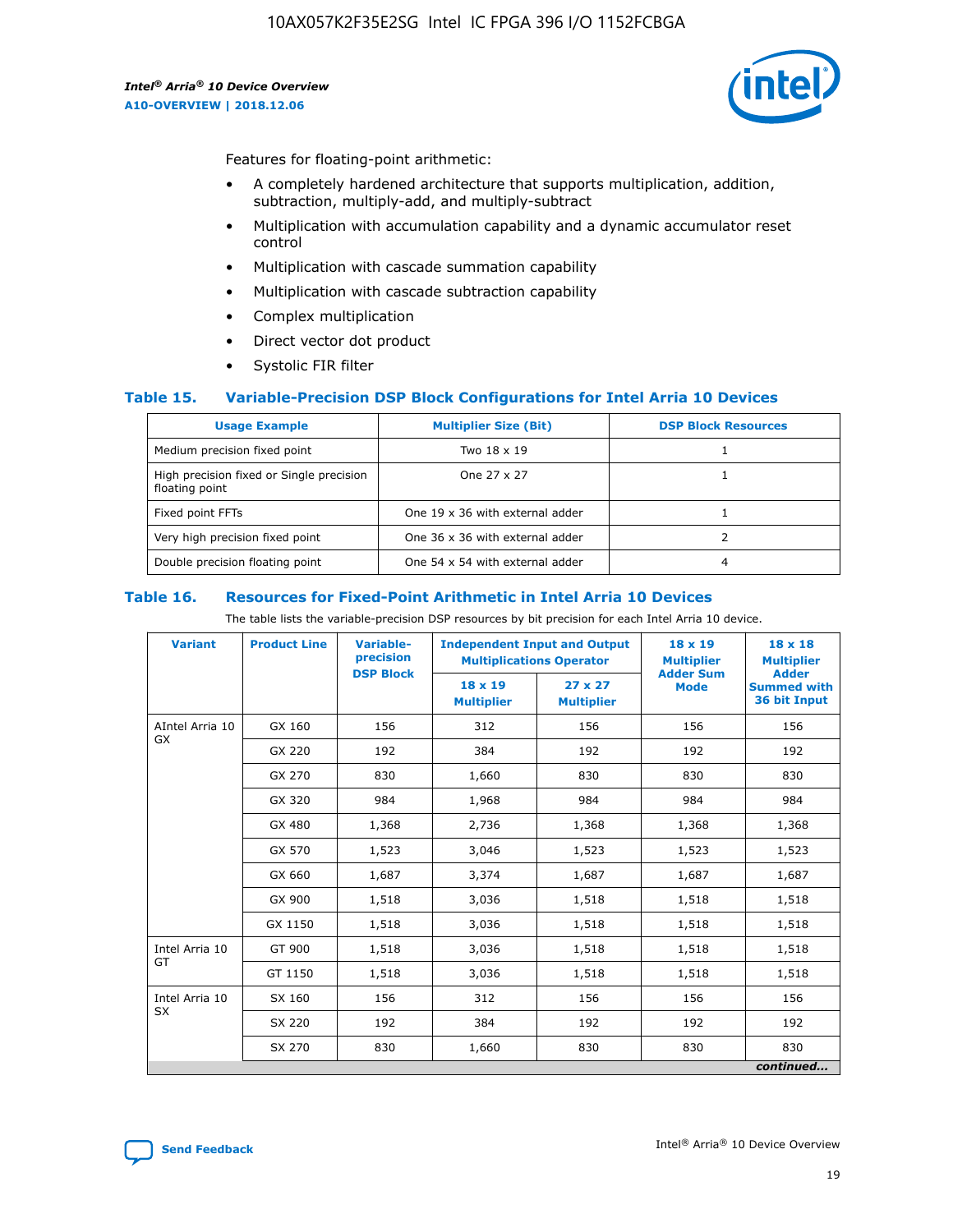

| <b>Variant</b> | <b>Product Line</b> | <b>Variable-</b><br>precision<br><b>DSP Block</b> | <b>Independent Input and Output</b><br><b>Multiplications Operator</b> |                                     | $18 \times 19$<br><b>Multiplier</b><br><b>Adder Sum</b> | $18 \times 18$<br><b>Multiplier</b><br><b>Adder</b> |  |
|----------------|---------------------|---------------------------------------------------|------------------------------------------------------------------------|-------------------------------------|---------------------------------------------------------|-----------------------------------------------------|--|
|                |                     |                                                   | $18 \times 19$<br><b>Multiplier</b>                                    | $27 \times 27$<br><b>Multiplier</b> | <b>Mode</b>                                             | <b>Summed with</b><br>36 bit Input                  |  |
|                | SX 320              | 984                                               | 1,968                                                                  | 984                                 | 984                                                     | 984                                                 |  |
|                | SX 480              | 1,368                                             | 2,736                                                                  | 1,368                               | 1,368                                                   | 1,368                                               |  |
|                | SX 570              | 1,523                                             | 3,046                                                                  | 1,523                               | 1,523                                                   | 1,523                                               |  |
|                | SX 660              | 1,687                                             | 3,374                                                                  | 1,687                               | 1,687                                                   | 1,687                                               |  |

## **Table 17. Resources for Floating-Point Arithmetic in Intel Arria 10 Devices**

The table lists the variable-precision DSP resources by bit precision for each Intel Arria 10 device.

| <b>Variant</b> | <b>Product Line</b> | <b>Variable-</b><br>precision<br><b>DSP Block</b> | <b>Single</b><br><b>Precision</b><br><b>Floating-Point</b><br><b>Multiplication</b><br><b>Mode</b> | <b>Single-Precision</b><br><b>Floating-Point</b><br><b>Adder Mode</b> | Single-<br><b>Precision</b><br><b>Floating-Point</b><br><b>Multiply</b><br><b>Accumulate</b><br><b>Mode</b> | <b>Peak</b><br><b>Giga Floating-</b><br><b>Point</b><br><b>Operations</b><br>per Second<br>(GFLOPs) |
|----------------|---------------------|---------------------------------------------------|----------------------------------------------------------------------------------------------------|-----------------------------------------------------------------------|-------------------------------------------------------------------------------------------------------------|-----------------------------------------------------------------------------------------------------|
| Intel Arria 10 | GX 160              | 156                                               | 156                                                                                                | 156                                                                   | 156                                                                                                         | 140                                                                                                 |
| <b>GX</b>      | GX 220              | 192                                               | 192                                                                                                | 192                                                                   | 192                                                                                                         | 173                                                                                                 |
|                | GX 270              | 830                                               | 830                                                                                                | 830                                                                   | 830                                                                                                         | 747                                                                                                 |
|                | GX 320              | 984                                               | 984                                                                                                | 984                                                                   | 984                                                                                                         | 886                                                                                                 |
|                | GX 480              | 1,369                                             | 1,368                                                                                              | 1,368                                                                 | 1,368                                                                                                       | 1,231                                                                                               |
|                | GX 570              | 1,523                                             | 1,523                                                                                              | 1,523                                                                 | 1,523                                                                                                       | 1,371                                                                                               |
|                | GX 660              | 1,687                                             | 1,687                                                                                              | 1,687                                                                 | 1,687                                                                                                       | 1,518                                                                                               |
|                | GX 900              | 1,518                                             | 1,518                                                                                              | 1,518                                                                 | 1,518                                                                                                       | 1,366                                                                                               |
|                | GX 1150             | 1,518                                             | 1,518                                                                                              | 1,518                                                                 | 1,518                                                                                                       | 1,366                                                                                               |
| Intel Arria 10 | GT 900              | 1,518                                             | 1,518                                                                                              | 1,518                                                                 | 1,518                                                                                                       | 1,366                                                                                               |
| GT             | GT 1150             | 1,518                                             | 1,518                                                                                              | 1,518                                                                 | 1,518                                                                                                       | 1,366                                                                                               |
| Intel Arria 10 | SX 160              | 156                                               | 156                                                                                                | 156                                                                   | 156                                                                                                         | 140                                                                                                 |
| SX             | SX 220              | 192                                               | 192                                                                                                | 192                                                                   | 192                                                                                                         | 173                                                                                                 |
|                | SX 270              | 830                                               | 830                                                                                                | 830                                                                   | 830                                                                                                         | 747                                                                                                 |
|                | SX 320              | 984                                               | 984                                                                                                | 984                                                                   | 984                                                                                                         | 886                                                                                                 |
|                | SX 480              | 1,369                                             | 1,368                                                                                              | 1,368                                                                 | 1,368                                                                                                       | 1,231                                                                                               |
|                | SX 570              | 1,523                                             | 1,523                                                                                              | 1,523                                                                 | 1,523                                                                                                       | 1,371                                                                                               |
|                | SX 660              | 1,687                                             | 1,687                                                                                              | 1,687                                                                 | 1,687                                                                                                       | 1,518                                                                                               |

# **Embedded Memory Blocks**

The embedded memory blocks in the devices are flexible and designed to provide an optimal amount of small- and large-sized memory arrays to fit your design requirements.

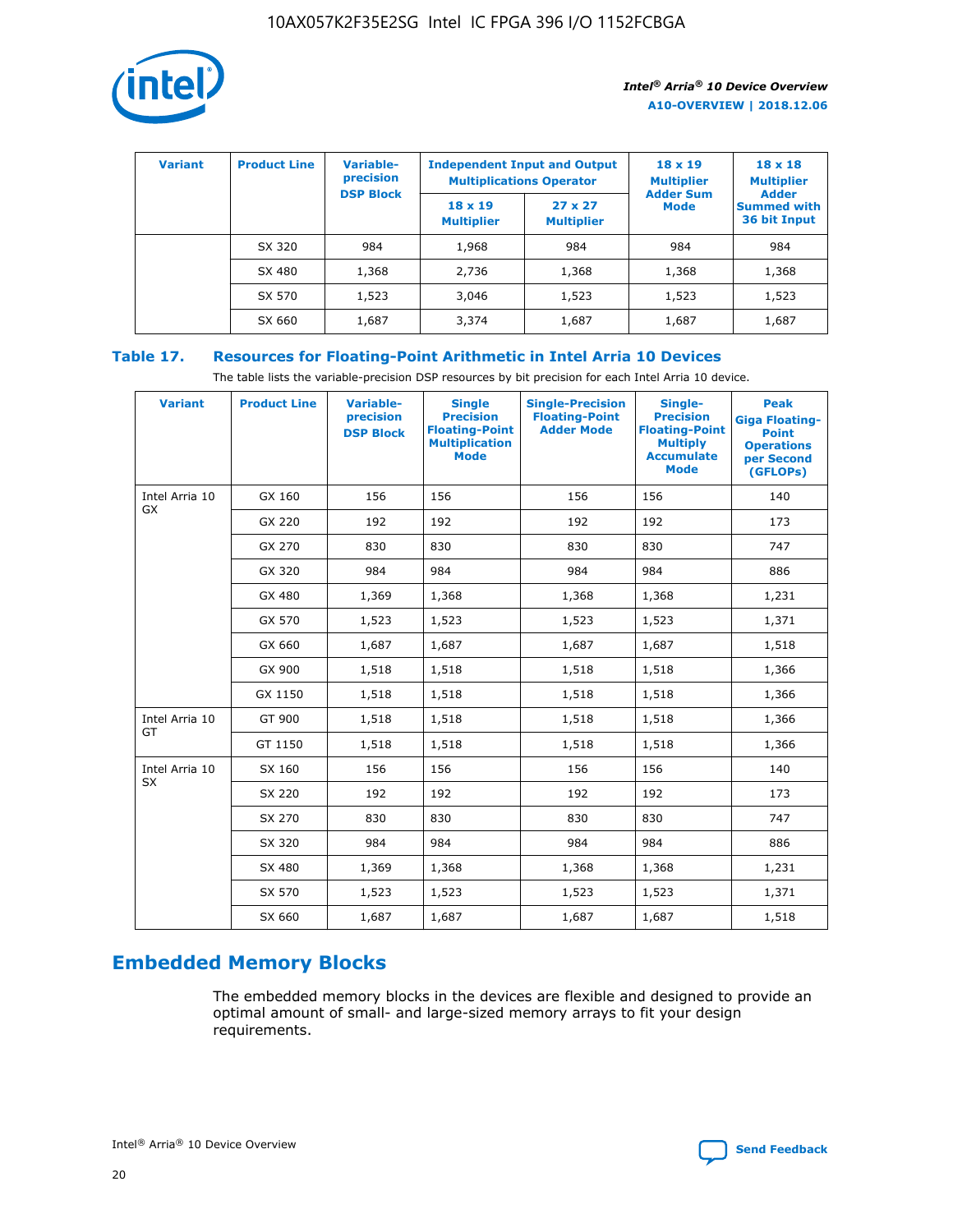

## **Types of Embedded Memory**

The Intel Arria 10 devices contain two types of memory blocks:

- 20 Kb M20K blocks—blocks of dedicated memory resources. The M20K blocks are ideal for larger memory arrays while still providing a large number of independent ports.
- 640 bit memory logic array blocks (MLABs)—enhanced memory blocks that are configured from dual-purpose logic array blocks (LABs). The MLABs are ideal for wide and shallow memory arrays. The MLABs are optimized for implementation of shift registers for digital signal processing (DSP) applications, wide and shallow FIFO buffers, and filter delay lines. Each MLAB is made up of ten adaptive logic modules (ALMs). In the Intel Arria 10 devices, you can configure these ALMs as ten 32 x 2 blocks, giving you one 32 x 20 simple dual-port SRAM block per MLAB.

## **Embedded Memory Capacity in Intel Arria 10 Devices**

|                   | <b>Product</b> | <b>M20K</b>  |                     | <b>MLAB</b>  |                     | <b>Total RAM Bit</b> |
|-------------------|----------------|--------------|---------------------|--------------|---------------------|----------------------|
| <b>Variant</b>    | <b>Line</b>    | <b>Block</b> | <b>RAM Bit (Kb)</b> | <b>Block</b> | <b>RAM Bit (Kb)</b> | (Kb)                 |
| Intel Arria 10 GX | GX 160         | 440          | 8,800               | 1,680        | 1,050               | 9,850                |
|                   | GX 220         | 587          | 11,740              | 2,703        | 1,690               | 13,430               |
|                   | GX 270         | 750          | 15,000              | 3,922        | 2,452               | 17,452               |
|                   | GX 320         | 891          | 17,820              | 4,363        | 2,727               | 20,547               |
|                   | GX 480         | 1,431        | 28,620              | 6,662        | 4,164               | 32,784               |
|                   | GX 570         | 1,800        | 36,000              | 8,153        | 5,096               | 41,096               |
|                   | GX 660         | 2,131        | 42,620              | 9,260        | 5,788               | 48,408               |
|                   | GX 900         | 2,423        | 48,460              | 15,017       | 9,386               | 57,846               |
|                   | GX 1150        | 2,713        | 54,260              | 20,774       | 12,984              | 67,244               |
| Intel Arria 10 GT | GT 900         | 2,423        | 48,460              | 15,017       | 9,386               | 57,846               |
|                   | GT 1150        | 2,713        | 54,260              | 20,774       | 12,984              | 67,244               |
| Intel Arria 10 SX | SX 160         | 440          | 8,800               | 1,680        | 1,050               | 9,850                |
|                   | SX 220         | 587          | 11,740              | 2,703        | 1,690               | 13,430               |
|                   | SX 270         | 750          | 15,000              | 3,922        | 2,452               | 17,452               |
|                   | SX 320         | 891          | 17,820              | 4,363        | 2,727               | 20,547               |
|                   | SX 480         | 1,431        | 28,620              | 6,662        | 4,164               | 32,784               |
|                   | SX 570         | 1,800        | 36,000              | 8,153        | 5,096               | 41,096               |
|                   | SX 660         | 2,131        | 42,620              | 9,260        | 5,788               | 48,408               |

#### **Table 18. Embedded Memory Capacity and Distribution in Intel Arria 10 Devices**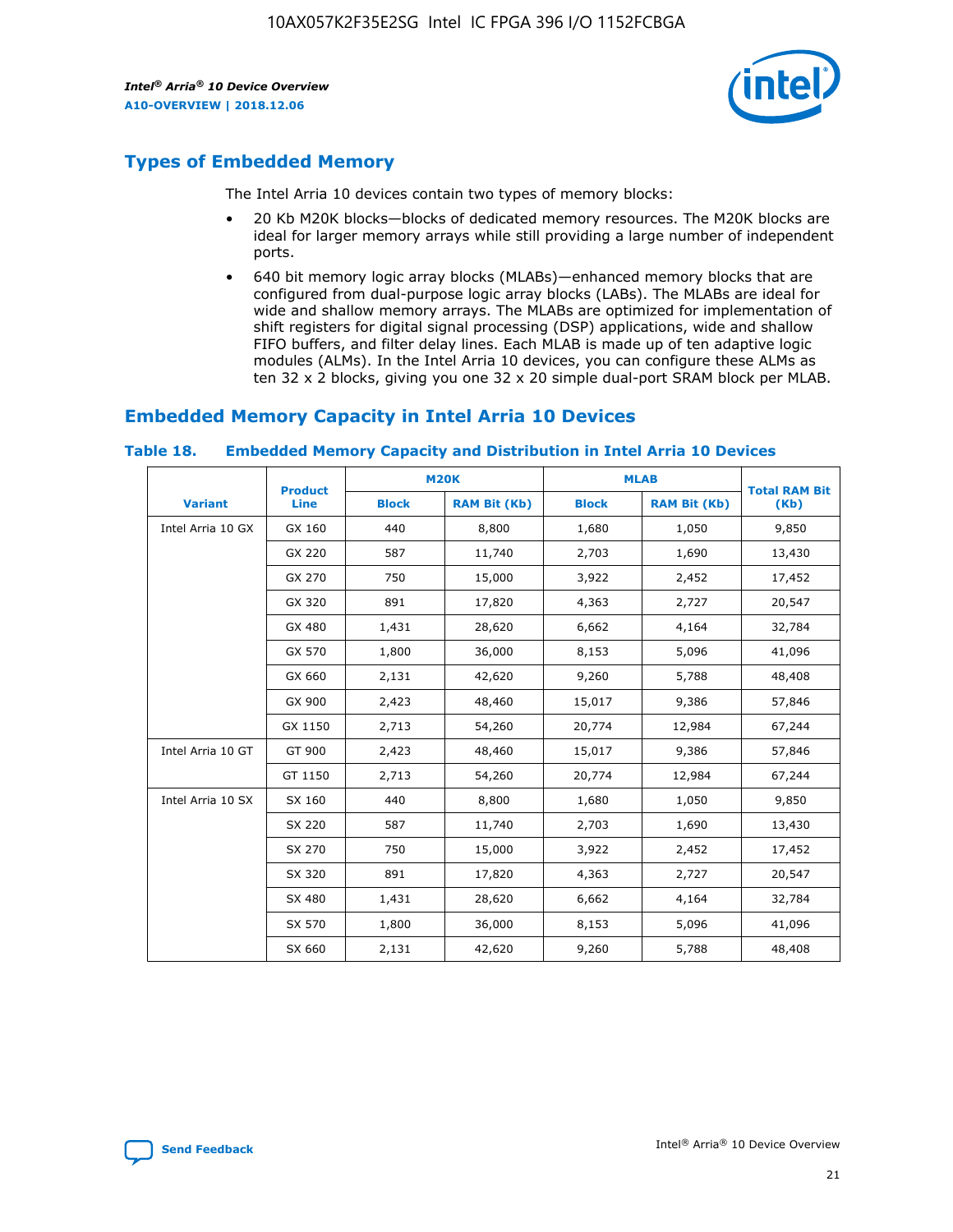

## **Embedded Memory Configurations for Single-port Mode**

#### **Table 19. Single-port Embedded Memory Configurations for Intel Arria 10 Devices**

This table lists the maximum configurations supported for single-port RAM and ROM modes.

| <b>Memory Block</b> | Depth (bits) | <b>Programmable Width</b> |
|---------------------|--------------|---------------------------|
| MLAB                | 32           | x16, x18, or x20          |
|                     | 64(10)       | x8, x9, x10               |
| M20K                | 512          | x40, x32                  |
|                     | 1K           | x20, x16                  |
|                     | 2K           | x10, x8                   |
|                     | 4K           | x5, x4                    |
|                     | 8K           | x2                        |
|                     | 16K          | x1                        |

## **Clock Networks and PLL Clock Sources**

The clock network architecture is based on Intel's global, regional, and peripheral clock structure. This clock structure is supported by dedicated clock input pins, fractional clock synthesis PLLs, and integer I/O PLLs.

## **Clock Networks**

The Intel Arria 10 core clock networks are capable of up to 800 MHz fabric operation across the full industrial temperature range. For the external memory interface, the clock network supports the hard memory controller with speeds up to 2,400 Mbps in a quarter-rate transfer.

To reduce power consumption, the Intel Quartus Prime software identifies all unused sections of the clock network and powers them down.

## **Fractional Synthesis and I/O PLLs**

Intel Arria 10 devices contain up to 32 fractional synthesis PLLs and up to 16 I/O PLLs that are available for both specific and general purpose uses in the core:

- Fractional synthesis PLLs—located in the column adjacent to the transceiver blocks
- I/O PLLs—located in each bank of the 48 I/Os

## **Fractional Synthesis PLLs**

You can use the fractional synthesis PLLs to:

- Reduce the number of oscillators that are required on your board
- Reduce the number of clock pins that are used in the device by synthesizing multiple clock frequencies from a single reference clock source

<sup>(10)</sup> Supported through software emulation and consumes additional MLAB blocks.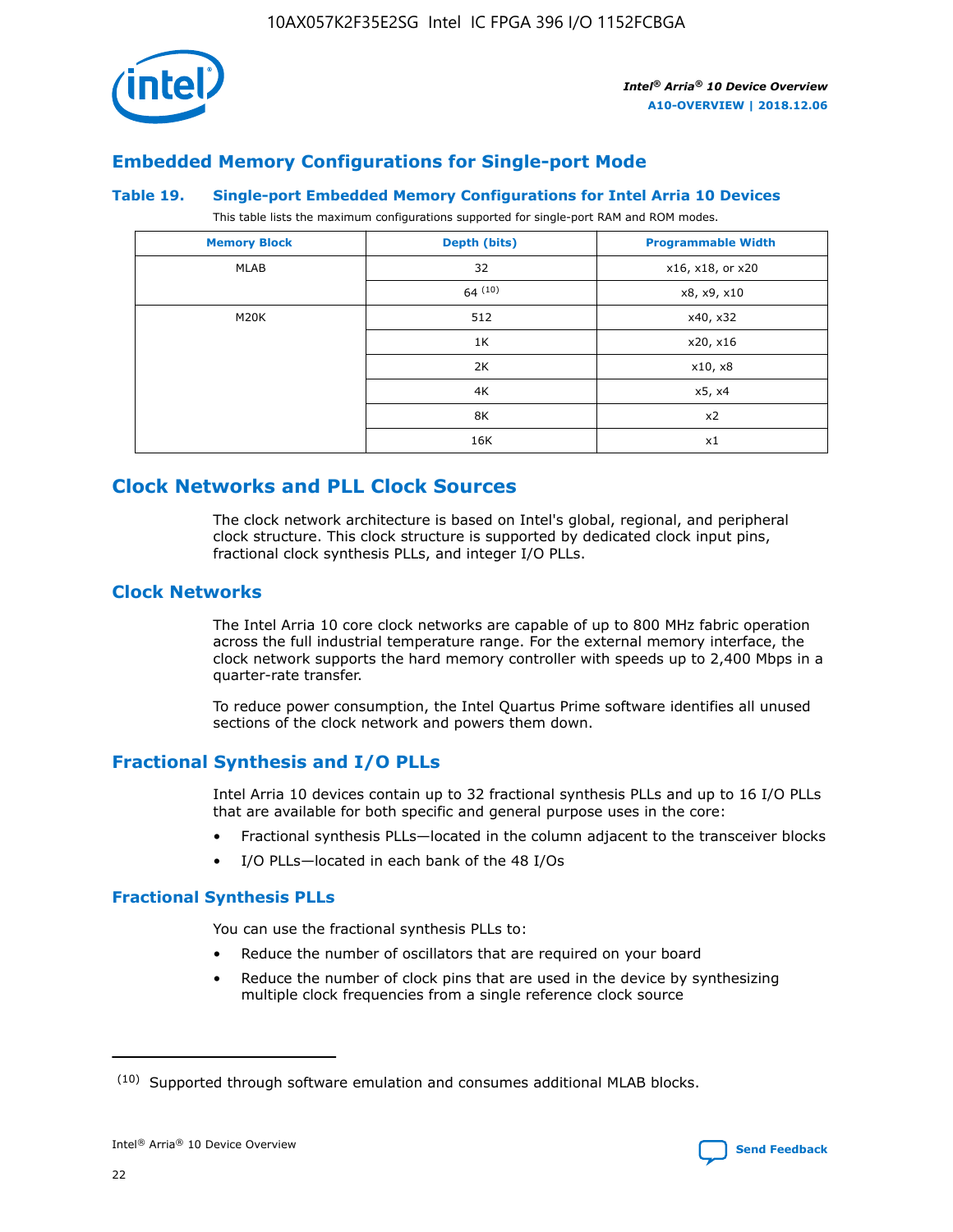10AX057K2F35E2SG Intel IC FPGA 396 I/O 1152FCBGA

*Intel® Arria® 10 Device Overview* **A10-OVERVIEW | 2018.12.06**



The fractional synthesis PLLs support the following features:

- Reference clock frequency synthesis for transceiver CMU and Advanced Transmit (ATX) PLLs
- Clock network delay compensation
- Zero-delay buffering
- Direct transmit clocking for transceivers
- Independently configurable into two modes:
	- Conventional integer mode equivalent to the general purpose PLL
	- Enhanced fractional mode with third order delta-sigma modulation
- PLL cascading

#### **I/O PLLs**

The integer mode I/O PLLs are located in each bank of 48 I/Os. You can use the I/O PLLs to simplify the design of external memory and high-speed LVDS interfaces.

In each I/O bank, the I/O PLLs are adjacent to the hard memory controllers and LVDS SERDES. Because these PLLs are tightly coupled with the I/Os that need to use them, it makes it easier to close timing.

You can use the I/O PLLs for general purpose applications in the core such as clock network delay compensation and zero-delay buffering.

Intel Arria 10 devices support PLL-to-PLL cascading.

## **FPGA General Purpose I/O**

Intel Arria 10 devices offer highly configurable GPIOs. Each I/O bank contains 48 general purpose I/Os and a high-efficiency hard memory controller.

The following list describes the features of the GPIOs:

- Consist of 3 V I/Os for high-voltage application and LVDS I/Os for differential signaling
	- Up to two 3 V I/O banks, available in some devices, that support up to 3 V I/O standards
	- LVDS I/O banks that support up to 1.8 V I/O standards
- Support a wide range of single-ended and differential I/O interfaces
- LVDS speeds up to 1.6 Gbps
- Each LVDS pair of pins has differential input and output buffers, allowing you to configure the LVDS direction for each pair.
- Programmable bus hold and weak pull-up
- Programmable differential output voltage  $(V_{OD})$  and programmable pre-emphasis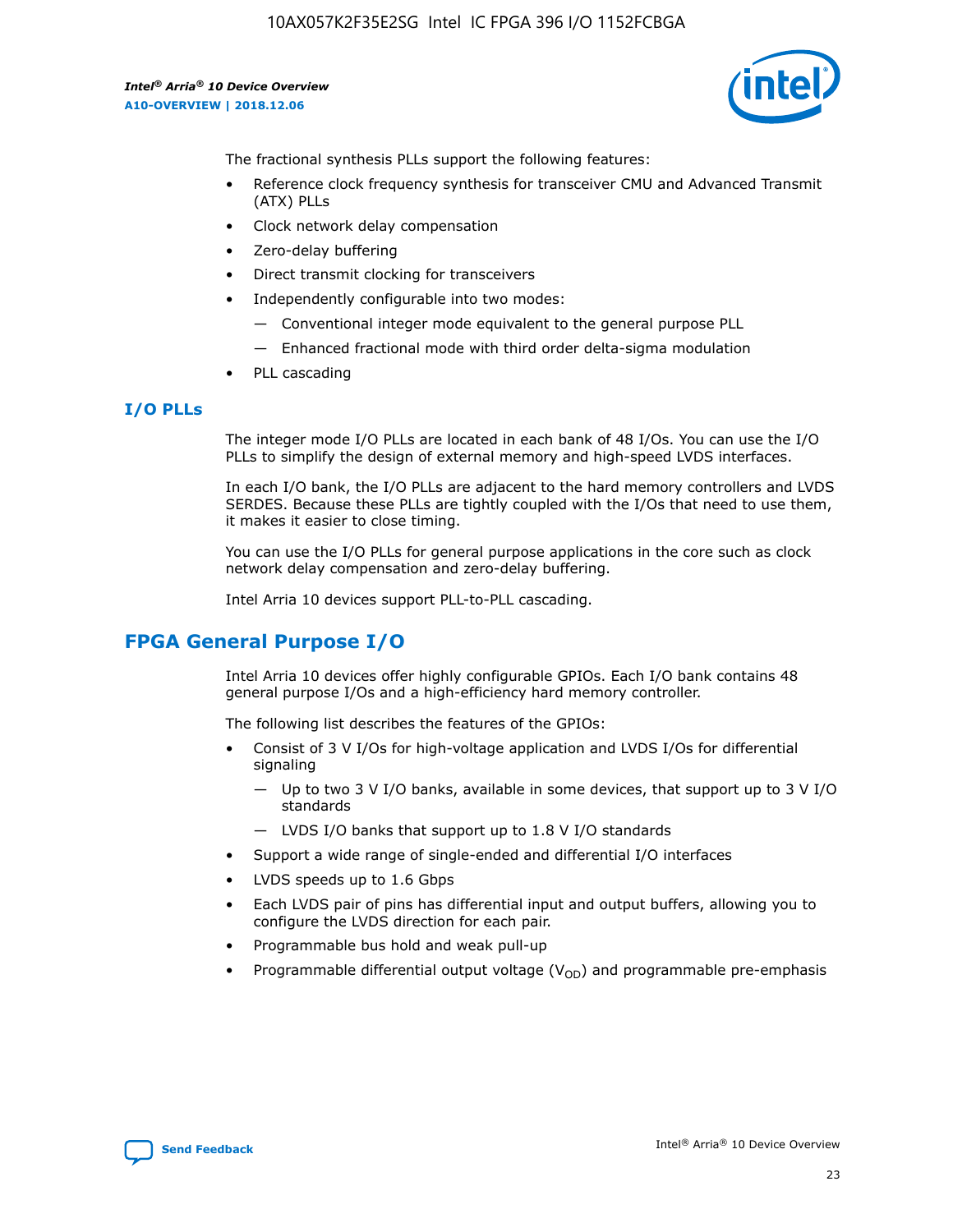

- Series (R<sub>S</sub>) and parallel (R<sub>T</sub>) on-chip termination (OCT) for all I/O banks with OCT calibration to limit the termination impedance variation
- On-chip dynamic termination that has the ability to swap between series and parallel termination, depending on whether there is read or write on a common bus for signal integrity
- Easy timing closure support using the hard read FIFO in the input register path, and delay-locked loop (DLL) delay chain with fine and coarse architecture

## **External Memory Interface**

Intel Arria 10 devices offer massive external memory bandwidth, with up to seven 32 bit DDR4 memory interfaces running at up to 2,400 Mbps. This bandwidth provides additional ease of design, lower power, and resource efficiencies of hardened highperformance memory controllers.

The memory interface within Intel Arria 10 FPGAs and SoCs delivers the highest performance and ease of use. You can configure up to a maximum width of 144 bits when using the hard or soft memory controllers. If required, you can bypass the hard memory controller and use a soft controller implemented in the user logic.

Each I/O contains a hardened DDR read/write path (PHY) capable of performing key memory interface functionality such as read/write leveling, FIFO buffering to lower latency and improve margin, timing calibration, and on-chip termination.

The timing calibration is aided by the inclusion of hard microcontrollers based on Intel's Nios® II technology, specifically tailored to control the calibration of multiple memory interfaces. This calibration allows the Intel Arria 10 device to compensate for any changes in process, voltage, or temperature either within the Intel Arria 10 device itself, or within the external memory device. The advanced calibration algorithms ensure maximum bandwidth and robust timing margin across all operating conditions.

In addition to parallel memory interfaces, Intel Arria 10 devices support serial memory technologies such as the Hybrid Memory Cube (HMC). The HMC is supported by the Intel Arria 10 high-speed serial transceivers which connect up to four HMC links, with each link running at data rates up to 15 Gbps.

#### **Related Information**

#### [External Memory Interface Spec Estimator](http://www.altera.com/technology/memory/estimator/mem-emif-index.html)

Provides a parametric tool that allows you to find and compare the performance of the supported external memory interfaces in IntelFPGAs.

## **Memory Standards Supported by Intel Arria 10 Devices**

The I/Os are designed to provide high performance support for existing and emerging external memory standards.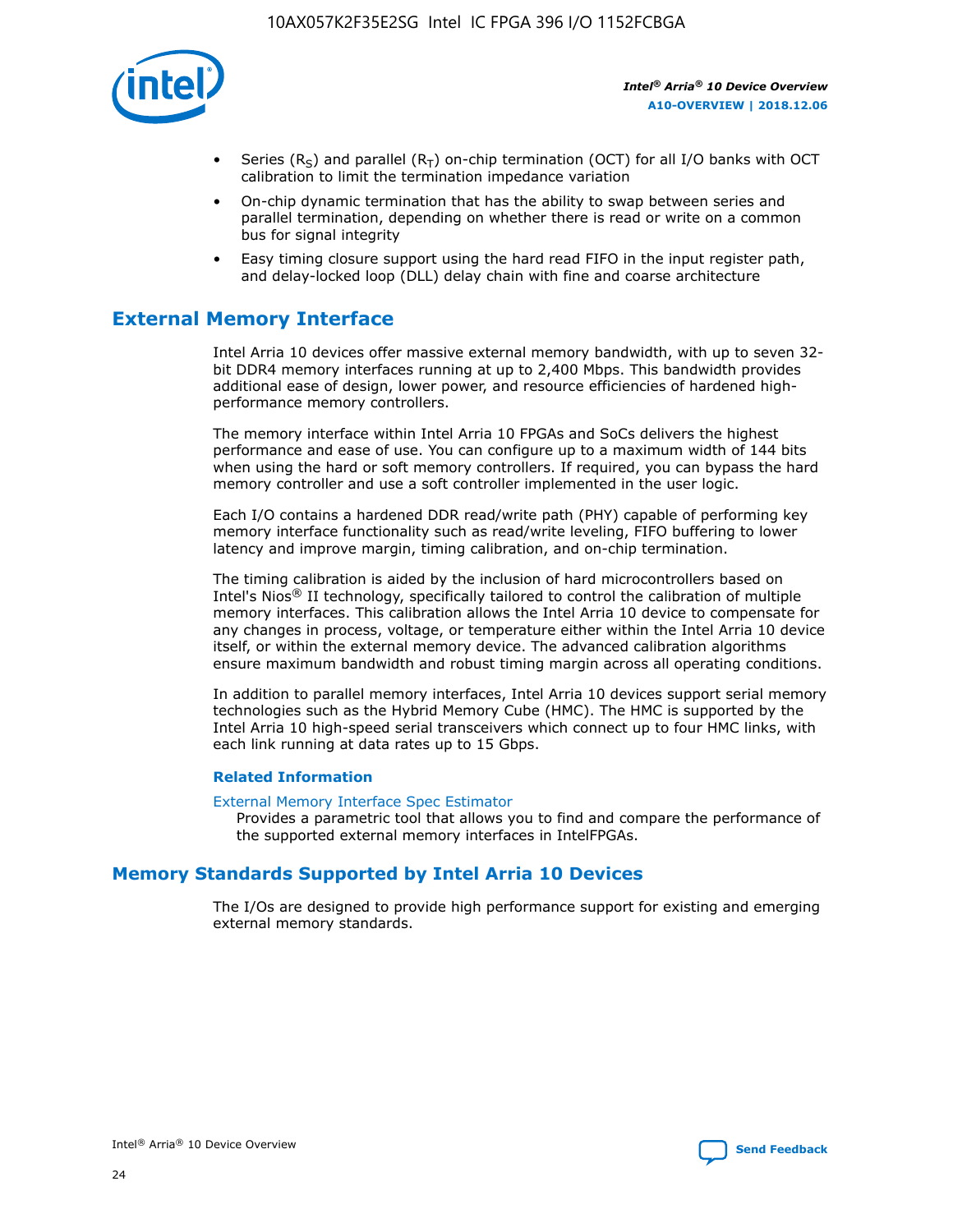

#### **Table 20. Memory Standards Supported by the Hard Memory Controller**

This table lists the overall capability of the hard memory controller. For specific details, refer to the External Memory Interface Spec Estimator and Intel Arria 10 Device Datasheet.

| <b>Memory Standard</b> | <b>Rate Support</b> | <b>Ping Pong PHY Support</b> | <b>Maximum Frequency</b><br>(MHz) |
|------------------------|---------------------|------------------------------|-----------------------------------|
| <b>DDR4 SDRAM</b>      | Quarter rate        | Yes                          | 1,067                             |
|                        |                     |                              | 1,200                             |
| DDR3 SDRAM             | Half rate           | Yes                          | 533                               |
|                        |                     |                              | 667                               |
|                        | Quarter rate        | Yes                          | 1,067                             |
|                        |                     |                              | 1,067                             |
| <b>DDR3L SDRAM</b>     | Half rate           | Yes                          | 533                               |
|                        |                     |                              | 667                               |
|                        | Quarter rate        | Yes                          | 933                               |
|                        |                     |                              | 933                               |
| LPDDR3 SDRAM           | Half rate           |                              | 533                               |
|                        | Quarter rate        |                              | 800                               |

#### **Table 21. Memory Standards Supported by the Soft Memory Controller**

| <b>Memory Standard</b>      | <b>Rate Support</b> | <b>Maximum Frequency</b><br>(MHz) |
|-----------------------------|---------------------|-----------------------------------|
| <b>RLDRAM 3 (11)</b>        | Quarter rate        | 1,200                             |
| ODR IV SRAM <sup>(11)</sup> | Quarter rate        | 1,067                             |
| <b>ODR II SRAM</b>          | Full rate           | 333                               |
|                             | Half rate           | 633                               |
| <b>ODR II+ SRAM</b>         | Full rate           | 333                               |
|                             | Half rate           | 633                               |
| <b>ODR II+ Xtreme SRAM</b>  | Full rate           | 333                               |
|                             | Half rate           | 633                               |

#### **Table 22. Memory Standards Supported by the HPS Hard Memory Controller**

The hard processor system (HPS) is available in Intel Arria 10 SoC devices only.

| <b>Memory Standard</b> | <b>Rate Support</b> | <b>Maximum Frequency</b><br>(MHz) |
|------------------------|---------------------|-----------------------------------|
| <b>DDR4 SDRAM</b>      | Half rate           | 1,200                             |
| <b>DDR3 SDRAM</b>      | Half rate           | 1,067                             |
| <b>DDR3L SDRAM</b>     | Half rate           | 933                               |

<sup>(11)</sup> Intel Arria 10 devices support this external memory interface using hard PHY with soft memory controller.

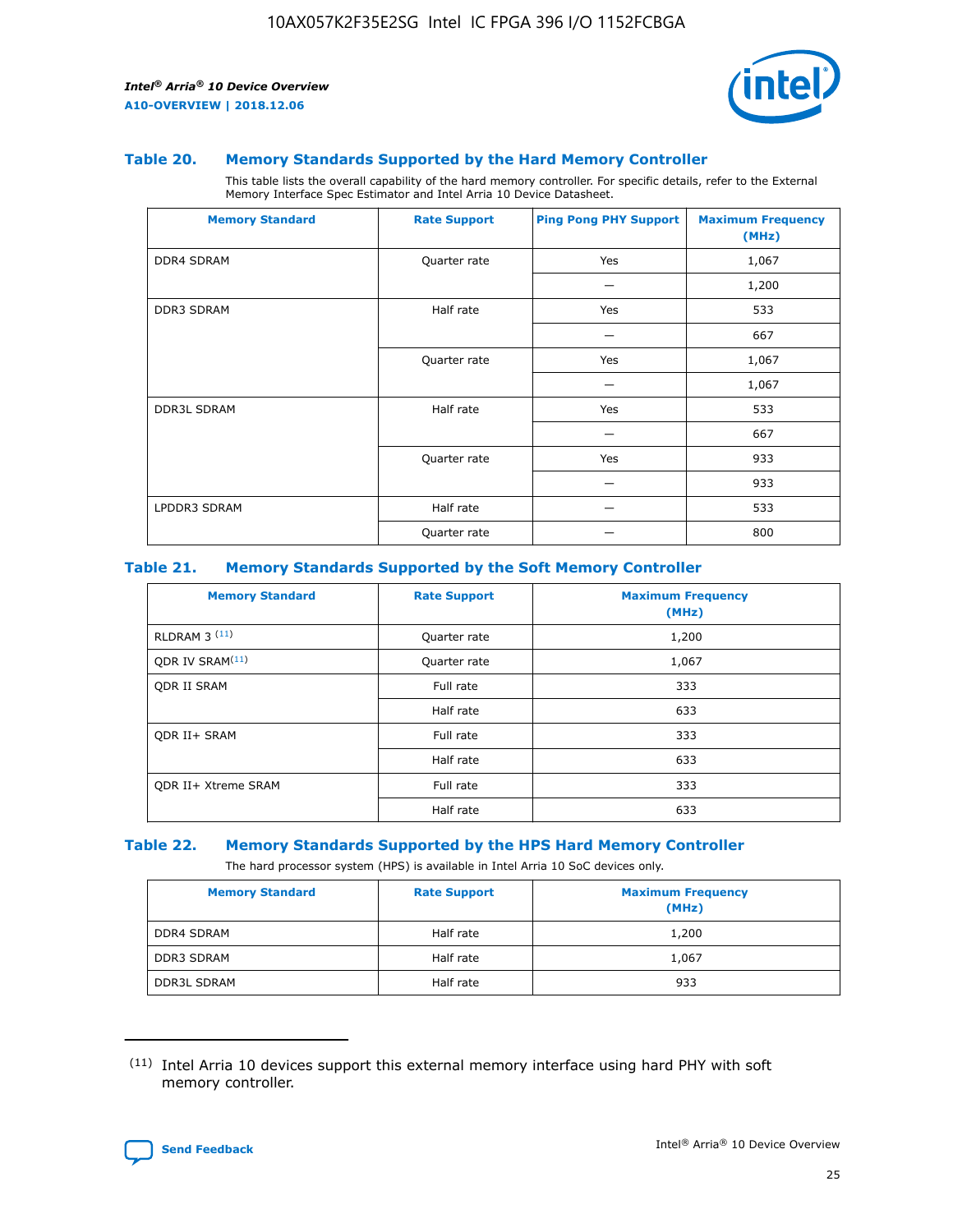

#### **Related Information**

#### [Intel Arria 10 Device Datasheet](https://www.intel.com/content/www/us/en/programmable/documentation/mcn1413182292568.html#mcn1413182153340)

Lists the memory interface performance according to memory interface standards, rank or chip select configurations, and Intel Arria 10 device speed grades.

# **PCIe Gen1, Gen2, and Gen3 Hard IP**

Intel Arria 10 devices contain PCIe hard IP that is designed for performance and ease-of-use:

- Includes all layers of the PCIe stack—transaction, data link and physical layers.
- Supports PCIe Gen3, Gen2, and Gen1 Endpoint and Root Port in x1, x2, x4, or x8 lane configuration.
- Operates independently from the core logic—optional configuration via protocol (CvP) allows the PCIe link to power up and complete link training in less than 100 ms while the Intel Arria 10 device completes loading the programming file for the rest of the FPGA.
- Provides added functionality that makes it easier to support emerging features such as Single Root I/O Virtualization (SR-IOV) and optional protocol extensions.
- Provides improved end-to-end datapath protection using ECC.
- Supports FPGA configuration via protocol (CvP) using PCIe at Gen3, Gen2, or Gen1 speed.

#### **Related Information**

PCS Features on page 30

## **Enhanced PCS Hard IP for Interlaken and 10 Gbps Ethernet**

## **Interlaken Support**

The Intel Arria 10 enhanced PCS hard IP provides integrated Interlaken PCS supporting rates up to 25.8 Gbps per lane.

The Interlaken PCS is based on the proven functionality of the PCS developed for Intel's previous generation FPGAs, which demonstrated interoperability with Interlaken ASSP vendors and third-party IP suppliers. The Interlaken PCS is present in every transceiver channel in Intel Arria 10 devices.

#### **Related Information**

PCS Features on page 30

## **10 Gbps Ethernet Support**

The Intel Arria 10 enhanced PCS hard IP supports 10GBASE-R PCS compliant with IEEE 802.3 10 Gbps Ethernet (10GbE). The integrated hard IP support for 10GbE and the 10 Gbps transceivers save external PHY cost, board space, and system power.

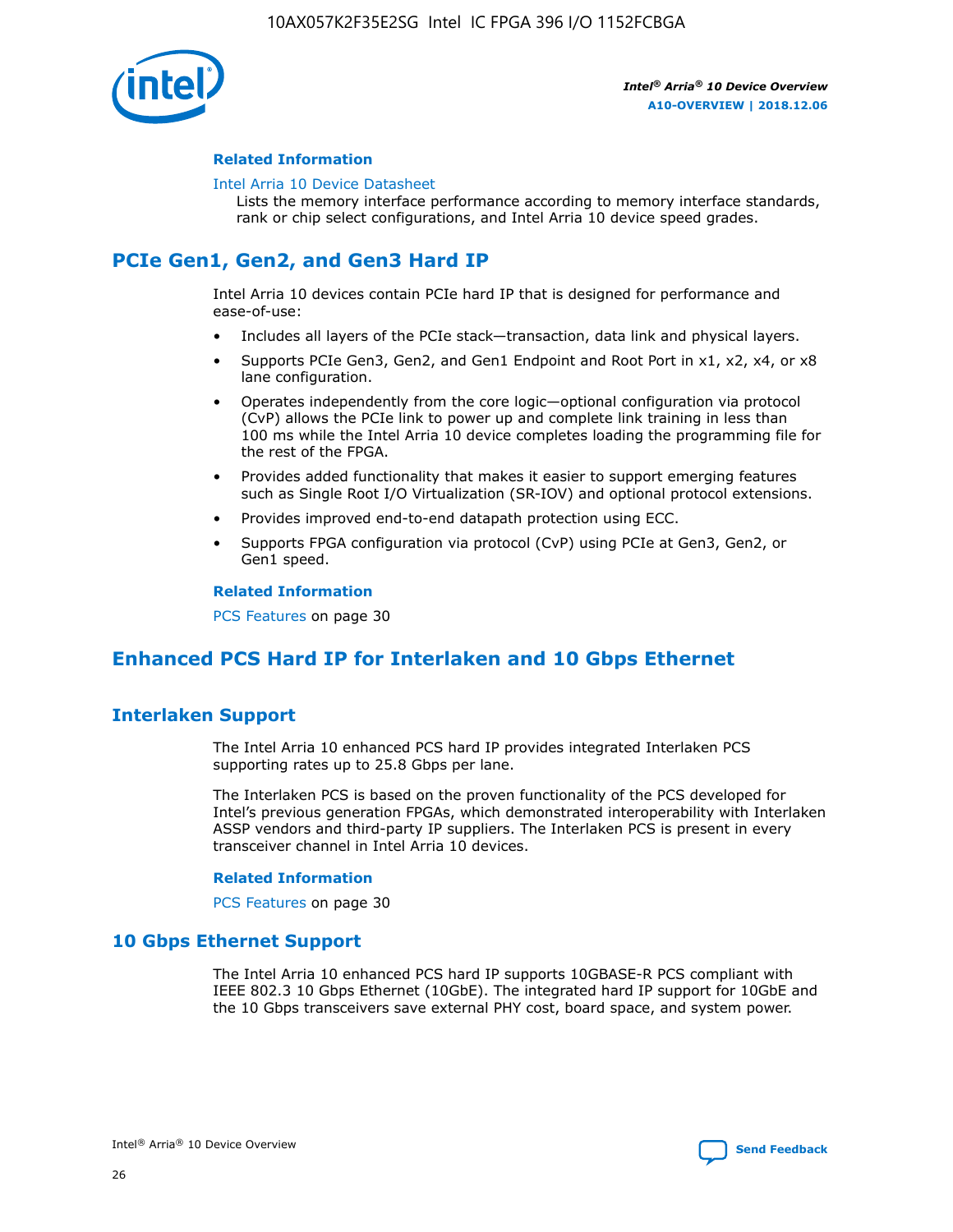

The scalable hard IP supports multiple independent 10GbE ports while using a single PLL for all the 10GBASE-R PCS instantiations, which saves on core logic resources and clock networks:

- Simplifies multiport 10GbE systems compared to XAUI interfaces that require an external XAUI-to-10G PHY.
- Incorporates Electronic Dispersion Compensation (EDC), which enables direct connection to standard 10 Gbps XFP and SFP+ pluggable optical modules.
- Supports backplane Ethernet applications and includes a hard 10GBASE-KR Forward Error Correction (FEC) circuit that you can use for 10 Gbps and 40 Gbps applications.

The 10 Gbps Ethernet PCS hard IP and 10GBASE-KR FEC are present in every transceiver channel.

#### **Related Information**

PCS Features on page 30

## **Low Power Serial Transceivers**

Intel Arria 10 FPGAs and SoCs include lowest power transceivers that deliver high bandwidth, throughput and low latency.

Intel Arria 10 devices deliver the industry's lowest power consumption per transceiver channel:

- 12.5 Gbps transceivers at as low as 242 mW
- 10 Gbps transceivers at as low as 168 mW
- 6 Gbps transceivers at as low as 117 mW

Intel Arria 10 transceivers support various data rates according to application:

- Chip-to-chip and chip-to-module applications—from 1 Gbps up to 25.8 Gbps
- Long reach and backplane applications—from 1 Gbps up to 12.5 with advanced adaptive equalization
- Critical power sensitive applications—from 1 Gbps up to 11.3 Gbps using lower power modes

The combination of 20 nm process technology and architectural advances provide the following benefits:

- Significant reduction in die area and power consumption
- Increase of up to two times in transceiver I/O density compared to previous generation devices while maintaining optimal signal integrity
- Up to 72 total transceiver channels—you can configure up to 6 of these channels to run as fast as 25.8 Gbps
- All channels feature continuous data rate support up to the maximum rated speed

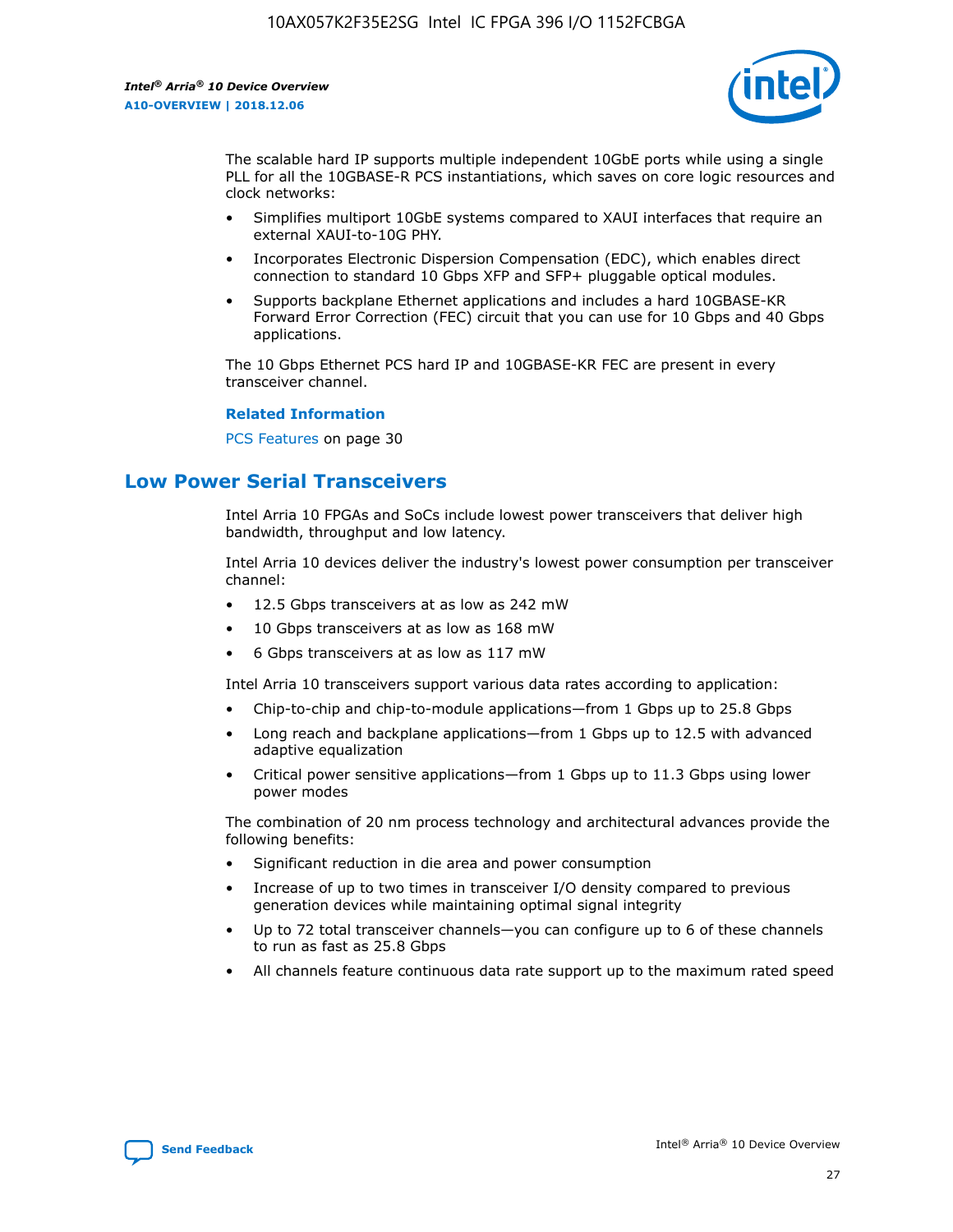



## **Figure 6. Intel Arria 10 Transceiver Block Architecture**

## **Transceiver Channels**

All transceiver channels feature a dedicated Physical Medium Attachment (PMA) and a hardened Physical Coding Sublayer (PCS).

- The PMA provides primary interfacing capabilities to physical channels.
- The PCS typically handles encoding/decoding, word alignment, and other preprocessing functions before transferring data to the FPGA core fabric.

A transceiver channel consists of a PMA and a PCS block. Most transceiver banks have 6 channels. There are some transceiver banks that contain only 3 channels.

A wide variety of bonded and non-bonded data rate configurations is possible using a highly configurable clock distribution network. Up to 80 independent transceiver data rates can be configured.

The following figures are graphical representations of top views of the silicon die, which correspond to reverse views for flip chip packages. Different Intel Arria 10 devices may have different floorplans than the ones shown in the figures.

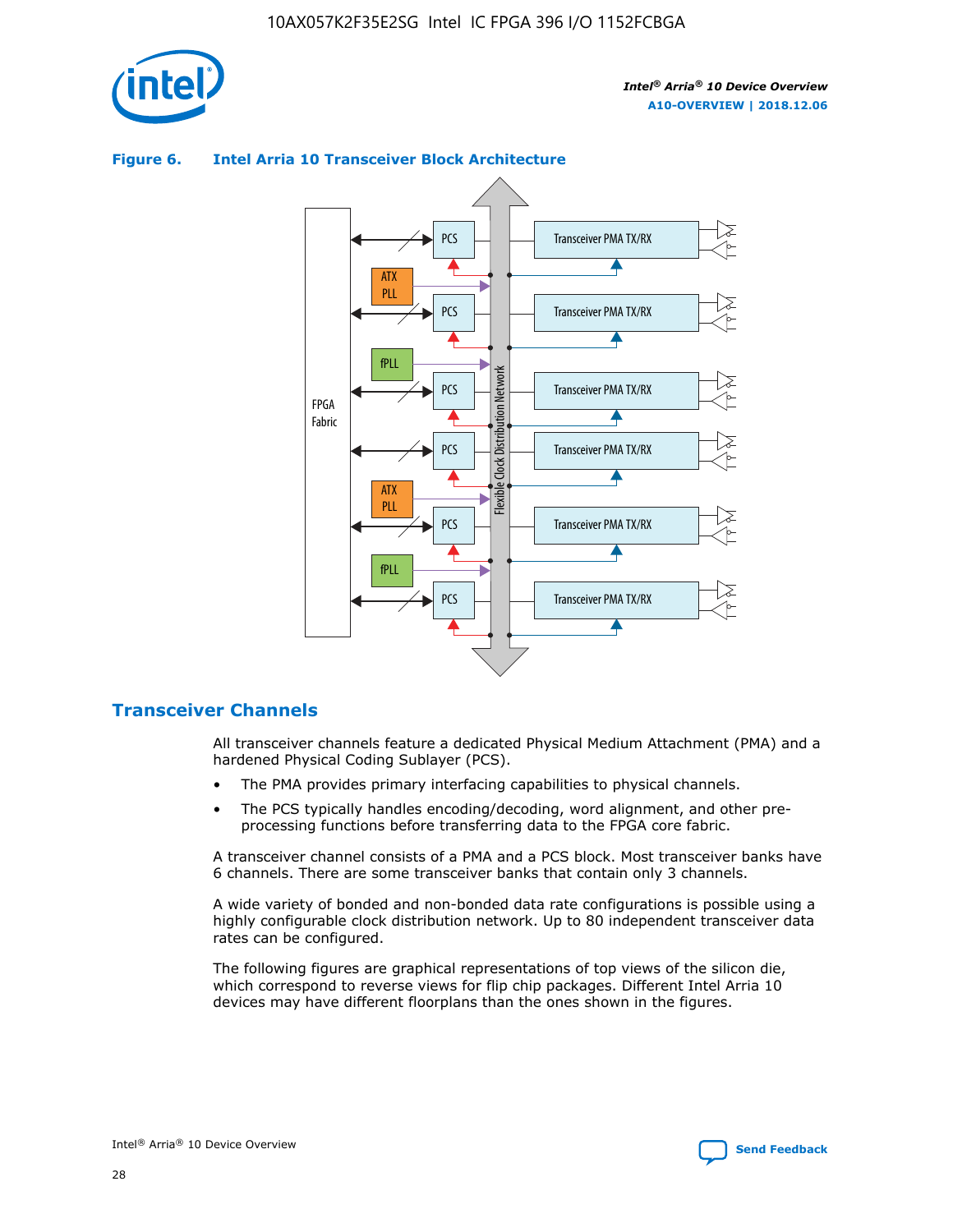

### **Figure 7. Device Chip Overview for Intel Arria 10 GX and GT Devices**



M20K Internal Memory Blocks Core Logic Fabric Transceiver Channels Hard IP Per Transceiver: Standard PCS and Enhanced PCS Hard IPs PCI Express Gen3 Hard IP Fractional PLLs M20K Internal Memory Blocks PCI Express Gen3 Hard IP Variable Precision DSP Blocks I/O PLLs Hard Memory Controllers, General-Purpose I/O Cells, LVDS Hard Processor Subsystem, Dual-Core ARM Cortex A9 M20K Internal Memory Blocks Variable Precision DSP Blocks M20K Internal Memory Blocks Core Logic Fabric I/O PLLs Hard Memory Controllers, General-Purpose I/O Cells, LVDS M20K Internal Memory Blocks Variable Precision DSP Blocks M20K Internal Memory Blocks Transceiver Channels Hard IP Per Transceiver: Standard PCS and Enhanced PCS Hard IPs PCI Express Gen3 Hard IP Fractional PLLs PCI Express Gen3 Hard IP Hard PCS Hard PCS Hard PCS Hard PCS Hard PCS Hard PCS Hard PCS Hard PCS Transceiver PMA Transceiver PMA Transceiver PMA Transceiver PMA Transceiver PMA Transceiver PMA Unused transceiver chann can be used as additional transceiver transmit PLLs Transceiver PMA Transceiver PMA Transceiver Clock Networks ATX (LC) **Transmit** PLL fPLL ATX (LC) Transmi PLL fPLL ATX (LC) **Transmit** PLL

## **PMA Features**

Intel Arria 10 transceivers provide exceptional signal integrity at data rates up to 25.8 Gbps. Clocking options include ultra-low jitter ATX PLLs (LC tank based), clock multiplier unit (CMU) PLLs, and fractional PLLs.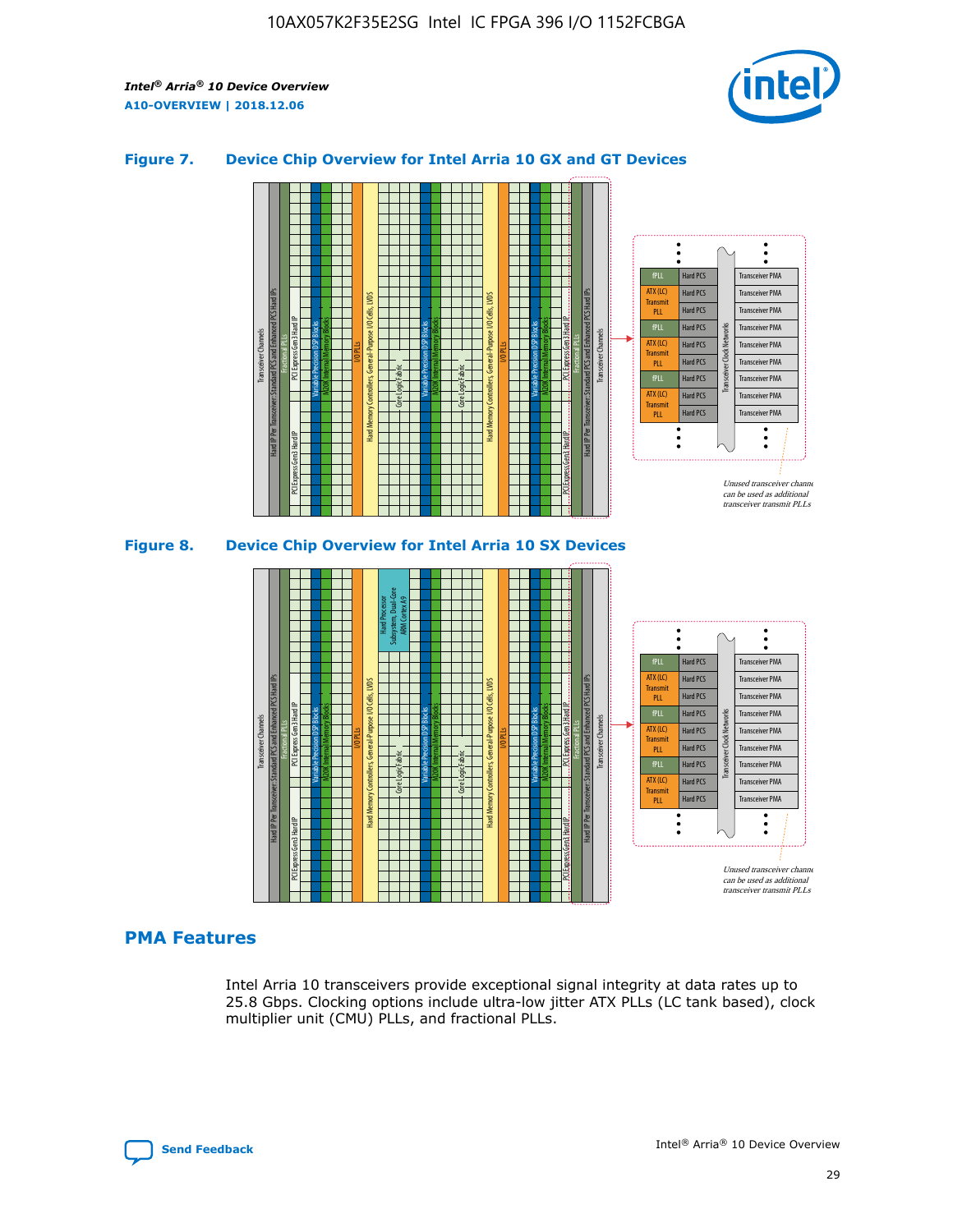

Each transceiver channel contains a channel PLL that can be used as the CMU PLL or clock data recovery (CDR) PLL. In CDR mode, the channel PLL recovers the receiver clock and data in the transceiver channel. Up to 80 independent data rates can be configured on a single Intel Arria 10 device.

## **Table 23. PMA Features of the Transceivers in Intel Arria 10 Devices**

| <b>Feature</b>                                             | <b>Capability</b>                                                                                                                                                                                                             |
|------------------------------------------------------------|-------------------------------------------------------------------------------------------------------------------------------------------------------------------------------------------------------------------------------|
| Chip-to-Chip Data Rates                                    | 1 Gbps to 17.4 Gbps (Intel Arria 10 GX devices)<br>1 Gbps to 25.8 Gbps (Intel Arria 10 GT devices)                                                                                                                            |
| Backplane Support                                          | Drive backplanes at data rates up to 12.5 Gbps                                                                                                                                                                                |
| <b>Optical Module Support</b>                              | SFP+/SFP, XFP, CXP, QSFP/QSFP28, CFP/CFP2/CFP4                                                                                                                                                                                |
| Cable Driving Support                                      | SFP+ Direct Attach, PCI Express over cable, eSATA                                                                                                                                                                             |
| Transmit Pre-Emphasis                                      | 4-tap transmit pre-emphasis and de-emphasis to compensate for system channel loss                                                                                                                                             |
| Continuous Time Linear<br>Equalizer (CTLE)                 | Dual mode, high-gain, and high-data rate, linear receive equalization to compensate for<br>system channel loss                                                                                                                |
| Decision Feedback Equalizer<br>(DFE)                       | 7-fixed and 4-floating tap DFE to equalize backplane channel loss in the presence of<br>crosstalk and noisy environments                                                                                                      |
| Variable Gain Amplifier                                    | Optimizes the signal amplitude prior to the CDR sampling and operates in fixed and<br>adaptive modes                                                                                                                          |
| Altera Digital Adaptive<br>Parametric Tuning (ADAPT)       | Fully digital adaptation engine to automatically adjust all link equalization parameters-<br>including CTLE, DFE, and variable gain amplifier blocks-that provide optimal link margin<br>without intervention from user logic |
| Precision Signal Integrity<br>Calibration Engine (PreSICE) | Hardened calibration controller to quickly calibrate all transceiver control parameters on<br>power-up, which provides the optimal signal integrity and jitter performance                                                    |
| Advanced Transmit (ATX)<br>PLL                             | Low jitter ATX (LC tank based) PLLs with continuous tuning range to cover a wide range of<br>standard and proprietary protocols                                                                                               |
| <b>Fractional PLLs</b>                                     | On-chip fractional frequency synthesizers to replace on-board crystal oscillators and reduce<br>system cost                                                                                                                   |
| Digitally Assisted Analog<br><b>CDR</b>                    | Superior jitter tolerance with fast lock time                                                                                                                                                                                 |
| <b>Dynamic Partial</b><br>Reconfiguration                  | Allows independent control of the Avalon memory-mapped interface of each transceiver<br>channel for the highest transceiver flexibility                                                                                       |
| Multiple PCS-PMA and PCS-<br>PLD interface widths          | 8-, 10-, 16-, 20-, 32-, 40-, or 64-bit interface widths for flexibility of deserialization width,<br>encoding, and reduced latency                                                                                            |

## **PCS Features**

This table summarizes the Intel Arria 10 transceiver PCS features. You can use the transceiver PCS to support a wide range of protocols ranging from 1 Gbps to 25.8 Gbps.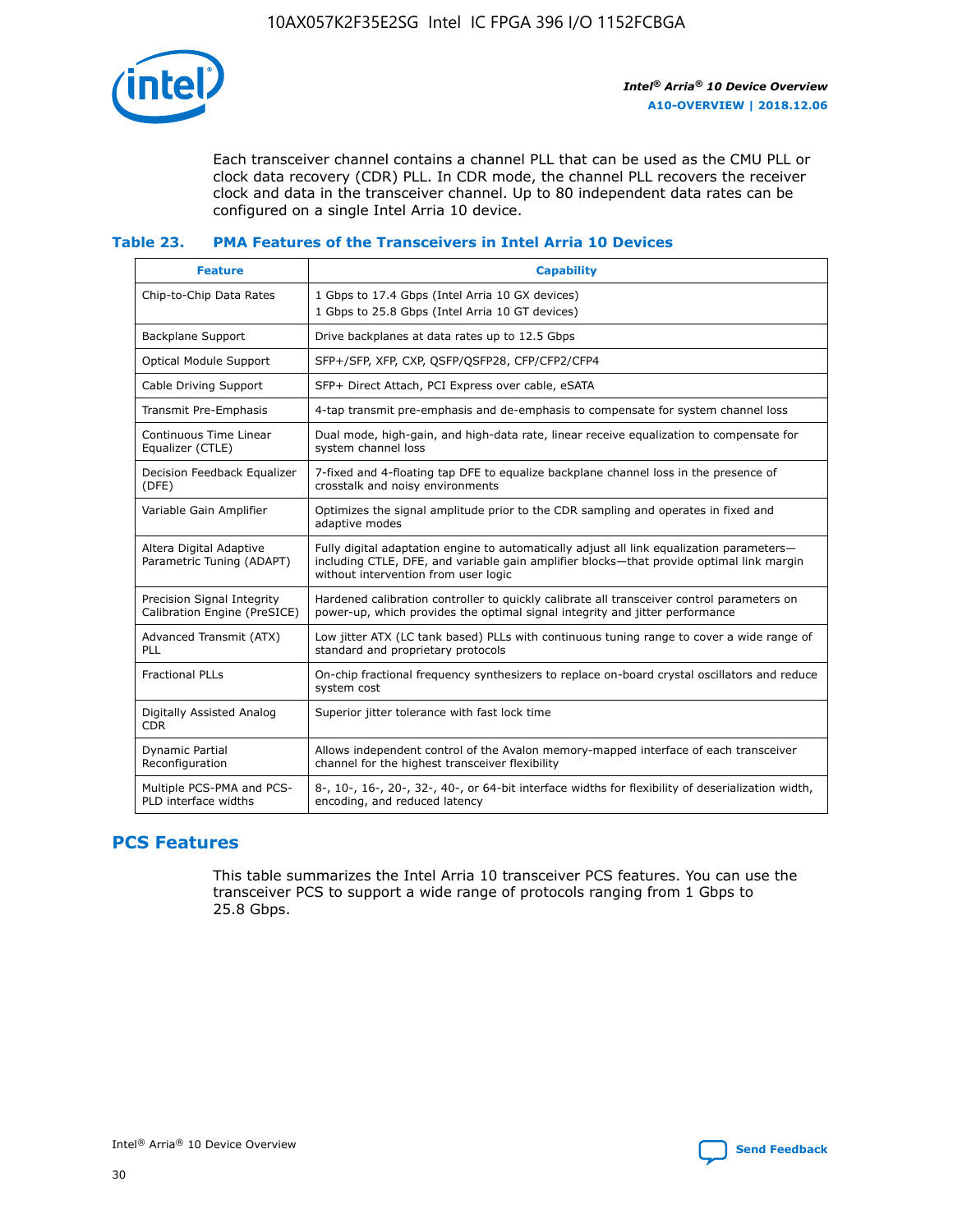

| <b>PCS</b>    | <b>Description</b>                                                                                                                                                                                                                                                                                                                                                                                             |
|---------------|----------------------------------------------------------------------------------------------------------------------------------------------------------------------------------------------------------------------------------------------------------------------------------------------------------------------------------------------------------------------------------------------------------------|
| Standard PCS  | Operates at a data rate up to 12 Gbps<br>Supports protocols such as PCI-Express, CPRI 4.2+, GigE, IEEE 1588 in Hard PCS<br>Implements other protocols using Basic/Custom (Standard PCS) transceiver<br>configuration rules.                                                                                                                                                                                    |
| Enhanced PCS  | Performs functions common to most serial data industry standards, such as word<br>alignment, encoding/decoding, and framing, before data is sent or received off-chip<br>through the PMA<br>• Handles data transfer to and from the FPGA fabric<br>Handles data transfer internally to and from the PMA<br>Provides frequency compensation<br>Performs channel bonding for multi-channel low skew applications |
| PCIe Gen3 PCS | Supports the seamless switching of Data and Clock between the Gen1, Gen2, and Gen3<br>data rates<br>Provides support for PIPE 3.0 features<br>Supports the PIPE interface with the Hard IP enabled, as well as with the Hard IP<br>bypassed                                                                                                                                                                    |

#### **Related Information**

- PCIe Gen1, Gen2, and Gen3 Hard IP on page 26
- Interlaken Support on page 26
- 10 Gbps Ethernet Support on page 26

## **PCS Protocol Support**

This table lists some of the protocols supported by the Intel Arria 10 transceiver PCS. For more information about the blocks in the transmitter and receiver data paths, refer to the related information.

| <b>Protocol</b>                                 | <b>Data Rate</b><br>(Gbps) | <b>Transceiver IP</b>       | <b>PCS Support</b>                      |
|-------------------------------------------------|----------------------------|-----------------------------|-----------------------------------------|
| PCIe Gen3 x1, x2, x4, x8                        | 8.0                        | Native PHY (PIPE)           | Standard PCS and PCIe<br>Gen3 PCS       |
| PCIe Gen2 x1, x2, x4, x8                        | 5.0                        | Native PHY (PIPE)           | <b>Standard PCS</b>                     |
| PCIe Gen1 x1, x2, x4, x8                        | 2.5                        | Native PHY (PIPE)           | Standard PCS                            |
| 1000BASE-X Gigabit Ethernet                     | 1.25                       | Native PHY                  | <b>Standard PCS</b>                     |
| 1000BASE-X Gigabit Ethernet with<br>IEEE 1588v2 | 1.25                       | Native PHY                  | Standard PCS                            |
| 10GBASE-R                                       | 10.3125                    | Native PHY                  | <b>Enhanced PCS</b>                     |
| 10GBASE-R with IEEE 1588v2                      | 10.3125                    | Native PHY                  | <b>Enhanced PCS</b>                     |
| 10GBASE-R with KR FEC                           | 10.3125                    | Native PHY                  | <b>Enhanced PCS</b>                     |
| 10GBASE-KR and 1000BASE-X                       | 10.3125                    | 1G/10GbE and 10GBASE-KR PHY | Standard PCS and<br><b>Enhanced PCS</b> |
| Interlaken (CEI-6G/11G)                         | 3.125 to 17.4              | Native PHY                  | <b>Enhanced PCS</b>                     |
| SFI-S/SFI-5.2                                   | 11.2                       | Native PHY                  | <b>Enhanced PCS</b>                     |
| $10G$ SDI                                       | 10.692                     | Native PHY                  | <b>Enhanced PCS</b>                     |
|                                                 |                            |                             | continued                               |

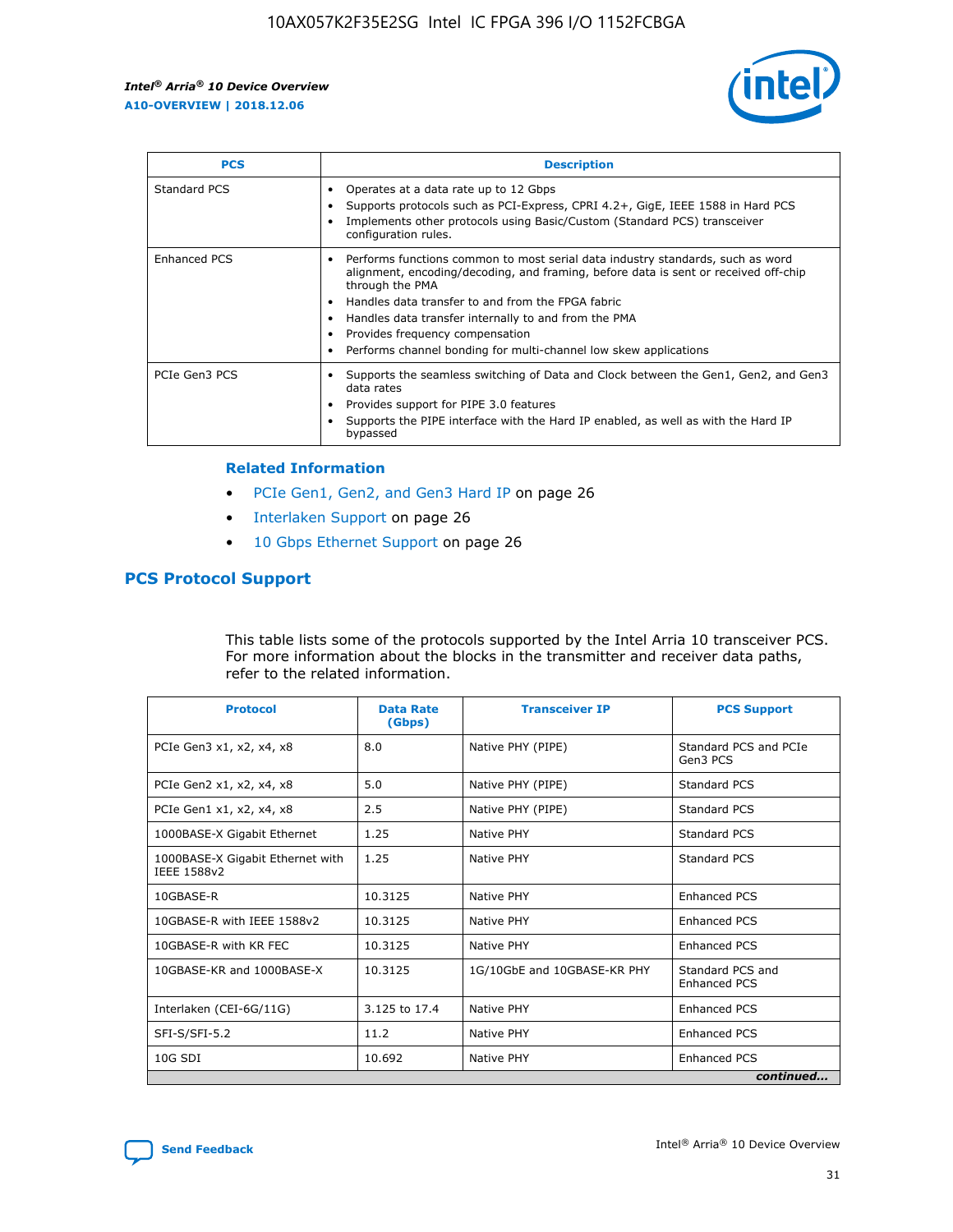

| <b>Protocol</b>      | <b>Data Rate</b><br>(Gbps) | <b>Transceiver IP</b> | <b>PCS Support</b> |
|----------------------|----------------------------|-----------------------|--------------------|
| CPRI 6.0 (64B/66B)   | 0.6144 to<br>10.1376       | Native PHY            | Enhanced PCS       |
| CPRI 4.2 (8B/10B)    | $0.6144$ to<br>9.8304      | Native PHY            | Standard PCS       |
| OBSAI RP3 v4.2       | 0.6144 to 6.144            | Native PHY            | Standard PCS       |
| SD-SDI/HD-SDI/3G-SDI | $0.143(12)$ to<br>2.97     | Native PHY            | Standard PCS       |

## **Related Information**

#### [Intel Arria 10 Transceiver PHY User Guide](https://www.intel.com/content/www/us/en/programmable/documentation/nik1398707230472.html#nik1398707091164)

Provides more information about the supported transceiver protocols and PHY IP, the PMA architecture, and the standard, enhanced, and PCIe Gen3 PCS architecture.

## **SoC with Hard Processor System**

Each SoC device combines an FPGA fabric and a hard processor system (HPS) in a single device. This combination delivers the flexibility of programmable logic with the power and cost savings of hard IP in these ways:

- Reduces board space, system power, and bill of materials cost by eliminating a discrete embedded processor
- Allows you to differentiate the end product in both hardware and software, and to support virtually any interface standard
- Extends the product life and revenue through in-field hardware and software updates

<sup>(12)</sup> The 0.143 Gbps data rate is supported using oversampling of user logic that you must implement in the FPGA fabric.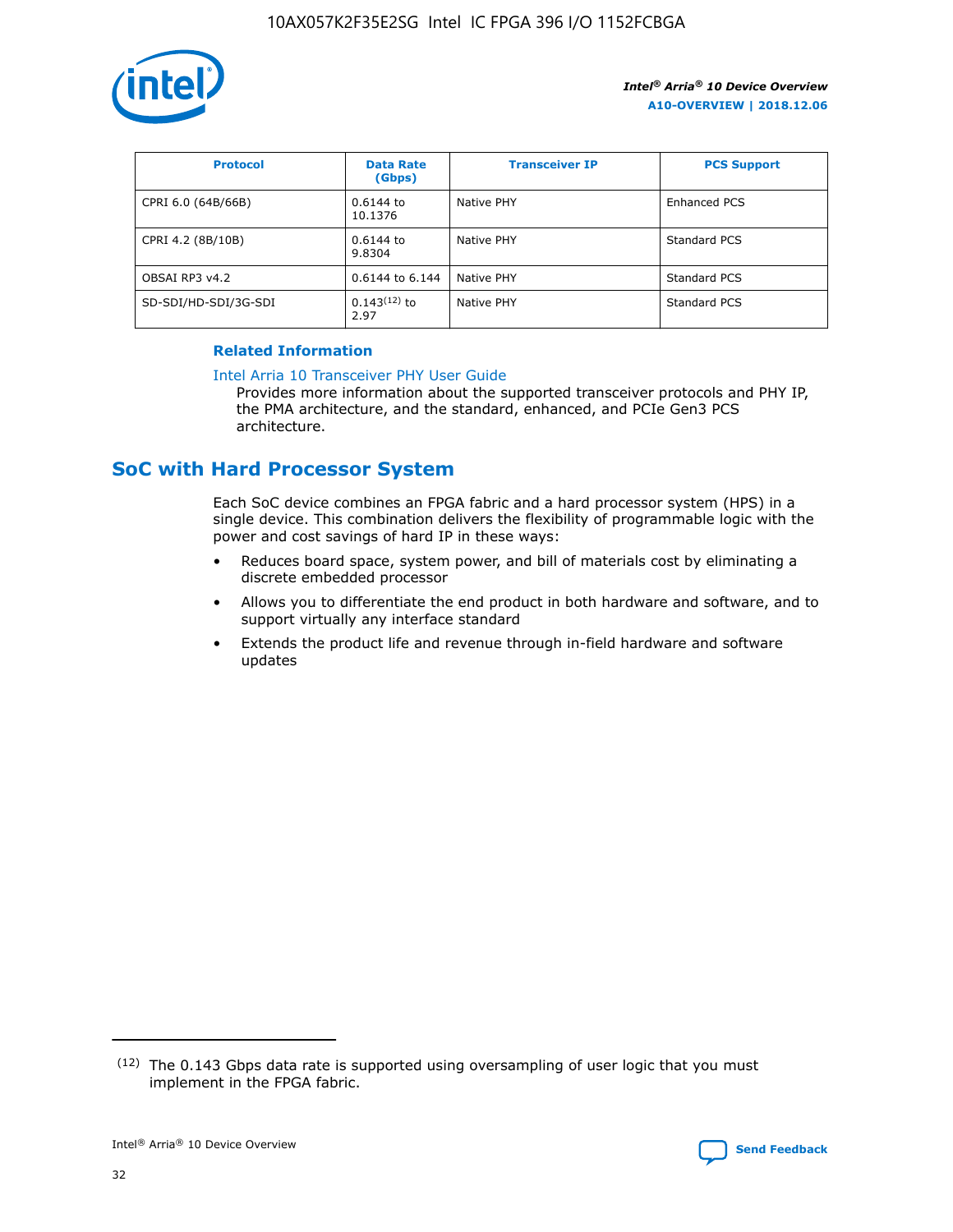

#### **Figure 9. HPS Block Diagram**

This figure shows a block diagram of the HPS with the dual ARM Cortex-A9 MPCore processor.



## **Key Advantages of 20-nm HPS**

The 20-nm HPS strikes a balance between enabling maximum software compatibility with 28-nm SoCs while still improving upon the 28-nm HPS architecture. These improvements address the requirements of the next generation target markets such as wireless and wireline communications, compute and storage equipment, broadcast and military in terms of performance, memory bandwidth, connectivity via backplane and security.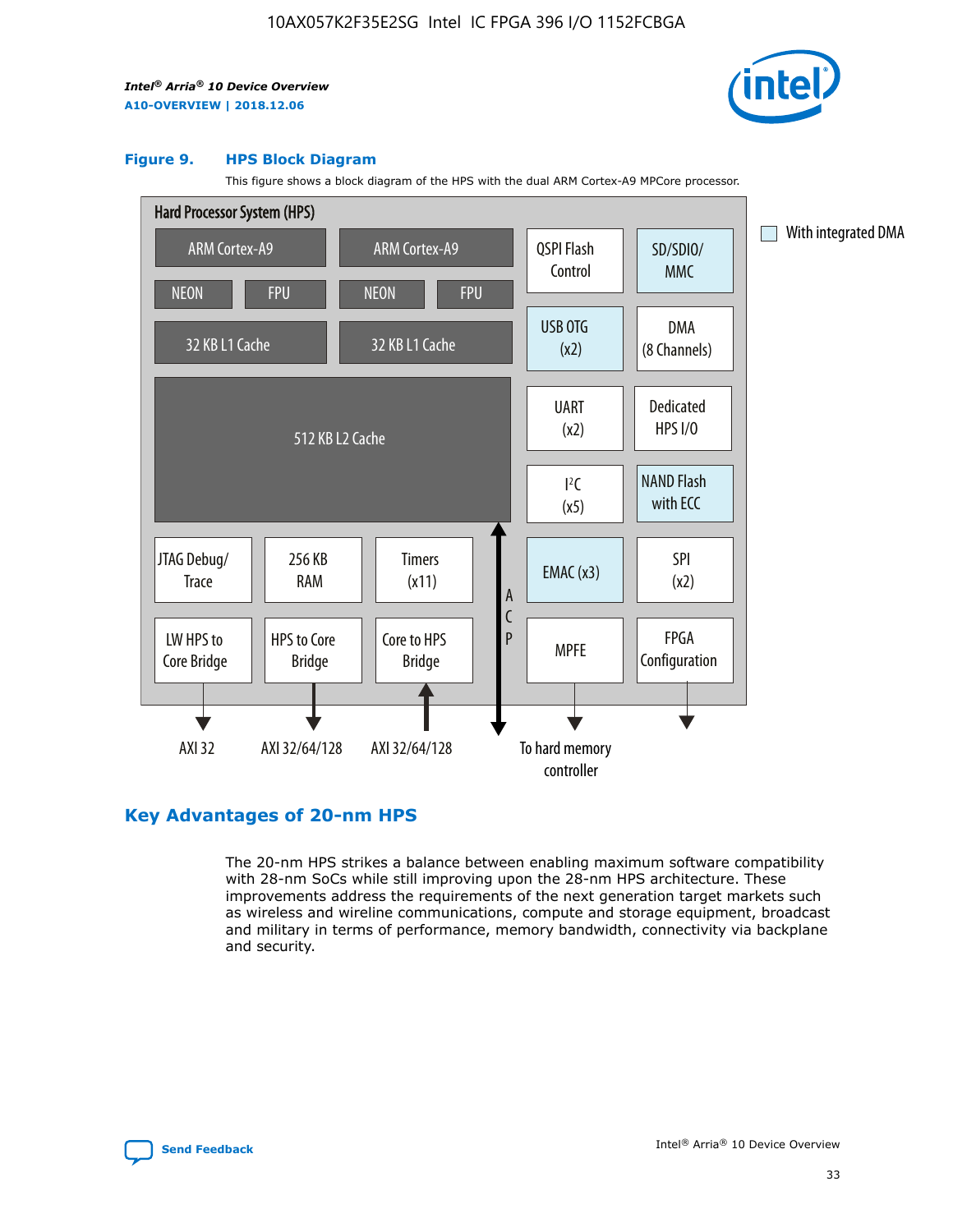

## **Table 24. Improvements in 20 nm HPS**

This table lists the key improvements of the 20 nm HPS compared to the 28 nm HPS.

| Advantages/<br><b>Improvements</b>                          | <b>Description</b>                                                                                                                                                                                                                                                                                                                                                                                                                                                                                                                                                                                                                                                                                                                                                                                                                   |
|-------------------------------------------------------------|--------------------------------------------------------------------------------------------------------------------------------------------------------------------------------------------------------------------------------------------------------------------------------------------------------------------------------------------------------------------------------------------------------------------------------------------------------------------------------------------------------------------------------------------------------------------------------------------------------------------------------------------------------------------------------------------------------------------------------------------------------------------------------------------------------------------------------------|
| Increased performance and<br>overdrive capability           | While the nominal processor frequency is 1.2 GHz, the 20 nm HPS offers an "overdrive"<br>feature which enables a higher processor operating frequency. This requires a higher supply<br>voltage value that is unique to the HPS and may require a separate regulator.                                                                                                                                                                                                                                                                                                                                                                                                                                                                                                                                                                |
| Increased processor memory<br>bandwidth and DDR4<br>support | Up to 64-bit DDR4 memory at 2,400 Mbps support is available for the processor. The hard<br>memory controller for the HPS comprises a multi-port front end that manages connections<br>to a single port memory controller. The multi-port front end allows logic core and the HPS<br>to share ports and thereby the available bandwidth of the memory controller.                                                                                                                                                                                                                                                                                                                                                                                                                                                                     |
| Flexible I/O sharing                                        | An advanced I/O pin muxing scheme allows improved sharing of I/O between the HPS and<br>the core logic. The following types of I/O are available for SoC:<br>17 dedicated I/Os-physically located inside the HPS block and are not accessible to<br>logic within the core. The 17 dedicated I/Os are used for HPS clock, resets, and<br>interfacing with boot devices, QSPI, and SD/MMC.<br>48 direct shared I/O-located closest to the HPS block and are ideal for high speed HPS<br>peripherals such as EMAC, USB, and others. There is one bank of 48 I/Os that supports<br>direct sharing where the 48 I/Os can be shared 12 I/Os at a time.<br>Standard (shared) I/O-all standard I/Os can be shared by the HPS peripherals and any<br>logic within the core. For designs where more than 48 I/Os are reguired to fully use all |
| <b>EMAC</b> core                                            | the peripherals in the HPS, these I/Os can be connected through the core logic.<br>Three EMAC cores are available in the HPS. The EMAC cores enable an application to<br>support two redundant Ethernet connections; for example, backplane, or two EMAC cores<br>for managing IEEE 1588 time stamp information while allowing a third EMAC core for debug<br>and configuration. All three EMACs can potentially share the same time stamps, simplifying<br>the 1588 time stamping implementation. A new serial time stamp interface allows core<br>logic to access and read the time stamp values. The integrated EMAC controllers can be<br>connected to external Ethernet PHY through the provided MDIO or I <sup>2</sup> C interface.                                                                                            |
| On-chip memory                                              | The on-chip memory is updated to 256 KB support and can support larger data sets and<br>real time algorithms.                                                                                                                                                                                                                                                                                                                                                                                                                                                                                                                                                                                                                                                                                                                        |
| <b>ECC</b> enhancements                                     | Improvements in L2 Cache ECC management allow identification of errors down to the<br>address level. ECC enhancements also enable improved error injection and status reporting<br>via the introduction of new memory mapped access to syndrome and data signals.                                                                                                                                                                                                                                                                                                                                                                                                                                                                                                                                                                    |
| HPS to FPGA Interconnect<br>Backbone                        | Although the HPS and the Logic Core can operate independently, they are tightly coupled<br>via a high-bandwidth system interconnect built from high-performance ARM AMBA AXI bus<br>bridges. IP bus masters in the FPGA fabric have access to HPS bus slaves via the FPGA-to-<br>HPS interconnect. Similarly, HPS bus masters have access to bus slaves in the core fabric<br>via the HPS-to-FPGA bridge. Both bridges are AMBA AXI-3 compliant and support<br>simultaneous read and write transactions. Up to three masters within the core fabric can<br>share the HPS SDRAM controller with the processor. Additionally, the processor can be used<br>to configure the core fabric under program control via a dedicated 32-bit configuration port.                                                                               |
| FPGA configuration and HPS<br>booting                       | The FPGA fabric and HPS in the SoCs are powered independently. You can reduce the clock<br>frequencies or gate the clocks to reduce dynamic power.<br>You can configure the FPGA fabric and boot the HPS independently, in any order, providing<br>you with more design flexibility.                                                                                                                                                                                                                                                                                                                                                                                                                                                                                                                                                 |
| Security                                                    | New security features have been introduced for anti-tamper management, secure boot,<br>encryption (AES), and authentication (SHA).                                                                                                                                                                                                                                                                                                                                                                                                                                                                                                                                                                                                                                                                                                   |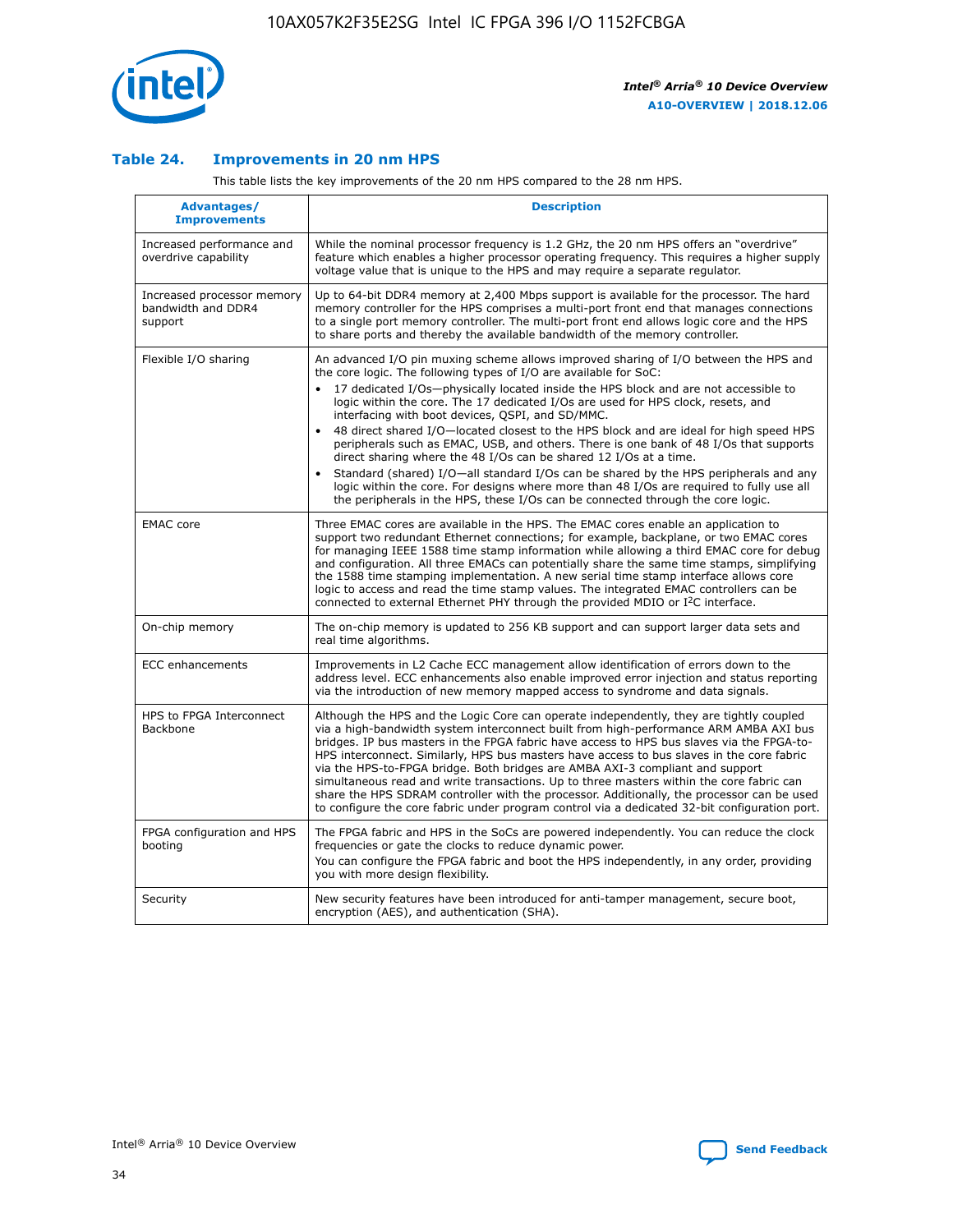

## **Features of the HPS**

The HPS has the following features:

- 1.2-GHz, dual-core ARM Cortex-A9 MPCore processor with up to 1.5-GHz via overdrive
	- ARMv7-A architecture that runs 32-bit ARM instructions, 16-bit and 32-bit Thumb instructions, and 8-bit Java byte codes in Jazelle style
	- Superscalar, variable length, out-of-order pipeline with dynamic branch prediction
	- Instruction Efficiency 2.5 MIPS/MHz, which provides total performance of 7500 MIPS at 1.5 GHz
- Each processor core includes:
	- 32 KB of L1 instruction cache, 32 KB of L1 data cache
	- Single- and double-precision floating-point unit and NEON media engine
	- CoreSight debug and trace technology
	- Snoop Control Unit (SCU) and Acceleration Coherency Port (ACP)
- 512 KB of shared L2 cache
- 256 KB of scratch RAM
- Hard memory controller with support for DDR3, DDR4 and optional error correction code (ECC) support
- Multiport Front End (MPFE) Scheduler interface to the hard memory controller
- 8-channel direct memory access (DMA) controller
- QSPI flash controller with SIO, DIO, QIO SPI Flash support
- NAND flash controller (ONFI 1.0 or later) with DMA and ECC support, updated to support 8 and 16-bit Flash devices and new command DMA to offload CPU for fast power down recovery
- Updated SD/SDIO/MMC controller to eMMC 4.5 with DMA with CE-ATA digital command support
- 3 10/100/1000 Ethernet media access control (MAC) with DMA
- 2 USB On-the-Go (OTG) controllers with DMA
- $\bullet$  5 I<sup>2</sup>C controllers (3 can be used by EMAC for MIO to external PHY)
- 2 UART 16550 Compatible controllers
- 4 serial peripheral interfaces (SPI) (2 Master, 2 Slaves)
- 62 programmable general-purpose I/Os, which includes 48 direct share I/Os that allows the HPS peripherals to connect directly to the FPGA I/Os
- 7 general-purpose timers
- 4 watchdog timers
- Anti-tamper, Secure Boot, Encryption (AES) and Authentication (SHA)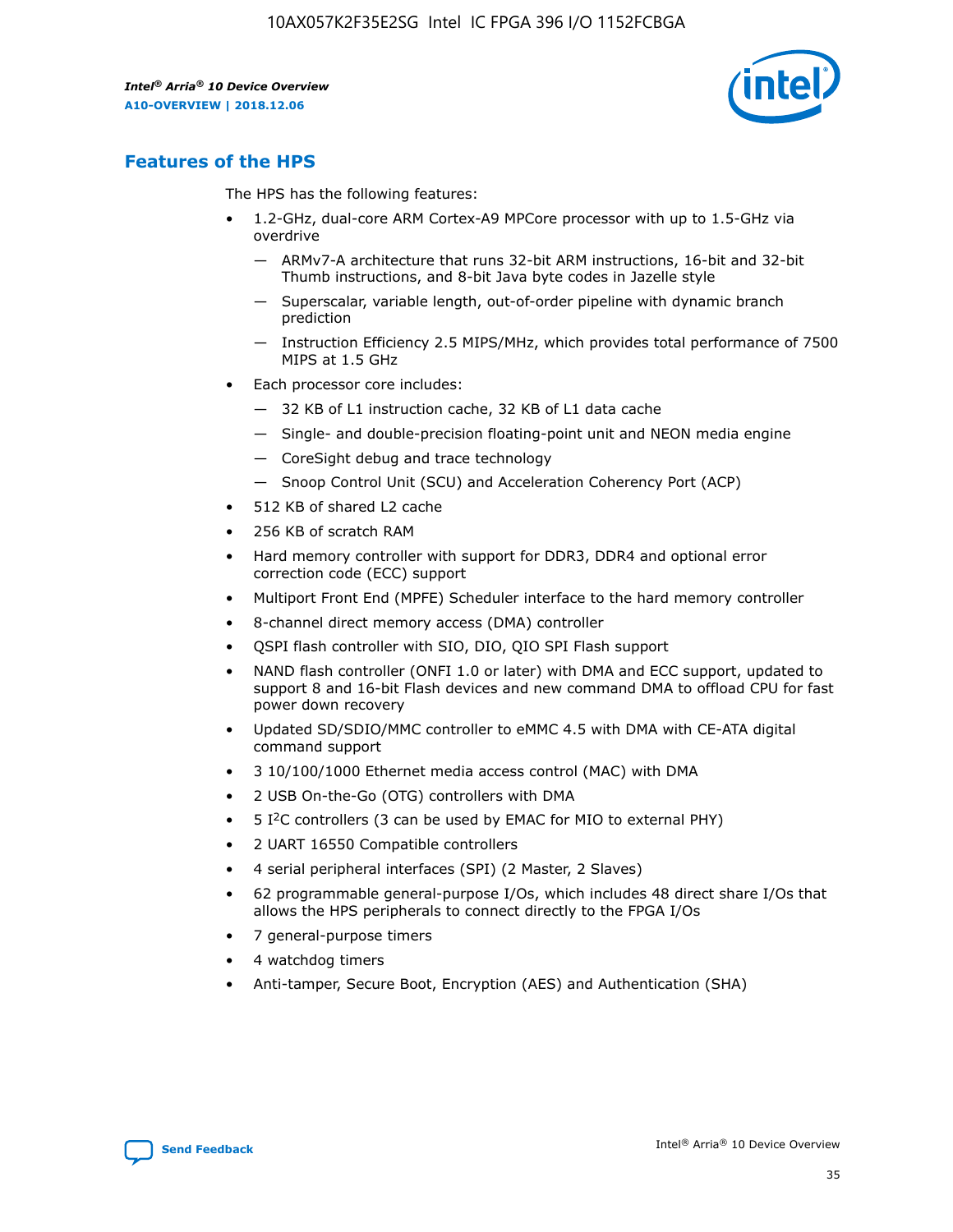

## **System Peripherals and Debug Access Port**

Each Ethernet MAC, USB OTG, NAND flash controller, and SD/MMC controller module has an integrated DMA controller. For modules without an integrated DMA controller, an additional DMA controller module provides up to eight channels of high-bandwidth data transfers. Peripherals that communicate off-chip are multiplexed with other peripherals at the HPS pin level. This allows you to choose which peripherals interface with other devices on your PCB.

The debug access port provides interfaces to industry standard JTAG debug probes and supports ARM CoreSight debug and core traces to facilitate software development.

## **HPS–FPGA AXI Bridges**

The HPS–FPGA bridges, which support the Advanced Microcontroller Bus Architecture (AMBA) Advanced eXtensible Interface (AXI™) specifications, consist of the following bridges:

- FPGA-to-HPS AMBA AXI bridge—a high-performance bus supporting 32, 64, and 128 bit data widths that allows the FPGA fabric to issue transactions to slaves in the HPS.
- HPS-to-FPGA Avalon/AMBA AXI bridge—a high-performance bus supporting 32, 64, and 128 bit data widths that allows the HPS to issue transactions to slaves in the FPGA fabric.
- Lightweight HPS-to-FPGA AXI bridge—a lower latency 32 bit width bus that allows the HPS to issue transactions to soft peripherals in the FPGA fabric. This bridge is primarily used for control and status register (CSR) accesses to peripherals in the FPGA fabric.

The HPS–FPGA AXI bridges allow masters in the FPGA fabric to communicate with slaves in the HPS logic, and vice versa. For example, the HPS-to-FPGA AXI bridge allows you to share memories instantiated in the FPGA fabric with one or both microprocessors in the HPS, while the FPGA-to-HPS AXI bridge allows logic in the FPGA fabric to access the memory and peripherals in the HPS.

Each HPS–FPGA bridge also provides asynchronous clock crossing for data transferred between the FPGA fabric and the HPS.

#### **HPS SDRAM Controller Subsystem**

The HPS SDRAM controller subsystem contains a multiport SDRAM controller and DDR PHY that are shared between the FPGA fabric (through the FPGA-to-HPS SDRAM interface), the level 2 (L2) cache, and the level 3 (L3) system interconnect. The FPGA-to-HPS SDRAM interface supports AMBA AXI and Avalon® Memory-Mapped (Avalon-MM) interface standards, and provides up to six individual ports for access by masters implemented in the FPGA fabric.

The HPS SDRAM controller supports up to 3 masters (command ports), 3x 64-bit read data ports and 3x 64-bit write data ports.

To maximize memory performance, the SDRAM controller subsystem supports command and data reordering, deficit round-robin arbitration with aging, and high-priority bypass features.

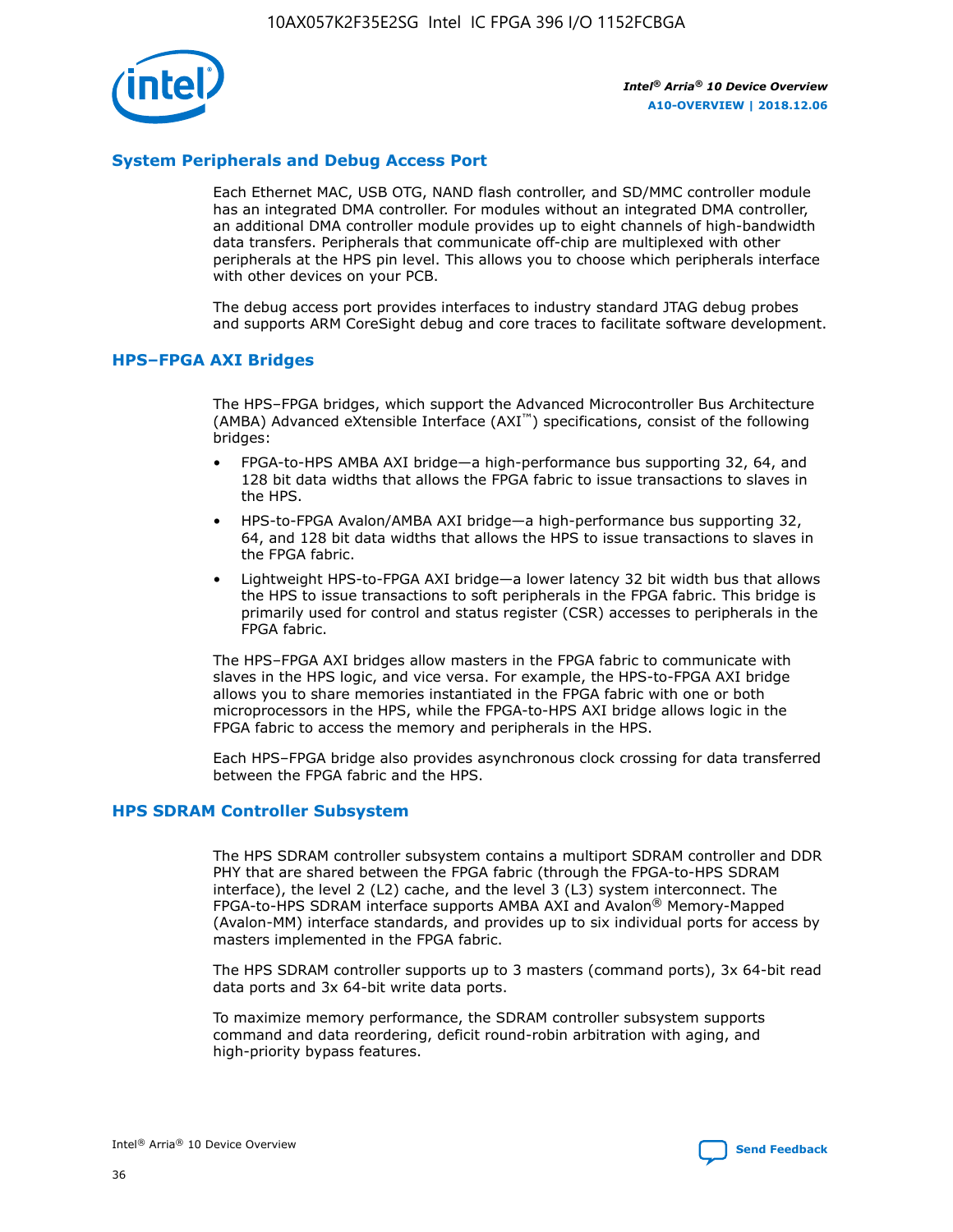

## **FPGA Configuration and HPS Booting**

The FPGA fabric and HPS in the SoC FPGA must be powered at the same time. You can reduce the clock frequencies or gate the clocks to reduce dynamic power.

Once powered, the FPGA fabric and HPS can be configured independently thus providing you with more design flexibility:

- You can boot the HPS independently. After the HPS is running, the HPS can fully or partially reconfigure the FPGA fabric at any time under software control. The HPS can also configure other FPGAs on the board through the FPGA configuration controller.
- Configure the FPGA fabric first, and then boot the HPS from memory accessible to the FPGA fabric.

## **Hardware and Software Development**

For hardware development, you can configure the HPS and connect your soft logic in the FPGA fabric to the HPS interfaces using the Platform Designer system integration tool in the Intel Quartus Prime software.

For software development, the ARM-based SoC FPGA devices inherit the rich software development ecosystem available for the ARM Cortex-A9 MPCore processor. The software development process for Intel SoC FPGAs follows the same steps as those for other SoC devices from other manufacturers. Support for Linux\*, VxWorks\*, and other operating systems are available for the SoC FPGAs. For more information on the operating systems support availability, contact the Intel FPGA sales team.

You can begin device-specific firmware and software development on the Intel SoC FPGA Virtual Target. The Virtual Target is a fast PC-based functional simulation of a target development system—a model of a complete development board. The Virtual Target enables the development of device-specific production software that can run unmodified on actual hardware.

## **Dynamic and Partial Reconfiguration**

The Intel Arria 10 devices support dynamic and partial reconfiguration. You can use dynamic and partial reconfiguration simultaneously to enable seamless reconfiguration of both the device core and transceivers.

## **Dynamic Reconfiguration**

You can reconfigure the PMA and PCS blocks while the device continues to operate. This feature allows you to change the data rates, protocol, and analog settings of a channel in a transceiver bank without affecting on-going data transfer in other transceiver banks. This feature is ideal for applications that require dynamic multiprotocol or multirate support.

## **Partial Reconfiguration**

Using partial reconfiguration, you can reconfigure some parts of the device while keeping the device in operation.

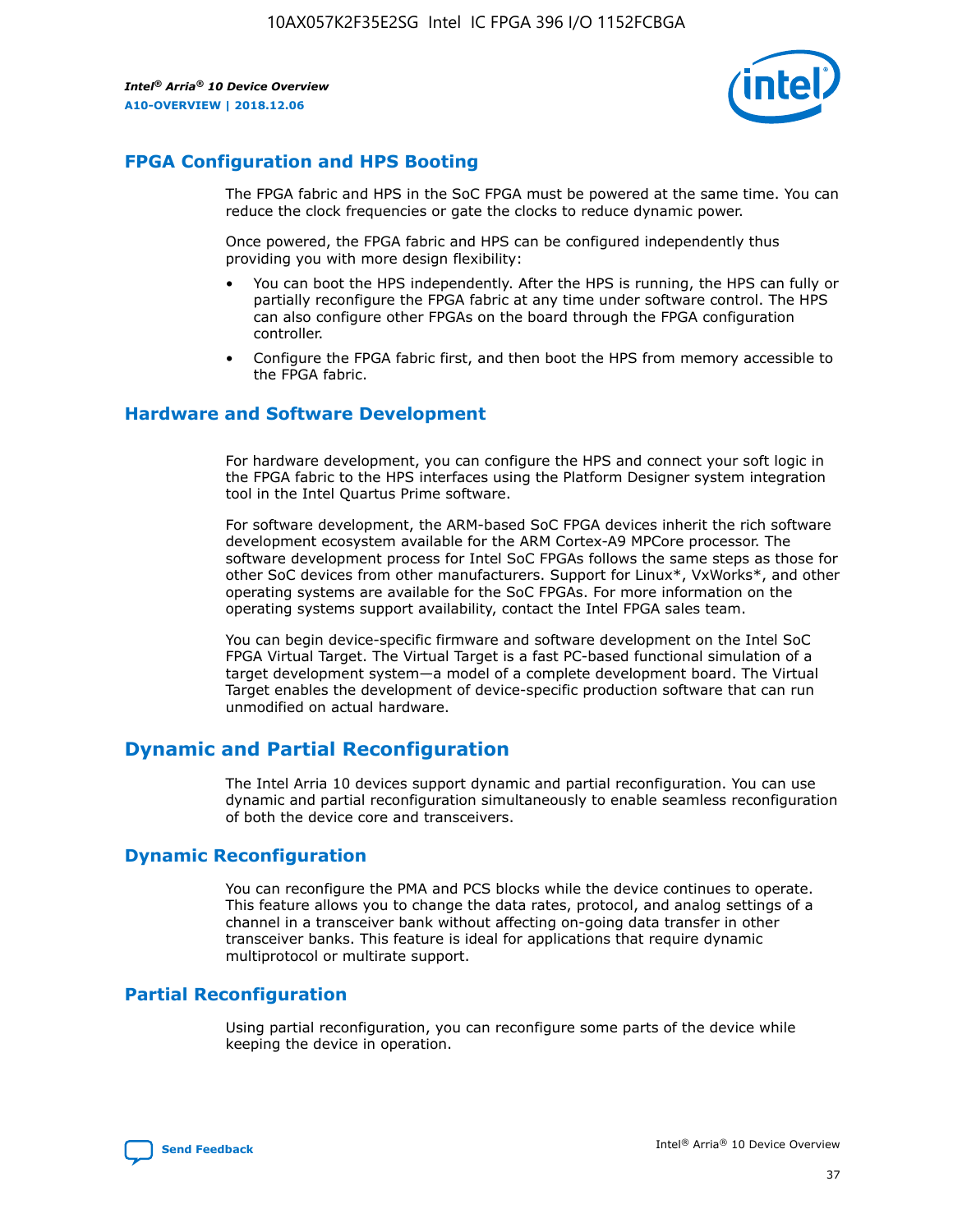

Instead of placing all device functions in the FPGA fabric, you can store some functions that do not run simultaneously in external memory and load them only when required. This capability increases the effective logic density of the device, and lowers cost and power consumption.

In the Intel solution, you do not have to worry about intricate device architecture to perform a partial reconfiguration. The partial reconfiguration capability is built into the Intel Quartus Prime design software, making such time-intensive task simple.

Intel Arria 10 devices support partial reconfiguration in the following configuration options:

- Using an internal host:
	- All supported configuration modes where the FPGA has access to external memory devices such as serial and parallel flash memory.
	- Configuration via Protocol [CvP (PCIe)]
- Using an external host—passive serial (PS), fast passive parallel (FPP) x8, FPP x16, and FPP x32 I/O interface.

# **Enhanced Configuration and Configuration via Protocol**

## **Table 25. Configuration Schemes and Features of Intel Arria 10 Devices**

Intel Arria 10 devices support 1.8 V programming voltage and several configuration schemes.

| <b>Scheme</b>                                                          | <b>Data</b><br><b>Width</b> | <b>Max Clock</b><br>Rate<br>(MHz) | <b>Max Data</b><br>Rate<br>(Mbps)<br>(13) | <b>Decompression</b> | <b>Design</b><br>Security <sup>(1</sup><br>4) | <b>Partial</b><br><b>Reconfiguration</b><br>(15) | <b>Remote</b><br><b>System</b><br><b>Update</b> |
|------------------------------------------------------------------------|-----------------------------|-----------------------------------|-------------------------------------------|----------------------|-----------------------------------------------|--------------------------------------------------|-------------------------------------------------|
| <b>JTAG</b>                                                            | 1 bit                       | 33                                | 33                                        |                      |                                               | Yes(16)                                          |                                                 |
| Active Serial (AS)<br>through the<br>EPCO-L<br>configuration<br>device | 1 bit,<br>4 bits            | 100                               | 400                                       | Yes                  | Yes                                           | $Y_{PS}(16)$                                     | Yes                                             |
| Passive serial (PS)<br>through CPLD or<br>external<br>microcontroller  | 1 bit                       | 100                               | 100                                       | Yes                  | Yes                                           | Yes(16)                                          | Parallel<br>Flash<br>Loader<br>(PFL) IP<br>core |
|                                                                        |                             |                                   |                                           |                      |                                               |                                                  | continued                                       |

<sup>(13)</sup> Enabling either compression or design security features affects the maximum data rate. Refer to the Intel Arria 10 Device Datasheet for more information.

<sup>(14)</sup> Encryption and compression cannot be used simultaneously.

 $(15)$  Partial reconfiguration is an advanced feature of the device family. If you are interested in using partial reconfiguration, contact Intel for support.

 $(16)$  Partial configuration can be performed only when it is configured as internal host.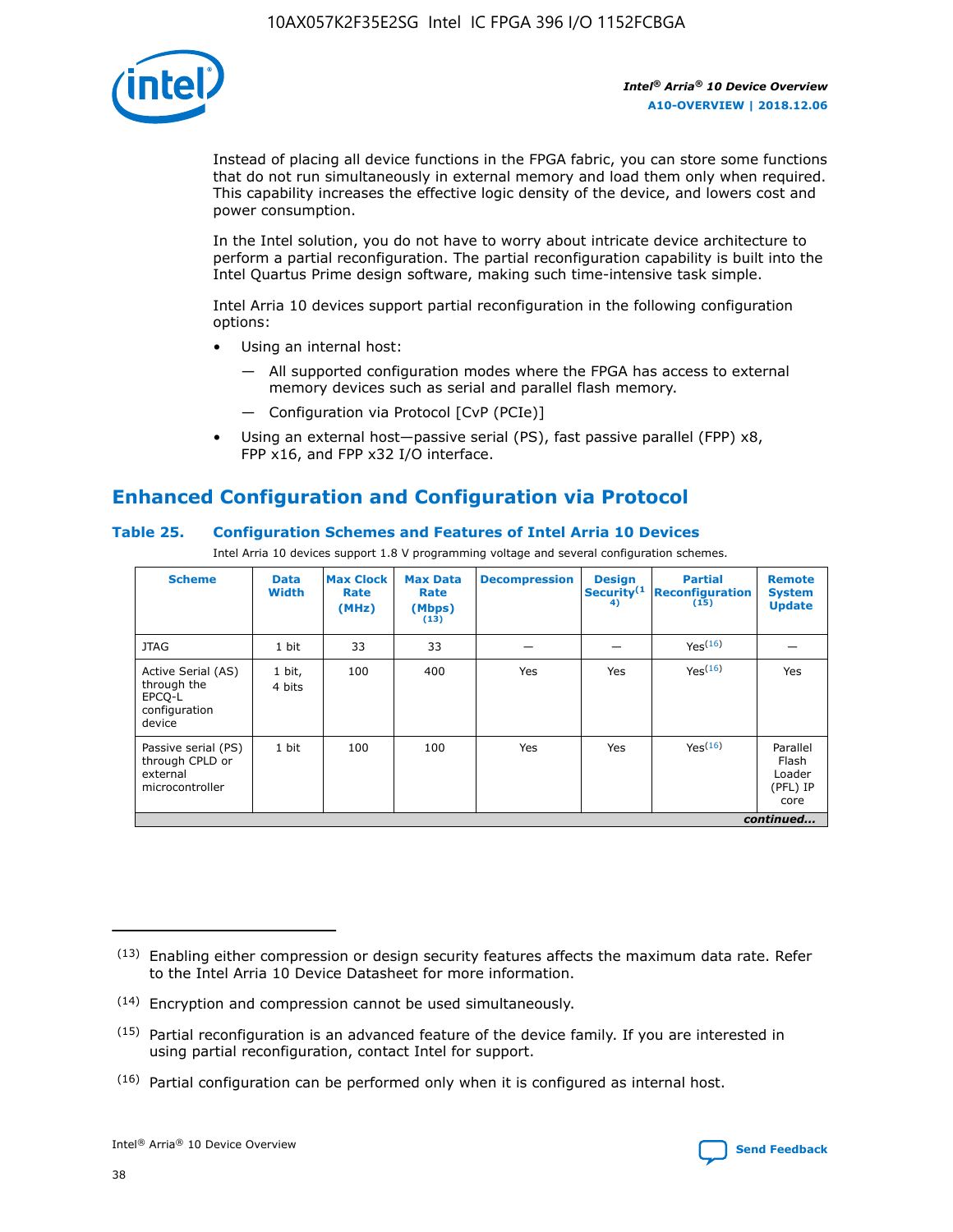

| <b>Scheme</b>                                   | <b>Data</b><br><b>Width</b> | <b>Max Clock</b><br>Rate<br>(MHz) | <b>Max Data</b><br>Rate<br>(Mbps)<br>(13) | <b>Decompression</b> | <b>Design</b><br>Security <sup>(1</sup><br>4) | <b>Partial</b><br><b>Reconfiguration</b><br>(15) | <b>Remote</b><br><b>System</b><br><b>Update</b> |
|-------------------------------------------------|-----------------------------|-----------------------------------|-------------------------------------------|----------------------|-----------------------------------------------|--------------------------------------------------|-------------------------------------------------|
| Fast passive                                    | 8 bits                      | 100                               | 3200                                      | Yes                  | Yes                                           | Yes(17)                                          | PFL IP                                          |
| parallel (FPP)<br>through CPLD or               | 16 bits                     |                                   |                                           | Yes                  | Yes                                           |                                                  | core                                            |
| external<br>microcontroller                     | 32 bits                     |                                   |                                           | Yes                  | Yes                                           |                                                  |                                                 |
| Configuration via                               | 16 bits                     | 100                               | 3200                                      | Yes                  | Yes                                           | Yes <sup>(17)</sup>                              |                                                 |
| <b>HPS</b>                                      | 32 bits                     |                                   |                                           | Yes                  | Yes                                           |                                                  |                                                 |
| Configuration via<br>Protocol [CvP<br>$(PCIe*)$ | x1, x2,<br>x4, x8<br>lanes  |                                   | 8000                                      | Yes                  | Yes                                           | Yes(16)                                          |                                                 |

You can configure Intel Arria 10 devices through PCIe using Configuration via Protocol (CvP). The Intel Arria 10 CvP implementation conforms to the PCIe 100 ms power-up-to-active time requirement.

#### **Related Information**

[Configuration via Protocol \(CvP\) Implementation in Intel FPGAs User Guide](https://www.intel.com/content/www/us/en/programmable/documentation/dsu1441819344145.html#dsu1442269728522) Provides more information about the CvP configuration scheme.

## **SEU Error Detection and Correction**

Intel Arria 10 devices offer robust and easy-to-use single-event upset (SEU) error detection and correction circuitry.

The detection and correction circuitry includes protection for Configuration RAM (CRAM) programming bits and user memories. The CRAM is protected by a continuously running CRC error detection circuit with integrated ECC that automatically corrects one or two errors and detects higher order multi-bit errors. When more than two errors occur, correction is available through reloading of the core programming file, providing a complete design refresh while the FPGA continues to operate.

The physical layout of the Intel Arria 10 CRAM array is optimized to make the majority of multi-bit upsets appear as independent single-bit or double-bit errors which are automatically corrected by the integrated CRAM ECC circuitry. In addition to the CRAM protection, the M20K memory blocks also include integrated ECC circuitry and are layout-optimized for error detection and correction. The MLAB does not have ECC.

(14) Encryption and compression cannot be used simultaneously.

<sup>(17)</sup> Supported at a maximum clock rate of 100 MHz.



 $(13)$  Enabling either compression or design security features affects the maximum data rate. Refer to the Intel Arria 10 Device Datasheet for more information.

 $(15)$  Partial reconfiguration is an advanced feature of the device family. If you are interested in using partial reconfiguration, contact Intel for support.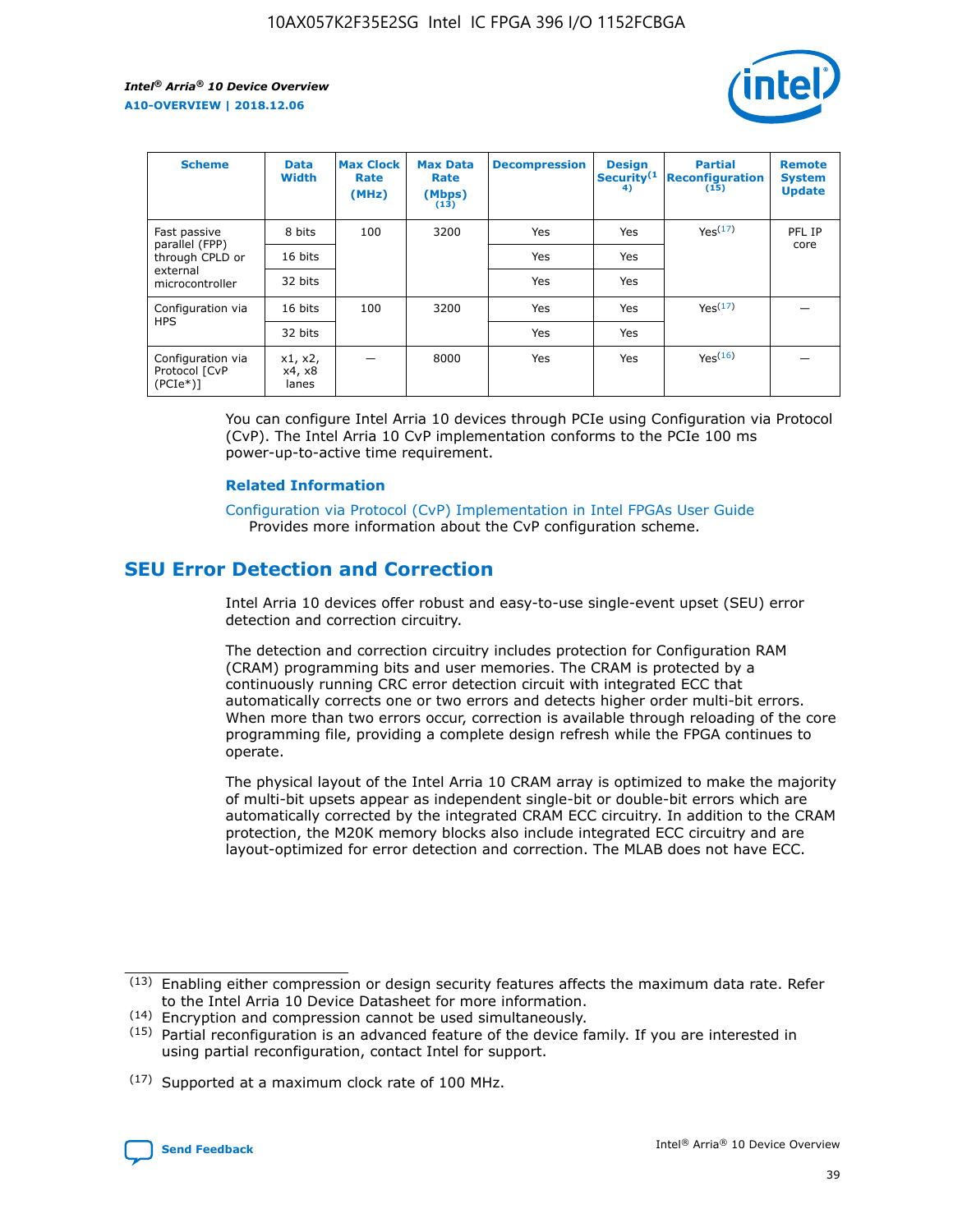

## **Power Management**

Intel Arria 10 devices leverage the advanced 20 nm process technology, a low 0.9 V core power supply, an enhanced core architecture, and several optional power reduction techniques to reduce total power consumption by as much as 40% compared to Arria V devices and as much as 60% compared to Stratix V devices.

The optional power reduction techniques in Intel Arria 10 devices include:

- **SmartVID**—a code is programmed into each device during manufacturing that allows a smart regulator to operate the device at lower core  $V_{CC}$  while maintaining performance
- **Programmable Power Technology**—non-critical timing paths are identified by the Intel Quartus Prime software and the logic in these paths is biased for low power instead of high performance
- **Low Static Power Options**—devices are available with either standard static power or low static power while maintaining performance

Furthermore, Intel Arria 10 devices feature Intel's industry-leading low power transceivers and include a number of hard IP blocks that not only reduce logic resources but also deliver substantial power savings compared to soft implementations. In general, hard IP blocks consume up to 90% less power than the equivalent soft logic implementations.

## **Incremental Compilation**

The Intel Quartus Prime software incremental compilation feature reduces compilation time and helps preserve performance to ease timing closure. The incremental compilation feature enables the partial reconfiguration flow for Intel Arria 10 devices.

Incremental compilation supports top-down, bottom-up, and team-based design flows. This feature facilitates modular, hierarchical, and team-based design flows where different designers compile their respective design sections in parallel. Furthermore, different designers or IP providers can develop and optimize different blocks of the design independently. These blocks can then be imported into the top level project.

# **Document Revision History for Intel Arria 10 Device Overview**

| <b>Document</b><br><b>Version</b> | <b>Changes</b>                                                                                                                                                                                                                                                              |
|-----------------------------------|-----------------------------------------------------------------------------------------------------------------------------------------------------------------------------------------------------------------------------------------------------------------------------|
| 2018.12.06                        | Added links to Intel Arria 10 device errata documents.<br>Removed automotive temperature option from the Intel Arria 10 GX devices.<br>Removed -3 fabric speed grade from the Intel Arria 10 GT devices.<br>Updated power options for the Intel Arria 10 GX and GT devices. |
| 2018.04.09                        | Updated the lowest $V_{CC}$ from 0.83 V to 0.82 V in the topic listing a summary of the device features.                                                                                                                                                                    |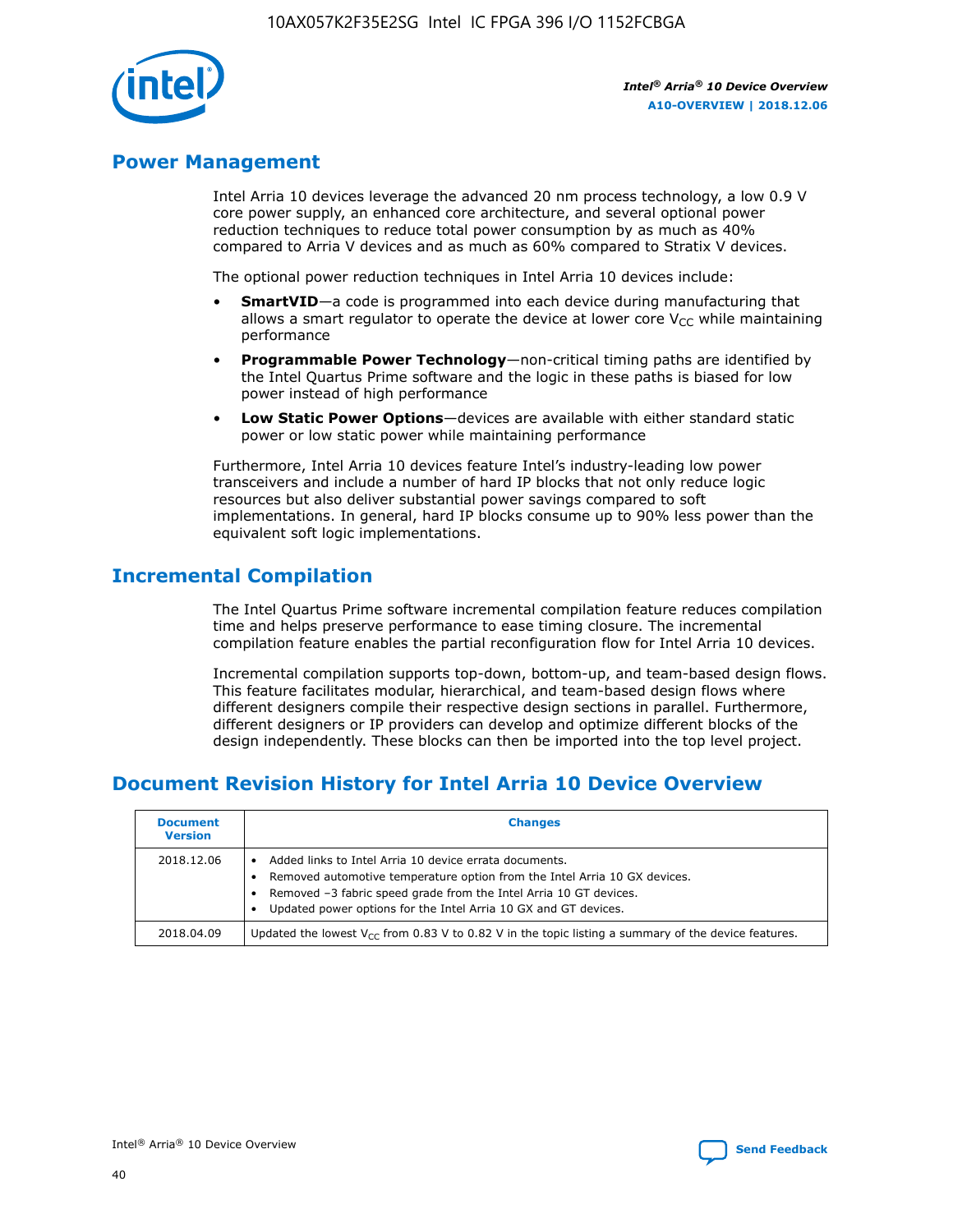$\mathsf{r}$ 



| January 2018<br>Updated the maximum data rate for HPS (Intel Arria 10 SX devices<br>2018.01.17<br>external memory interface DDR3 controller from 2,166 Mbps to 2,133<br>Mbps.<br>$\bullet$<br>+ SRAM to 633 MHz in Memory Standards Supported by the Soft<br>Memory Controller table.<br>Updated transceiver backplane capability to 12.5 Gbps.<br>$\bullet$<br>Removed transceiver speed grade 5 in Sample Ordering Core and<br>Available Options for Intel Arria 10 GX Devices figure.<br>Available Options for Intel Arria 10 GT Devices figure.<br>Updated short reach transceiver rate for Intel Arria 10 GT devices to<br>$\bullet$<br>25.8 Gbps.<br>Removed On-Die Instrumentation - EyeQ and Jitter Margin Tool<br>table.<br>2017.09.20<br>September 2017<br>1,333 MHz/2,666 Mbps to 1,200 MHz/2,400 Mbps.<br>July 2017<br>2017.07.13<br>Corrected the automotive temperature range in the figure showing the<br>available options for the Intel Arria 10 GX devices from "-40°C to 100°C"<br>to "-40°C to 125°C".<br>July 2017<br>2017.07.06<br>Added automotive temperature option to Intel Arria 10 GX device family.<br>2017.05.08<br>Corrected protocol names with "1588" to "IEEE 1588v2".<br>May 2017<br>$\bullet$<br>Updated the vertical migration table to remove vertical migration<br>$\bullet$<br>between Intel Arria 10 GX and Intel Arria 10 SX device variants.<br>Removed all "Preliminary" marks.<br>2017.03.15<br>March 2017<br>Removed the topic about migration from Intel Arria 10 to Intel Stratix<br>10 devices.<br>Rebranded as Intel.<br>$\bullet$<br>October 2016<br>2016.10.31<br>Removed package F36 from Intel Arria 10 GX devices.<br>$\bullet$<br>Updated Intel Arria 10 GT sample ordering code and maximum GX<br>$\bullet$<br>transceiver count. Intel Arria 10 GT devices are available only in the<br>SF45 package option with a maximum of 72 transceivers.<br>May 2016<br>2016.05.02<br>Updated the FPGA Configuration and HPS Booting topic.<br>Remove $V_{CC}$ PowerManager from the Summary of Features, Power<br>Management and Arria 10 Device Variants and packages topics. This<br>feature is no longer supported in Arria 10 devices.<br>Removed LPDDR3 from the Memory Standards Supported by the HPS<br>Hard Memory Controller table in the Memory Standards Supported by<br>Intel Arria 10 Devices topic. This standard is only supported by the<br>FPGA.<br>Removed transceiver speed grade 5 from the Device Variants and<br>Packages topic for Arria 10 GX and SX devices.<br>Changed the maximum Arria 10 GT datarate to 25.8 Gbps and the<br>February 2016<br>2016.02.11<br>minimum datarate to 1 Gbps globally.<br>Revised the state for Core clock networks in the Summary of Features<br>$\bullet$<br>topic.<br>• Changed the transceiver parameters in the "Summary of Features for<br>Arria 10 Devices" table.<br>for Arria 10 GT Devices" table.<br>• Changed the package availability for GT devices in the "Package Plan<br>for Arria 10 GT Devices" table.<br>Changed the package configurations for GT devices in the "Migration"<br>Capability Across Arria 10 Product Lines" figure. | <b>Date</b> | <b>Version</b> | <b>Changes</b>                                                                                                                                                                                                                                                                               |
|----------------------------------------------------------------------------------------------------------------------------------------------------------------------------------------------------------------------------------------------------------------------------------------------------------------------------------------------------------------------------------------------------------------------------------------------------------------------------------------------------------------------------------------------------------------------------------------------------------------------------------------------------------------------------------------------------------------------------------------------------------------------------------------------------------------------------------------------------------------------------------------------------------------------------------------------------------------------------------------------------------------------------------------------------------------------------------------------------------------------------------------------------------------------------------------------------------------------------------------------------------------------------------------------------------------------------------------------------------------------------------------------------------------------------------------------------------------------------------------------------------------------------------------------------------------------------------------------------------------------------------------------------------------------------------------------------------------------------------------------------------------------------------------------------------------------------------------------------------------------------------------------------------------------------------------------------------------------------------------------------------------------------------------------------------------------------------------------------------------------------------------------------------------------------------------------------------------------------------------------------------------------------------------------------------------------------------------------------------------------------------------------------------------------------------------------------------------------------------------------------------------------------------------------------------------------------------------------------------------------------------------------------------------------------------------------------------------------------------------------------------------------------------------------------------------------------------------------------------------------------------------------------------------------------------------------------------------------------------------------------------------------------------------------------------------------------------------------------------------------------------------------------------------|-------------|----------------|----------------------------------------------------------------------------------------------------------------------------------------------------------------------------------------------------------------------------------------------------------------------------------------------|
|                                                                                                                                                                                                                                                                                                                                                                                                                                                                                                                                                                                                                                                                                                                                                                                                                                                                                                                                                                                                                                                                                                                                                                                                                                                                                                                                                                                                                                                                                                                                                                                                                                                                                                                                                                                                                                                                                                                                                                                                                                                                                                                                                                                                                                                                                                                                                                                                                                                                                                                                                                                                                                                                                                                                                                                                                                                                                                                                                                                                                                                                                                                                                                |             |                | Updated maximum frequency supported for half rate QDRII and QDRII<br>Removed package code 40, low static power, SmartVID, industrial, and<br>military operating temperature support from Sample Ordering Core and<br>support from PMA Features of the Transceivers in Intel Arria 10 Devices |
|                                                                                                                                                                                                                                                                                                                                                                                                                                                                                                                                                                                                                                                                                                                                                                                                                                                                                                                                                                                                                                                                                                                                                                                                                                                                                                                                                                                                                                                                                                                                                                                                                                                                                                                                                                                                                                                                                                                                                                                                                                                                                                                                                                                                                                                                                                                                                                                                                                                                                                                                                                                                                                                                                                                                                                                                                                                                                                                                                                                                                                                                                                                                                                |             |                | Updated the maximum speed of the DDR4 external memory interface from                                                                                                                                                                                                                         |
|                                                                                                                                                                                                                                                                                                                                                                                                                                                                                                                                                                                                                                                                                                                                                                                                                                                                                                                                                                                                                                                                                                                                                                                                                                                                                                                                                                                                                                                                                                                                                                                                                                                                                                                                                                                                                                                                                                                                                                                                                                                                                                                                                                                                                                                                                                                                                                                                                                                                                                                                                                                                                                                                                                                                                                                                                                                                                                                                                                                                                                                                                                                                                                |             |                |                                                                                                                                                                                                                                                                                              |
|                                                                                                                                                                                                                                                                                                                                                                                                                                                                                                                                                                                                                                                                                                                                                                                                                                                                                                                                                                                                                                                                                                                                                                                                                                                                                                                                                                                                                                                                                                                                                                                                                                                                                                                                                                                                                                                                                                                                                                                                                                                                                                                                                                                                                                                                                                                                                                                                                                                                                                                                                                                                                                                                                                                                                                                                                                                                                                                                                                                                                                                                                                                                                                |             |                |                                                                                                                                                                                                                                                                                              |
|                                                                                                                                                                                                                                                                                                                                                                                                                                                                                                                                                                                                                                                                                                                                                                                                                                                                                                                                                                                                                                                                                                                                                                                                                                                                                                                                                                                                                                                                                                                                                                                                                                                                                                                                                                                                                                                                                                                                                                                                                                                                                                                                                                                                                                                                                                                                                                                                                                                                                                                                                                                                                                                                                                                                                                                                                                                                                                                                                                                                                                                                                                                                                                |             |                |                                                                                                                                                                                                                                                                                              |
|                                                                                                                                                                                                                                                                                                                                                                                                                                                                                                                                                                                                                                                                                                                                                                                                                                                                                                                                                                                                                                                                                                                                                                                                                                                                                                                                                                                                                                                                                                                                                                                                                                                                                                                                                                                                                                                                                                                                                                                                                                                                                                                                                                                                                                                                                                                                                                                                                                                                                                                                                                                                                                                                                                                                                                                                                                                                                                                                                                                                                                                                                                                                                                |             |                |                                                                                                                                                                                                                                                                                              |
|                                                                                                                                                                                                                                                                                                                                                                                                                                                                                                                                                                                                                                                                                                                                                                                                                                                                                                                                                                                                                                                                                                                                                                                                                                                                                                                                                                                                                                                                                                                                                                                                                                                                                                                                                                                                                                                                                                                                                                                                                                                                                                                                                                                                                                                                                                                                                                                                                                                                                                                                                                                                                                                                                                                                                                                                                                                                                                                                                                                                                                                                                                                                                                |             |                |                                                                                                                                                                                                                                                                                              |
|                                                                                                                                                                                                                                                                                                                                                                                                                                                                                                                                                                                                                                                                                                                                                                                                                                                                                                                                                                                                                                                                                                                                                                                                                                                                                                                                                                                                                                                                                                                                                                                                                                                                                                                                                                                                                                                                                                                                                                                                                                                                                                                                                                                                                                                                                                                                                                                                                                                                                                                                                                                                                                                                                                                                                                                                                                                                                                                                                                                                                                                                                                                                                                |             |                |                                                                                                                                                                                                                                                                                              |
|                                                                                                                                                                                                                                                                                                                                                                                                                                                                                                                                                                                                                                                                                                                                                                                                                                                                                                                                                                                                                                                                                                                                                                                                                                                                                                                                                                                                                                                                                                                                                                                                                                                                                                                                                                                                                                                                                                                                                                                                                                                                                                                                                                                                                                                                                                                                                                                                                                                                                                                                                                                                                                                                                                                                                                                                                                                                                                                                                                                                                                                                                                                                                                |             |                | Changed the transceiver parameters in the "Maximum Resource Counts"<br>continued                                                                                                                                                                                                             |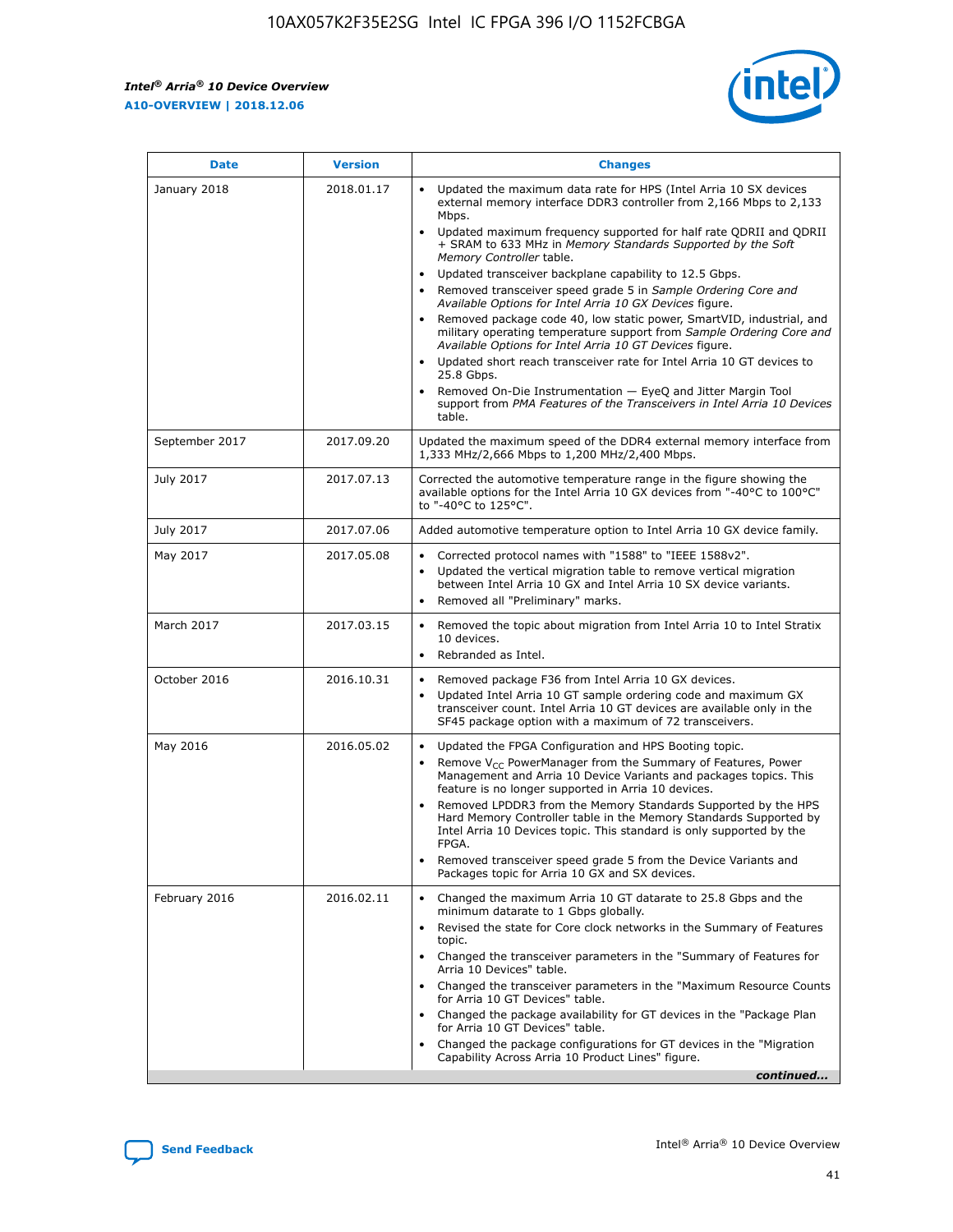

| <b>Date</b>   | <b>Version</b> | <b>Changes</b>                                                                                                                                                                   |
|---------------|----------------|----------------------------------------------------------------------------------------------------------------------------------------------------------------------------------|
|               |                | • Changed transceiver parameters in the "Low Power Serial Transceivers"<br>section.                                                                                              |
|               |                | • Changed the transceiver descriptions in the "Device Variants for the<br>Arria 10 Device Family" table.                                                                         |
|               |                | Changed the "Sample Ordering Code and Available Options for Arria 10<br>GT Devices" figure.                                                                                      |
|               |                | Changed the datarates for GT devices in the "PMA Features" section.                                                                                                              |
|               |                | Changed the datarates for GT devices in the "PCS Features" section.<br>$\bullet$                                                                                                 |
| December 2015 | 2015.12.14     | Updated the number of M20K memory blocks for Arria 10 GX 660 from<br>$\bullet$<br>2133 to 2131 and corrected the total RAM bit from 48,448 Kb to<br>48,408 Kb.                   |
|               |                | Corrected the number of DSP blocks for Arria 10 GX 660 from 1688 to<br>$\bullet$<br>1687 in the table listing floating-point arithmetic resources.                               |
| November 2015 | 2015.11.02     | Updated the maximum resources for Arria 10 GX 220, GX 320, GX 480,<br>$\bullet$<br>GX 660, SX 220, SX 320, SX 480, and SX 660.                                                   |
|               |                | Updated resource count for Arria 10 GX 320, GX 480, GX 660, SX 320,<br>$\bullet$<br>SX 480, a SX 660 devices in Number of Multipliers in Intel Arria 10<br><b>Devices</b> table. |
|               |                | Updated the available options for Arria 10 GX, GT, and SX.<br>$\bullet$                                                                                                          |
|               |                | Changed instances of Quartus II to Quartus Prime.<br>$\bullet$                                                                                                                   |
| June 2015     | 2015.06.15     | Corrected label for Intel Arria 10 GT product lines in the vertical migration<br>figure.                                                                                         |
| May 2015      | 2015.05.15     | Corrected the DDR3 half rate and quarter rate maximum frequencies in the<br>table that lists the memory standards supported by the Intel Arria 10 hard<br>memory controller.     |
| May 2015      | 2015.05.04     | • Added support for 13.5G JESD204b in the Summary of Features table.<br>• Added a link to Arria 10 GT Channel Usage in the Arria 10 GT Package<br>Plan topic.                    |
|               |                | • Added a note to the table, Maximum Resource Counts for Arria 10 GT<br>devices.                                                                                                 |
|               |                | Updated the power requirements of the transceivers in the Low Power<br>Serial Transceivers topic.                                                                                |
| January 2015  | 2015.01.23     | • Added floating point arithmetic features in the Summary of Features<br>table.                                                                                                  |
|               |                | • Updated the total embedded memory from 38.38 megabits (Mb) to<br>65.6 Mb.                                                                                                      |
|               |                | • Updated the table that lists the memory standards supported by Intel<br>Arria 10 devices.                                                                                      |
|               |                | Removed support for DDR3U, LPDDR3 SDRAM, RLDRAM 2, and DDR2.<br>Moved RLDRAM 3 support from hard memory controller to soft memory                                                |
|               |                | controller. RLDRAM 3 support uses hard PHY with soft memory<br>controller.                                                                                                       |
|               |                | Added soft memory controller support for QDR IV.                                                                                                                                 |
|               |                | Updated the maximum resource count table to include the number of<br>hard memory controllers available in each device variant.                                                   |
|               |                | Updated the transceiver PCS data rate from 12.5 Gbps to 12 Gbps.<br>$\bullet$                                                                                                    |
|               |                | Updated the max clock rate of PS, FPP x8, FPP x16, and Configuration<br>via HPS from 125 MHz to 100 MHz.                                                                         |
|               |                | Added a feature for fractional synthesis PLLs: PLL cascading.                                                                                                                    |
|               |                | Updated the HPS programmable general-purpose I/Os from 54 to 62.<br>$\bullet$                                                                                                    |
|               |                | continued                                                                                                                                                                        |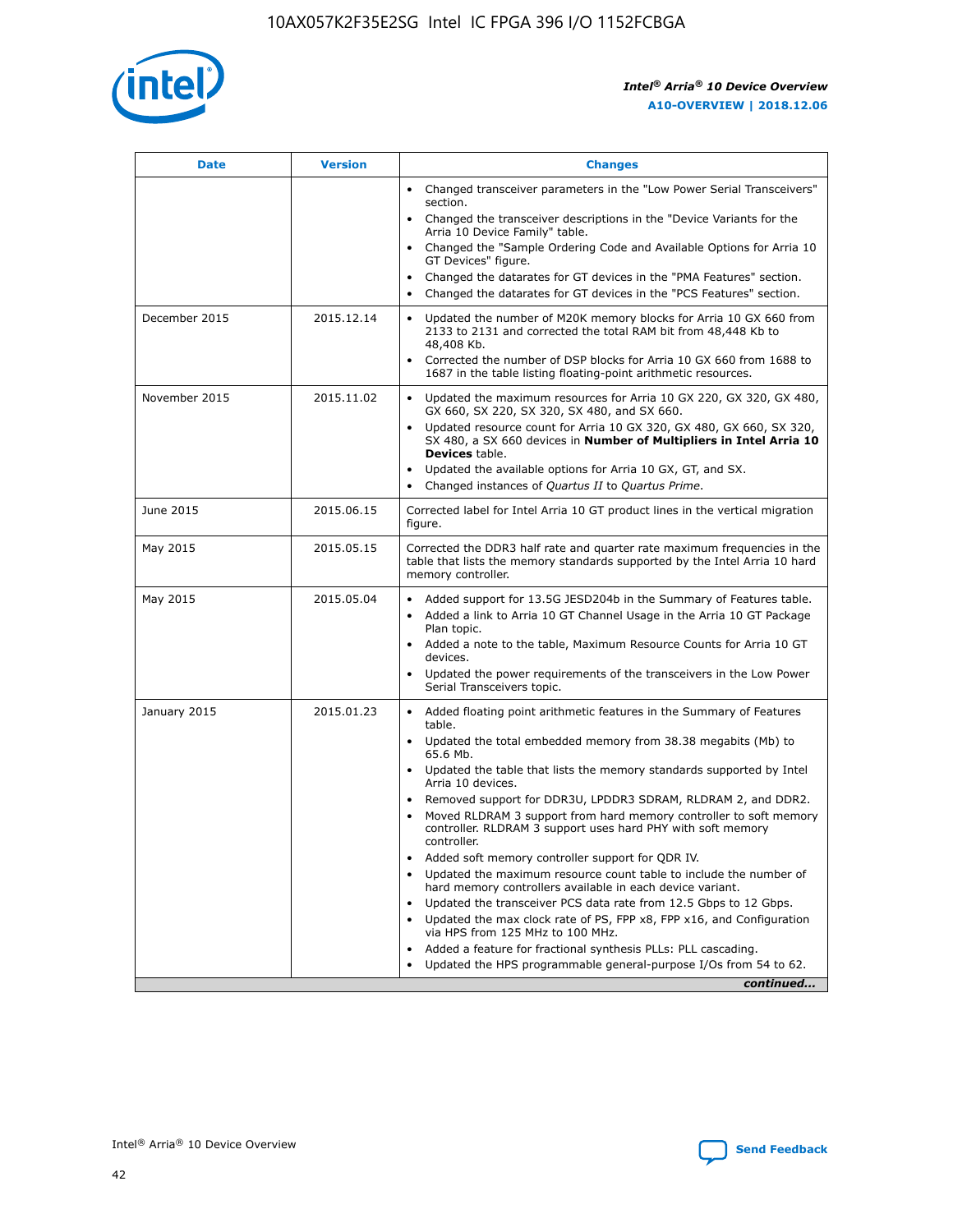

| <b>Date</b>    | <b>Version</b> | <b>Changes</b>                                                                                                                                                                                                                                                                                                                                                                                                                                                                                                                                                   |
|----------------|----------------|------------------------------------------------------------------------------------------------------------------------------------------------------------------------------------------------------------------------------------------------------------------------------------------------------------------------------------------------------------------------------------------------------------------------------------------------------------------------------------------------------------------------------------------------------------------|
| September 2014 | 2014.09.30     | Corrected the 3 V I/O and LVDS I/O counts for F35 and F36 packages<br>$\bullet$<br>of Arria 10 GX.<br>Corrected the 3 V I/O, LVDS I/O, and transceiver counts for the NF40<br>$\bullet$<br>package of the Arria GX 570 and 660.<br>Removed 3 V I/O, LVDS I/O, and transceiver counts for the NF40<br>$\bullet$<br>package of the Arria GX 900 and 1150. The NF40 package is not<br>available for Arria 10 GX 900 and 1150.                                                                                                                                       |
| August 2014    | 2014.08.18     | Updated Memory (Kb) M20K maximum resources for Arria 10 GX 660<br>$\bullet$<br>devices from 42,660 to 42,620.<br>Added GPIO columns consisting of LVDS I/O Bank and 3V I/O Bank in<br>$\bullet$<br>the Package Plan table.<br>Added how to use memory interface clock frequency higher than 533<br>$\bullet$<br>MHz in the I/O vertical migration.<br>Added information to clarify that RLDRAM3 support uses hard PHY with<br>$\bullet$<br>soft memory controller.<br>Added variable precision DSP blocks support for floating-point<br>$\bullet$<br>arithmetic. |
| June 2014      | 2014.06.19     | Updated number of dedicated I/Os in the HPS block to 17.                                                                                                                                                                                                                                                                                                                                                                                                                                                                                                         |
| February 2014  | 2014.02.21     | Updated transceiver speed grade options for GT devices in Figure 2.                                                                                                                                                                                                                                                                                                                                                                                                                                                                                              |
| February 2014  | 2014.02.06     | Updated data rate for Arria 10 GT devices from 28.1 Gbps to 28.3 Gbps.                                                                                                                                                                                                                                                                                                                                                                                                                                                                                           |
| December 2013  | 2013.12.10     | Updated the HPS memory standards support from LPDDR2 to LPDDR3.<br>$\bullet$<br>Updated HPS block diagram to include dedicated HPS I/O and FPGA<br>$\bullet$<br>Configuration blocks as well as repositioned SD/SDIO/MMC, DMA, SPI<br>and NAND Flash with ECC blocks.                                                                                                                                                                                                                                                                                            |
| December 2013  | 2013.12.02     | Initial release.                                                                                                                                                                                                                                                                                                                                                                                                                                                                                                                                                 |